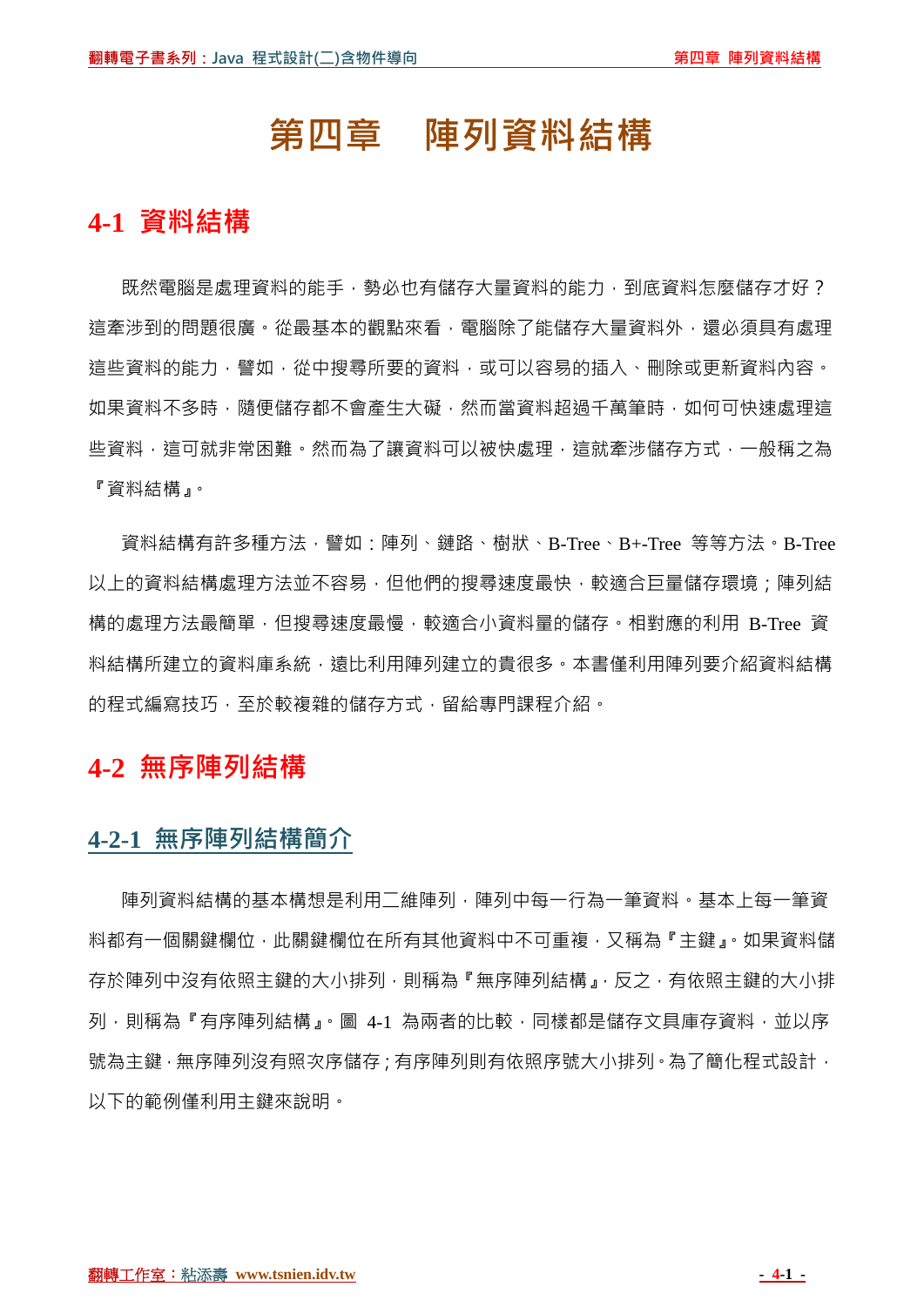| 序號 | 品名  | 單價  | 數量  |
|----|-----|-----|-----|
| 12 | 筆記簿 | 20  | 100 |
| 10 | 紅鉛筆 | 10  | 50  |
| 02 | 黑鉛筆 | 10  | 20  |
| 11 | 原子筆 | 24  | 118 |
| 45 | 簽字筆 | 28  | 123 |
| 17 | 印台  | 40  | 12  |
| 16 | 厚紙板 | 23  | 231 |
| 23 | 彩色紙 | 21  | 156 |
| 56 | 白板  | 150 | 321 |
| 34 | 白板筆 | 12  | 23  |
| 19 | 紅筆  | 20  | 15  |
| 21 | 筆芯  | 5   | 23  |
|    |     |     |     |

#### (1) 無序陣列儲存

### (2) 有序陣列儲存

| 序號 | 品名  | 單價         | 數量  |
|----|-----|------------|-----|
| 10 | 筆記簿 | 20         | 100 |
| 12 | 紅鉛筆 | 10         | 50  |
| 13 | 黑鉛筆 | 10         | 20  |
| 17 | 原子筆 | 24         | 118 |
| 21 | 簽字筆 | 28         | 123 |
| 25 | 印台  | 40         | 12  |
| 28 | 厚紙板 | 23         | 231 |
| 31 | 彩色紙 | 21         | 156 |
| 34 | 白板  | 150        | 321 |
| 41 | 白板筆 | 12         | 23  |
| 43 | 紅筆  | 20         | 15  |
| 51 | 筆芯  | 5          | 23  |
|    |     | 識別碼有依照大小排列 |     |

- 識別碼沒有依照大小排列

#### **圖 4-1 無序&有序陣列結構**

# **4-2-2範例研討:建立無序陣列**

## **(A)系統功能:Ex4\_1.java**

吾人希望建立一個無序陣列,儲存空間為 50 筆,並具有插入與列印資料的功能,期望 操作介面如下:

**(1)**具有 3 個選單如下:

| D:\Java2_book\chap4>java Ex4_1 |
|--------------------------------|
| == 歡迎光臨 無序陣列管理系統 ==            |
| (1) 列印無序陣列內容                   |
| (2) 插入陣列元素                     |
| (3) 離開系統                       |
| 84 74 38 27 80                 |

**(2)**選擇列印資料(選擇 1) 如下:

 請輸入工作選項 =>1 == 列印無序陣列內容 32 58 40 56 76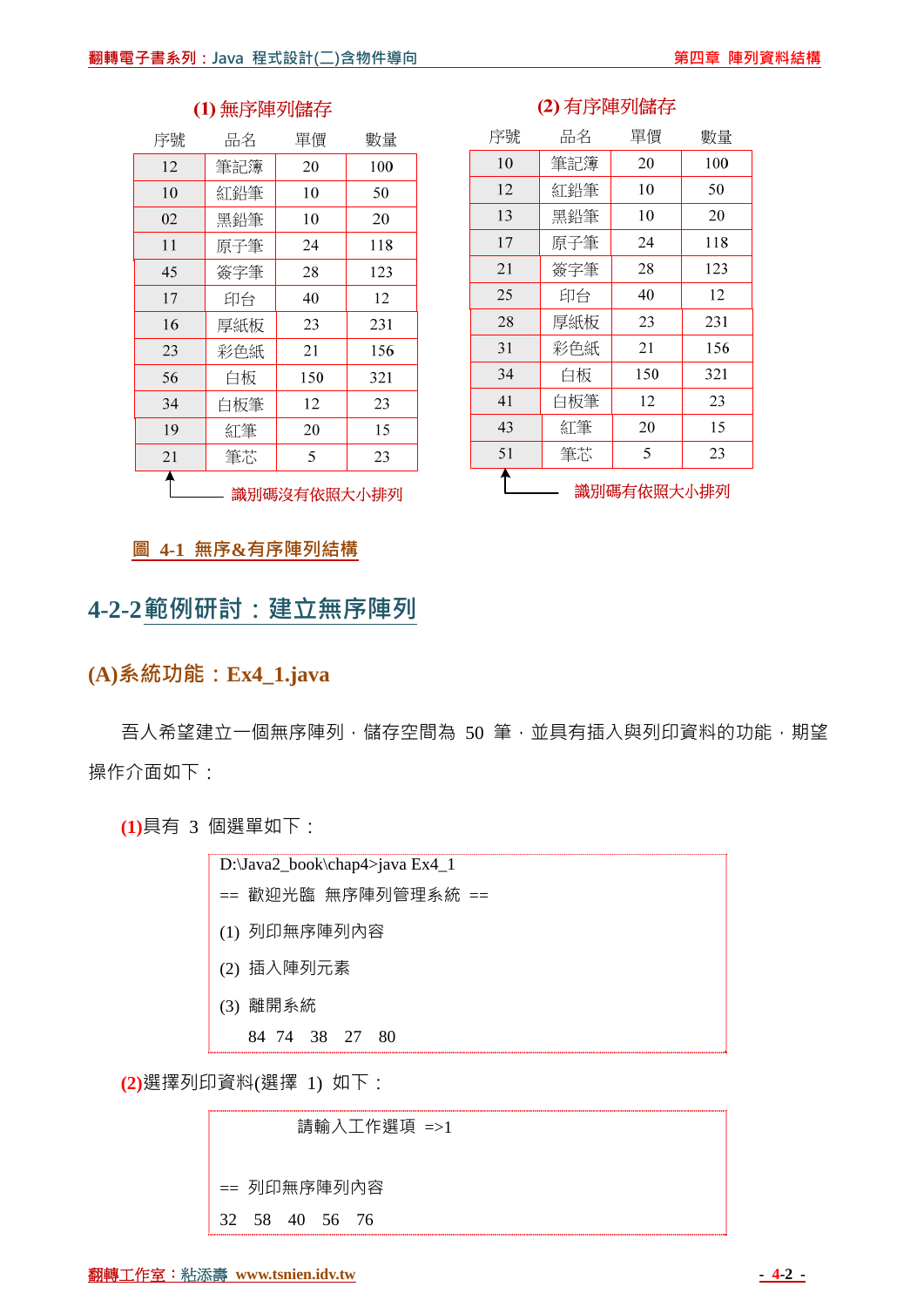|  | 16 10 9 62 94  |  |  |
|--|----------------|--|--|
|  | 94 53 1 27 71  |  |  |
|  | 25 77 63 85 34 |  |  |
|  | 69 59 77 76 98 |  |  |

**(3)**插入元素後其結果 (選擇 2 與 1) 如下:

 請輸入工作選項 =>2 請輸入欲插入元素 =>45 == 歡迎光臨 無序陣列管理系統 == (1) 列印無序陣列內容 (2) 插入陣列元素 (3) 離開系統 請輸入工作選項 =>1 == 列印無序陣列內容 32 58 40 56 76 16 10 9 62 94 94 53 1 27 71 25 77 63 85 34 69 59 77 76 98 84 74 38 27 80 45

**(B)系統分析:**

圖 4-2 是我們需建立一個空間為 50 的陣列,空間為: num[0]~num[49],其中利用一 個 point 指標來顯示目前資料到甚麼地方,當陣列空間還未儲存資料則 point = -1, 插入一筆 資料後 point = point + 1, 為 0, 依此類推。如果刪除資料則 point = point -1, 如果 point = -1 則表示陣列空閒;point=49 則表示陣列已滿不可再存入。



**圖 4-2 無序陣列的插入元素(插入 5)**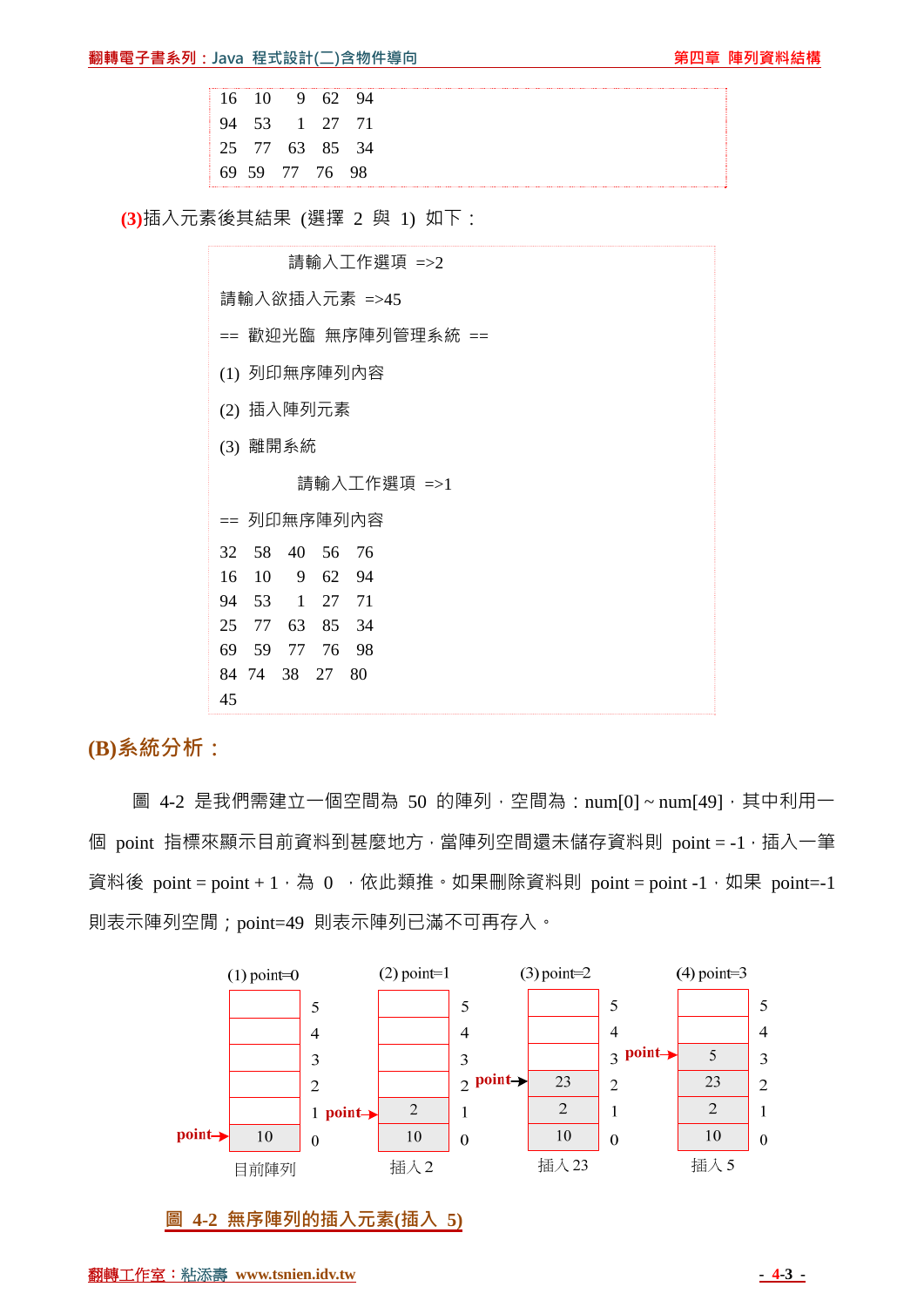#### **(C)程式範例**

圖 4-3 為 Ex4 1.java 的程式架構,包含有 3 個『方法程式』(method) 與 2 個類別變 數,其中 main 為主程式、disp\_menu 是顯示功能選項程式、disp\_array 為列印陣列內容程式。 類別變數 num[] 是無序陣列的儲存空間; point 是指示目前陣列存放位置的游標, 兩者類別 變數允許所有方法程式存取。

其中『類別變數』(class variable)又稱為『整體變數』,它允許類別內所有『方法程式』 存取。亦是,num[] 與 point 兩變數允許 main()、disp\_menu() 與 disp\_array() 等方法共同存 取使用。如果這兩個變數在 main() 方法內宣告的話,則僅被 main() 存取,其他兩個方法就 無法使用到他們。



**圖 4-3 Ex4\_1 程式架構**

```
01 
02 
03 
04 
05 
06 
07 
08 
09 
10 
11 
12 
13 
14 
15 
16 
17 
18 
19 
   //Ex4-1.java/* 製作一個空間為 50 的無序陣列,並具有插入元素與
   * 列印陣列內容的功能 */ 
   import java.util.*; 
   public class Ex4_1{ 
     static int num[] = new int[50]; \angle // 宣告無序陣列空間
     static int point; <br>
\blacksquare // 宣告游標變數
      public static void main(String args[]) { 
          Scanner keyin = new Scanner(System.in);
          Random random = new Random();
           int value; // 輸入元素
           int select; // 功能選擇
          point = -1; // 游標初值
           for(int i=0; i<30; i++){ //給予陣列初值
```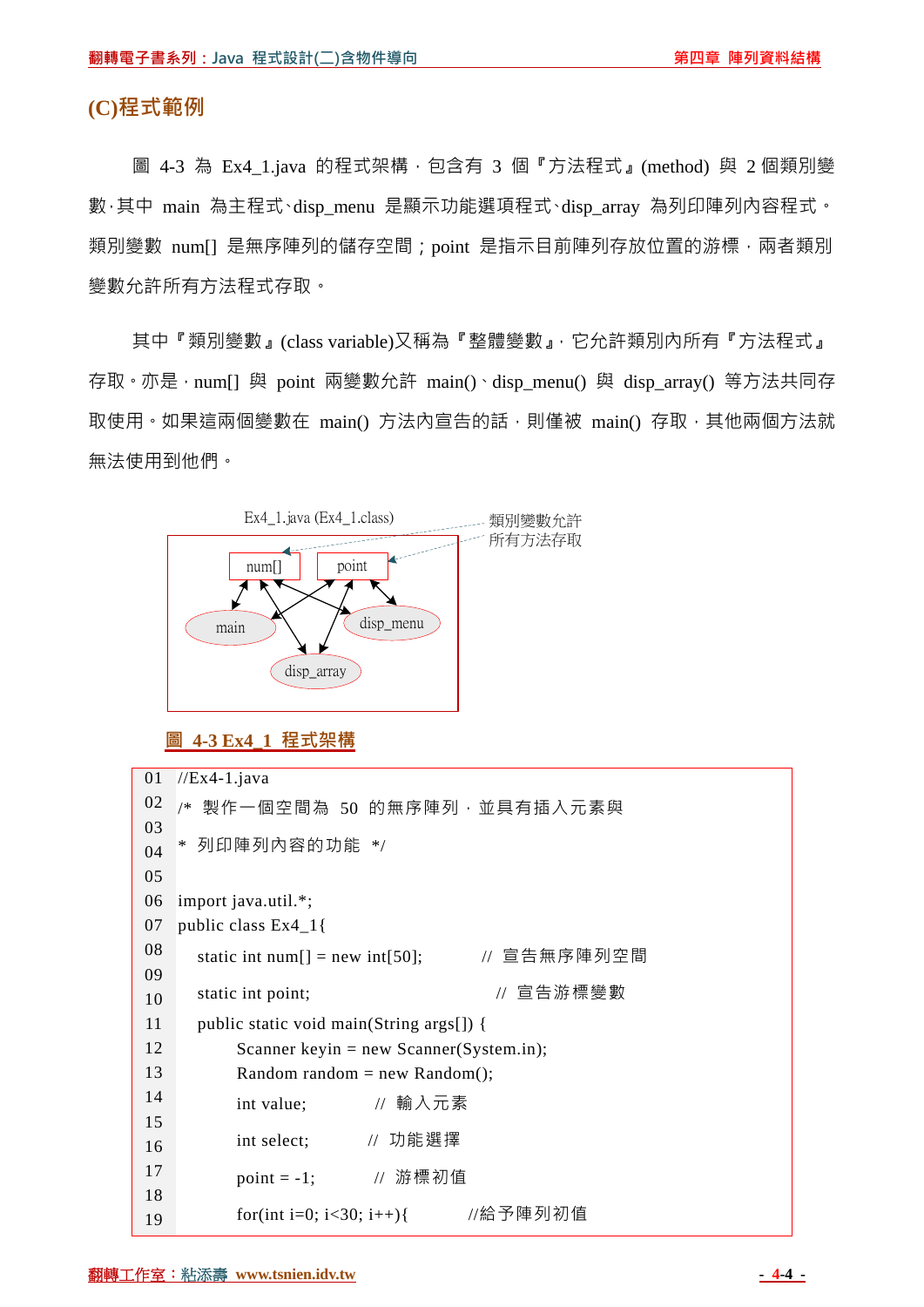| 20       | value = random.nextInt(100);                |
|----------|---------------------------------------------|
| 21       | $point = point +1;$                         |
| 22       | $num[point] = value;$                       |
| 23       | }                                           |
| 24       | disp_menu();                                |
| 25       | $select = keyin.nextInt();$                 |
| 26       | while(select $!= 3)$ {                      |
| 27       | switch(select) {                            |
| 28       | case 1:                                     |
| 29       | $disp_array()$ ;                            |
| 30       | break;                                      |
| 31       | case 2:                                     |
| 32       | if (point $>=50$ ) {                        |
| 33       | System.out.printf("陣列已滿無法插入!!\n");          |
| 34<br>35 | $\text{else }$                              |
| 36       | System.out.printf("請輸入欲插入元素 =>");           |
| 37       | $value = keyin.nextInt();$                  |
| 38       | $point = point +1;$                         |
| 39       | $num[point] = value;$                       |
| 40       | ∤                                           |
| 41       | break;                                      |
| 42       | default:                                    |
| 43       | System.out.printf("輸入錯誤 !! 請重新輸入\n");       |
| 44       | ∤                                           |
| 45       | $disp_mean()$ ;                             |
| 46       | $select = keyin.nextInt();$                 |
| 47       | }                                           |
| 48       | ∤                                           |
| 49       | static void disp_menu() {                   |
| 50       | System.out.printf("== 歡迎光臨 無序陣列管理系統 ==\n"); |
| 51<br>52 |                                             |
| 53       | System.out.printf("(1) 列印無序陣列內容\n");        |
| 54       | System.out.printf("(2) 插入陣列元素\n");          |
| 55       | System.out.printf("(3) 離開系統\n");            |
| 56       |                                             |
| 57       | System.out.printf("\t 請輸入工作選項 =>");         |
| 58       | $\mathcal{E}$                               |
| 59       | static void disp_array() { /* 列印內容陣列 */     |
| 60       |                                             |
| 61       | System.out.printf("\n== 列印無序陣列內容\n");       |
| 62       | for(int i=0; i $\le$ = point; i++) {        |
| 63       | System.out.printf("%2d ", num[i]);          |
|          | if((i+1) % $5 == 0$ )                       |
|          | //列印五筆, 换行<br>System.out.println("n");      |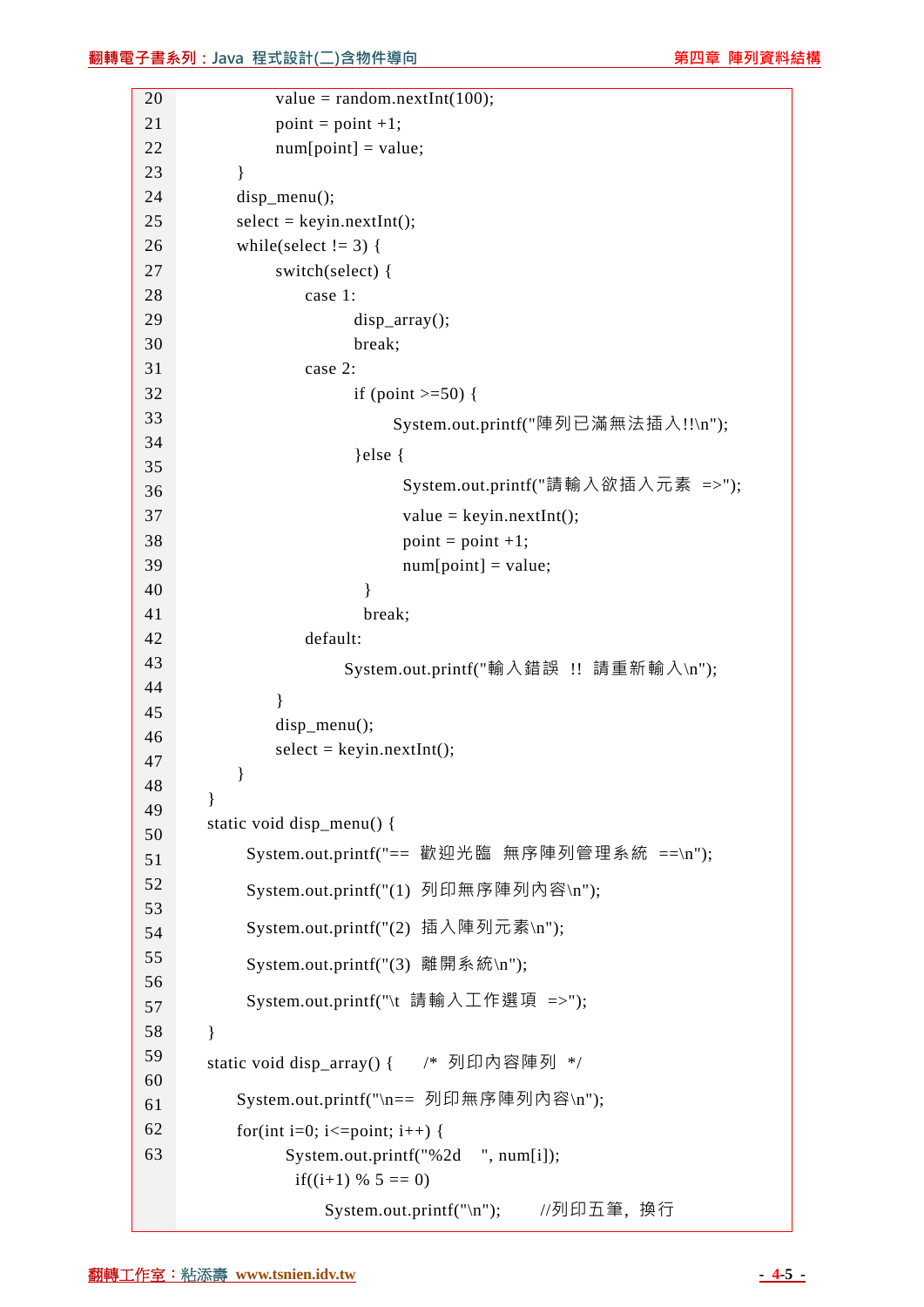| System.out.printf("\n"); | // 列印完畢,换行 |  |
|--------------------------|------------|--|
|                          |            |  |
|                          |            |  |

**(D)編譯與 與執行如下 下:**



圖 4-3-1

### **(E)重點說 說明**

- (1) 第 7~8 行:宣告產生類別變數 num[] 與 point。
- (2) 第 16~20 行:給予 num[] 某些初值。

## **4-2-3 自 自我挑戰 :無序陣 陣列中元 元素處理**

### **(A)系統功 功能:PM M4\_1.java a**

吾人希望在 Ex4\_1 的無序陣列中,可選擇刪除某一個元素的功能,期望操作介面如下:

望操作 作介面如下 :

**(1 1)**具有 4 個 個選單如下 :

| == 歡迎光臨 無序陣列管理系統 == |
|---------------------|
| (1) 列印無序陣列內容        |
| (2) 插入陣列元素          |
| (3) 刪除陣列元素          |
| (4) 離開系統            |
| 請輸入工作選項 =>1         |
|                     |

**(2 2)**選擇列印 資料(選擇 1) 如下: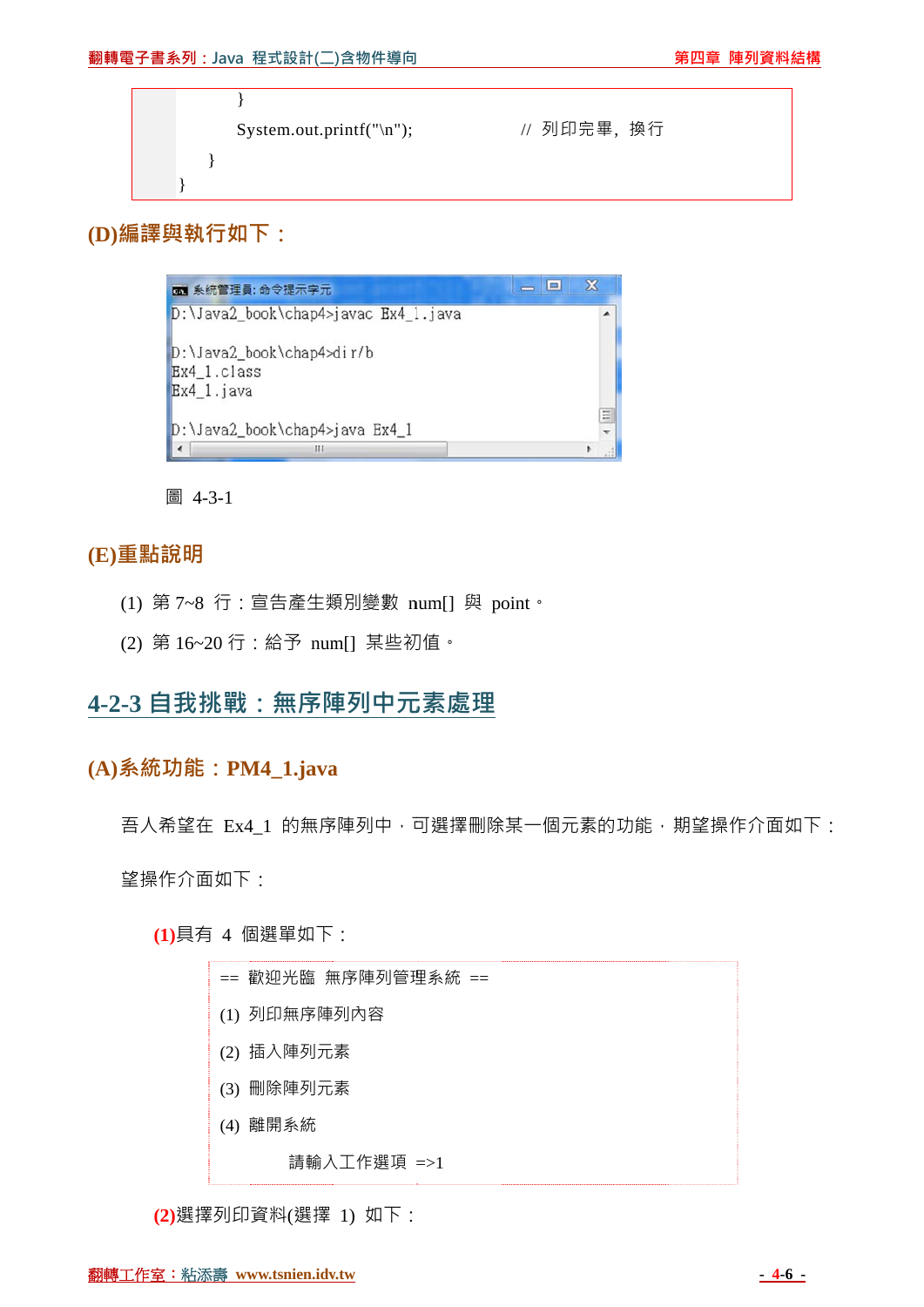請輸入工作選項 =>1

== 列印無序陣列內容

| 83 65 26 31 44 79 62 19 11 26 |  |  |  |  |
|-------------------------------|--|--|--|--|
| 22 22 1 63 51 48 44 68 49 87  |  |  |  |  |
| 85 23 4 41 93 65 97 64 54 54  |  |  |  |  |

**(3)**刪除元素後其結果 (選擇 3 與 1) 如下:

| 請輸入工作選項 =>3                                        |
|----------------------------------------------------|
| 請輸入欲刪除元素 =>44                                      |
| == 歡迎光臨 無序陣列管理系統 ==                                |
| (1) 列印無序陣列內容                                       |
| (2) 插入陣列元素                                         |
| 刪除陣列元素<br>(3)                                      |
| (4) 離開系統                                           |
| 請輸入工作選項 =>1                                        |
|                                                    |
| == 列印無序陣列內容                                        |
| 65 26 31 79 62 19 11 26 22<br>83                   |
| 63 51 48<br>68<br>86<br>22.<br>1<br>44<br>49<br>87 |
| 65<br>23<br>41<br>93<br>64<br>54 54<br>97.<br>4    |

**(B)系統分析**

圖 4-4 是由無序陣列中刪除某一元素的示意圖。它有以下步驟:

- **(1)** 搜尋欲刪除的元素是否在陣列中,如沒有則結束。
- (2) 如找到了,記錄其儲存位置(譬如 num[k]),則由 num[k+1] 以後到游標(num[point]) 的資料都往前移一位,將 num[k] 內容覆蓋。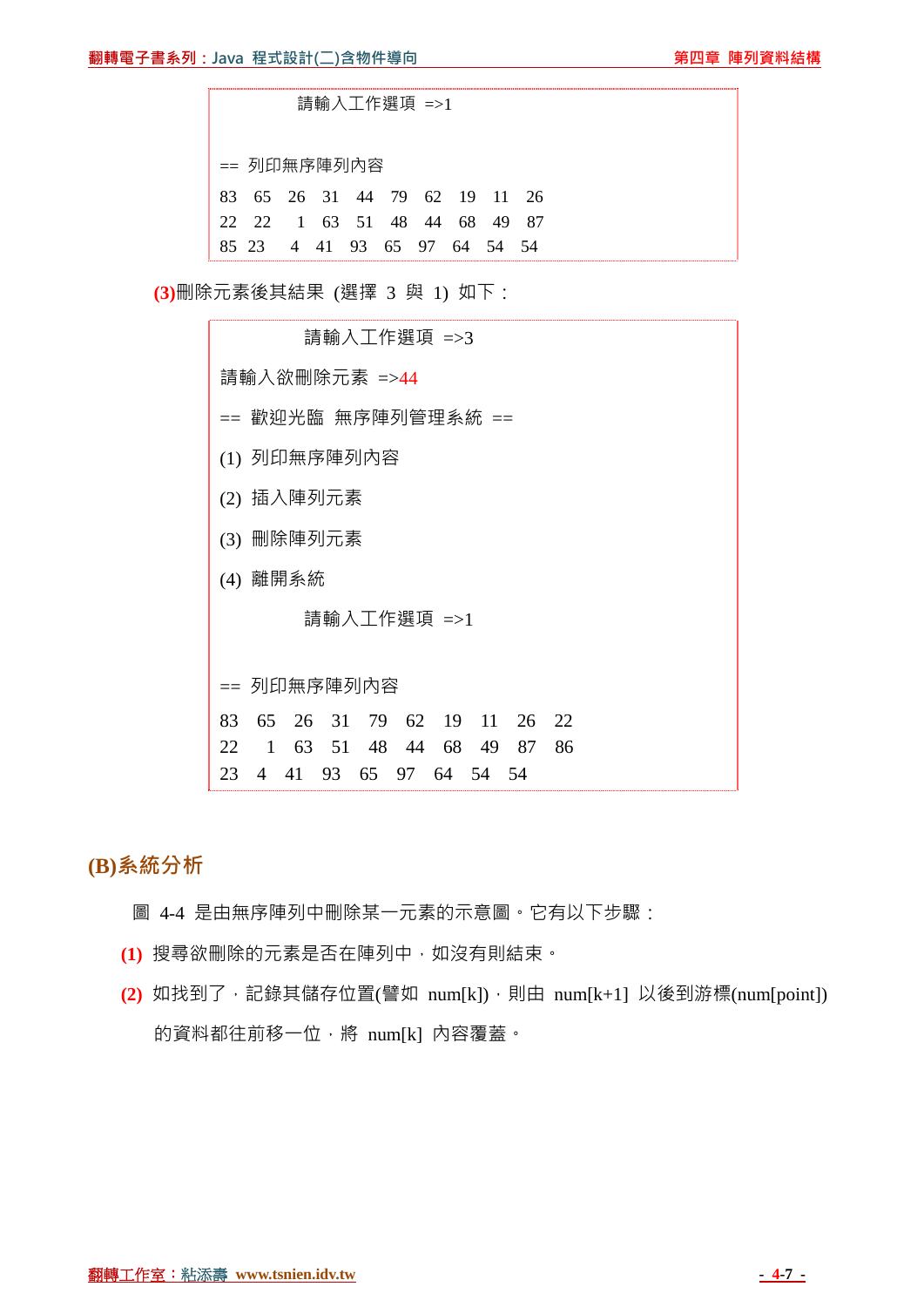

**圖 4-4 無序陣列刪除元素(刪除 2)的運作**

## **(C)程式提示**

圖 4-5 為程式架構圖,由 Ex4\_1.java 中增加了 Linear\_search(),它的功能是搜尋所欲刪 除元素的位置,如果找到的話,則回傳 location 位置,否則回傳 location=-1。



#### **圖 4-5 PM4\_1 程式架構**

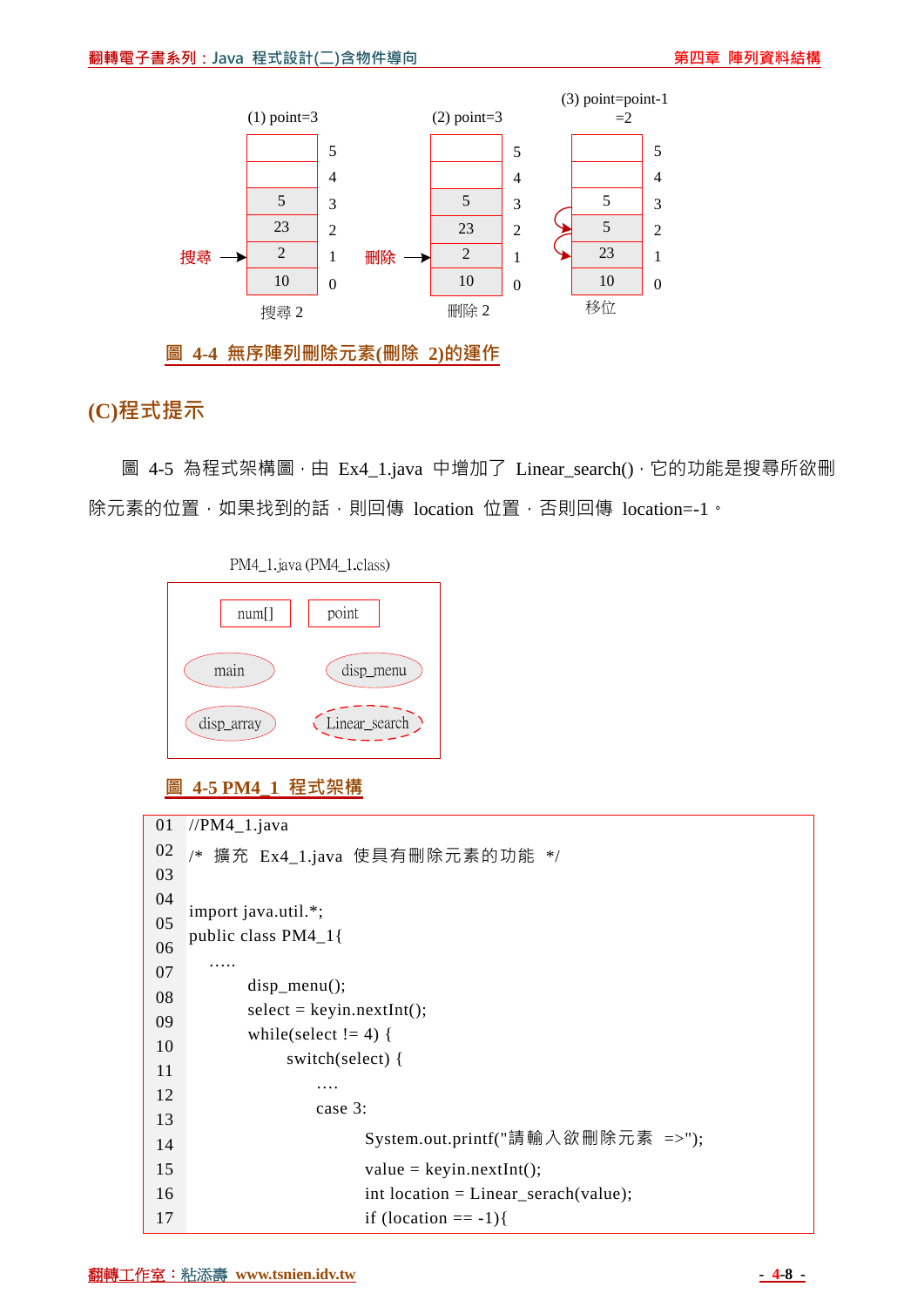|         | 書系列:Java 程式設計(二)含物件導向<br>第四章 陣列資料                       |
|---------|---------------------------------------------------------|
|         |                                                         |
| 18      | System.out.printf("陣列內沒有 %d 元素\n",                      |
| 19      | value);                                                 |
| 20      | }else {                                                 |
| 21      | for(int i = location; $i \le$ =point; $i$ ++)           |
| 22      | $num[i] = num[i+1];$                                    |
| 23      | ł                                                       |
| 24      | $point = point - 1;$                                    |
| 25      | break;                                                  |
| 26      | default:                                                |
| 27      |                                                         |
| 28      | System.out.printf("輸入錯誤 !! 請重新輸入\n");                   |
| 29      | ł                                                       |
| 30      | disp_menu();                                            |
| 31      | $select = keyin.nextInt();$                             |
| 32      | }                                                       |
| 33      | $\}$                                                    |
| 34      |                                                         |
| 35      |                                                         |
| 36      | static int Linear_serach(int value){                    |
| 37      |                                                         |
| 38      | 請參考 Ex2_4 線性搜尋法                                         |
| 39      |                                                         |
|         | }                                                       |
|         |                                                         |
|         |                                                         |
|         |                                                         |
|         |                                                         |
|         | $\chi$<br>$\Box$ $\Box$<br>图 系統管理員: 命令提示字元 - java PM4_1 |
|         | D:\Java2_book\chap4>javac PM4_1.java                    |
|         |                                                         |
| ⊨=      | D:\Java2_book\chap4>java PM4_1<br>歡迎光臨 無序陣列管理系統 ==      |
|         | (1) 列印無序陣列内容                                            |
|         | (2) 插入陣列元素                                              |
| (3)     | 刪除陣列元素<br>(4) 離開系統                                      |
|         | Ξ<br>請輸入工作選項 =>                                         |
| ٠       | Ш<br>÷                                                  |
|         |                                                         |
| 圖 4-5-1 |                                                         |
|         |                                                         |
|         | 有序陣列結構                                                  |
|         |                                                         |
|         |                                                         |
|         | 有序陣列結構簡介                                                |

**(D)編譯與 與執行如下 下:**



# **4-3 有 序陣列 結構**

**4-3-1 有 有序陣列 列結構簡介**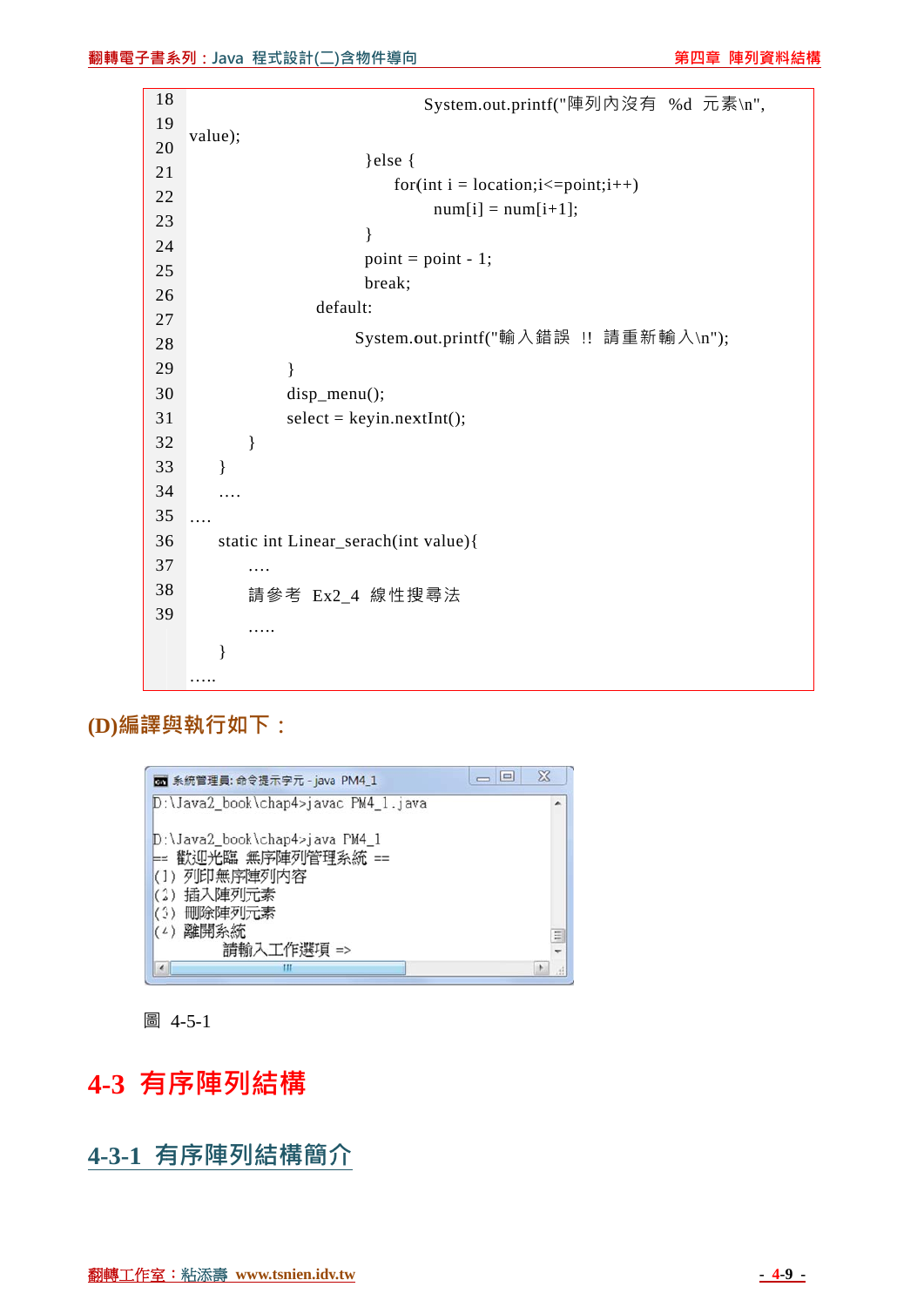圖 4-6 為有序陣列結構的示意圖,資料在陣列中存放有依照某一個關鍵字(或稱主鍵)的 大小排列。這種排列方式的搜尋速度會比無序排列快許多。如果資料沒有依照大小排序,搜 尋某一筆資料必須採用『線性搜尋法』,也就是由資料最前頭,一筆接一筆的比對,找出所要 資料的位置。如果資料有一萬筆,運氣好第一筆就找到,運氣不好,找了一萬筆都沒有找到(速 度為 n)。如果採用有序陣列排序的話,可以採用『二分搜尋法』,平均搜尋的速度是 log2n, n 表示資料筆數,如此速度就比有無序排序快許多。但因資料有依照主鍵大小排序,在作插 入的時候,必須找到適當位置才可插入,而且必須經過適當的移位,才可以移動出一個空間, 這遠比無序排列困難許多。

| 序號 | 品名  | 單價         | 數量  |
|----|-----|------------|-----|
| 10 | 筆記簿 | 20         | 100 |
| 12 | 紅鉛筆 | 10         | 50  |
| 13 | 黑鉛筆 | 10         | 20  |
| 17 | 原子筆 | 24         | 118 |
| 21 | 簽字筆 | 28         | 123 |
| 25 | 印台  | 40         | 12  |
| 28 | 厚紙板 | 23         | 231 |
| 31 | 彩色紙 | 21         | 156 |
| 34 | 白板  | 150        | 321 |
| 41 | 白板筆 | 12         | 23  |
| 43 | 紅筆  | 20         | 15  |
| 51 | 筆芯  | 5          | 23  |
|    |     | 識別碼有依照大小排列 |     |

#### **圖 4-6 有序陣列的儲存順序**

## **4-3-2範例研討:建立有序陣列**

## **(A)程式功能:Ex4\_2.java**

吾人需要一個空間為 50 的有序陣列結構,來驗證陣列的處理方式,期望執行後能顯示 下列結果。

D:\Java2\_book\chap4>javac Ex4\_2.java

D:\Java2\_book\chap4>java Ex4\_2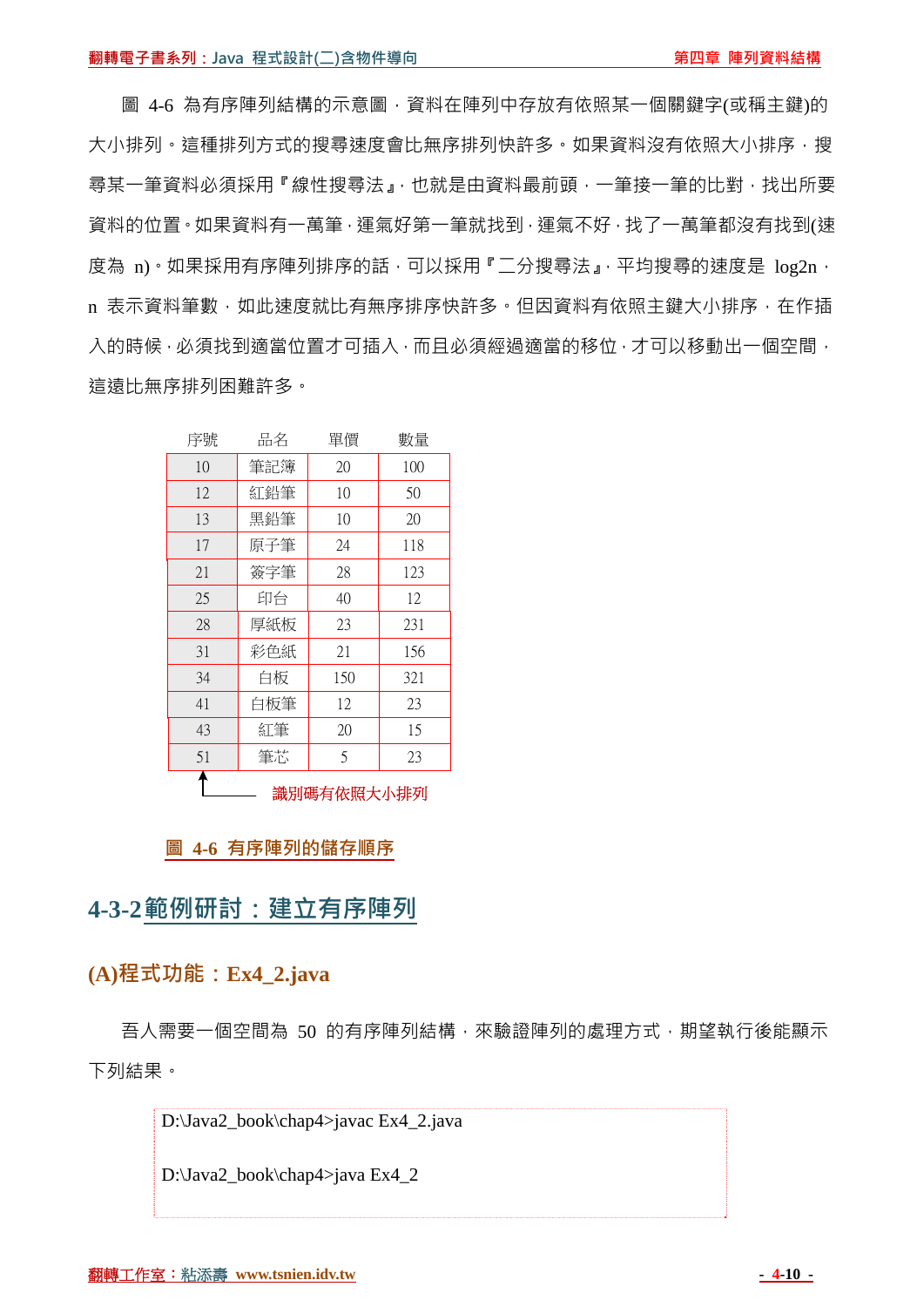|  | == 目前序陣列有 40 筆資料 ==           |  |  |  |
|--|-------------------------------|--|--|--|
|  | 2 4 6 8 10 12 14 16 18 20     |  |  |  |
|  | 22 24 26 28 30 32 34 36 38 40 |  |  |  |
|  | 42 44 46 48 50 52 54 56 58 60 |  |  |  |
|  | 62 64 66 68 70 72 74 76 78 80 |  |  |  |

**(B)程式範例**

圖 4-7 為其程式架構, 包含 num[] 與 point 兩個類別變數, 與一個 main() 主程式。

|         | EX4_2.Java (EX4_2.CIaSS) |  |
|---------|--------------------------|--|
| num[50] | point                    |  |
|         | main                     |  |
|         |                          |  |

 $E_{x}$  2 jove  $(E_{x}$  2 close)

#### **圖 4-7 Ex4\_2 程式架構**

```
01 
//Ex4_2.java 
02 
03 
04 
05 
06 
07 
08 
09 
10 
11 
12 
13 
14 
15 
16 
17 
18 
19 
20 
21 
22 
23 
24 
   /* 製作有序陣列的基本架構 */ 
   import java.util.*; 
   public class Ex4_2{ 
      static int num[] = new int[50]; // 宣告陣列空間
      static int point; <br>
\blacksquare // 宣告游標變數
       public static void main(String args[]) { 
          point = -1; // 游標初值
           for (int i=0; i< 40; i++){ //給予陣列初值
               num[i] = (i+1) *2; //存入有序資料
               point = point + 1; \angle //游標指示目前位置
           } 
   // 列印陣列內容 
           System.out.printf("\n== 目前序陣列有 %d 筆資料 ==\n", point+1); 
          for(int i=0; i \le=point; i++) {
                 System.out.printf("%2d ", num[i]); 
                 if((i+1) % 10 == 0)
                     System.out.printf("\n"); //列印 10 筆, 換行
```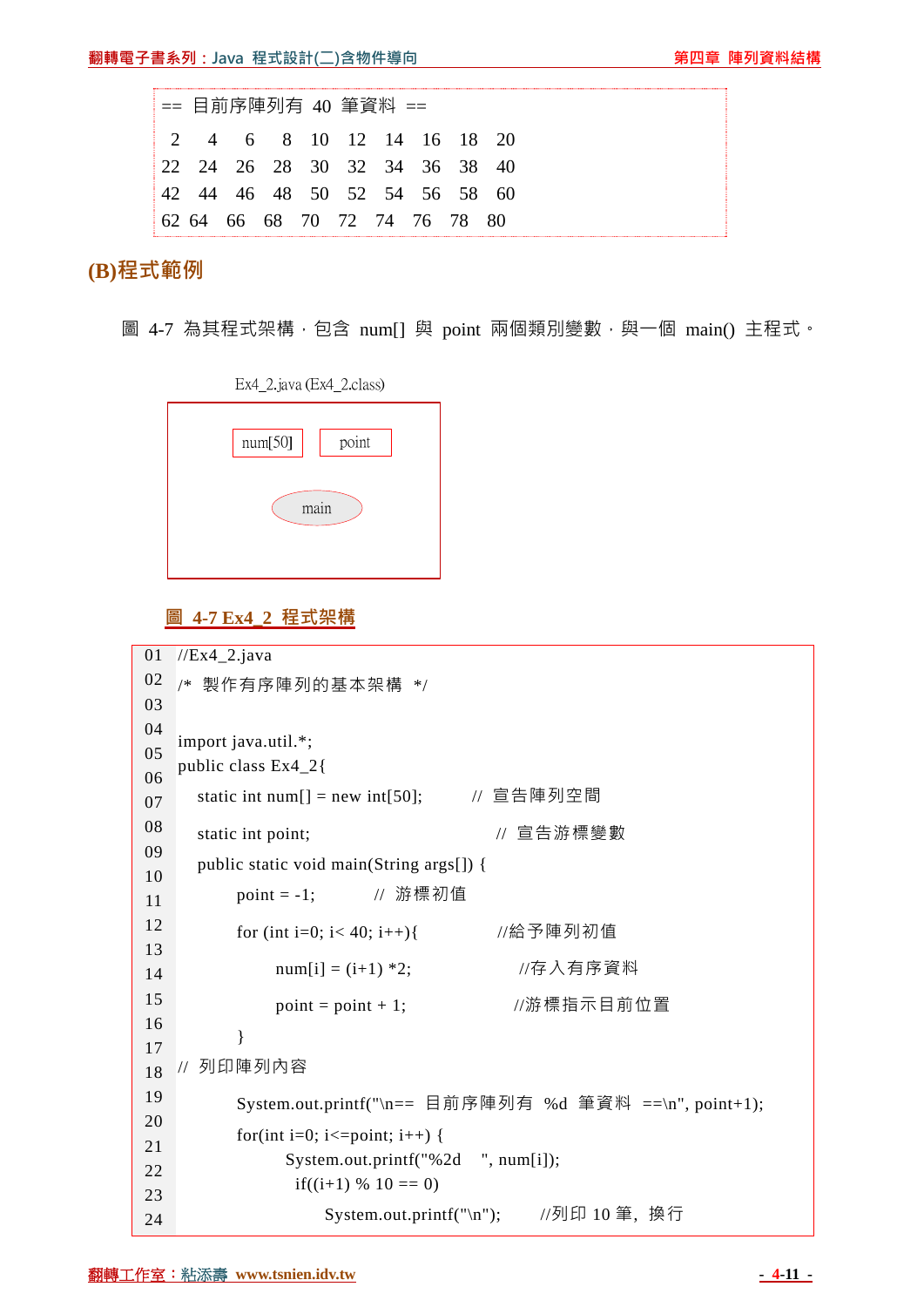| 25 |  |                          |             |  |
|----|--|--------------------------|-------------|--|
|    |  | System.out.printf("\n"); | // 列印完畢, 换行 |  |
|    |  |                          |             |  |
|    |  |                          |             |  |

# **4-3-3 範例研討:二分搜尋法**

#### **(A)程式功能:Ex4\_3.java**

數學老師利用一個二維陣列 score[1[] 儲存某一班級學生的成績,陣列第一個元素 score[k][0] 存放學生學號,由 411101~411150;第二個元素 score[k][1] 存放數學成績,由  $00 \sim 100 \div \text{ln}$ : {411101, 70}, {411102, 80}, {411103, 75}, {411104, 90}, {411105, 85}, {4111106, 65}, {411107, 83}, {411108, 78}, {411109, 67}, (411110, 72)...等等。陣列是依照學號 由低到高排列。

請編寫一程式,允許輸入學生學號,則輸出該學生的成績。程式中先寫一小程式填入陣 列內每一位同學的學號與成績,成績採 00~100 之間的亂數,之後印出全班成績,接著再編 寫一個二分搜尋程式。期望操作介面如下:

D:\Java2\_book\chap4>javac Ex4\_3.java D:\Java2\_book\chap4>java Ex4\_3 === 411101~411150 成績列印 === 7 50 73 24 8 11 93 68 68 0 52 5 39 26 48 31 49 3 77 71 29 3 62 96 17 26 65 65 1 43 66 68 27 92 1 8 69 62 66 51 44 31 46 61 14 95 3 12 2 50 請輸入欲尋找的學生學號 => 411120 學號 411120 成績是 71

### **(B)系統分析**

『二分搜尋法』是由已排序(由大到小或由小到大排列)的陣列裡,搜尋某一筆資料, 圖 4-8 為其運作程序。假設 a 陣列已由小到大排序完成 ( a[low] ~ a[high] ) · key 變數儲存 欲尋找的資料, 首先比對 a 陣列的中間元素 (mid)的內容, 如果 key = a [mid], 則資料找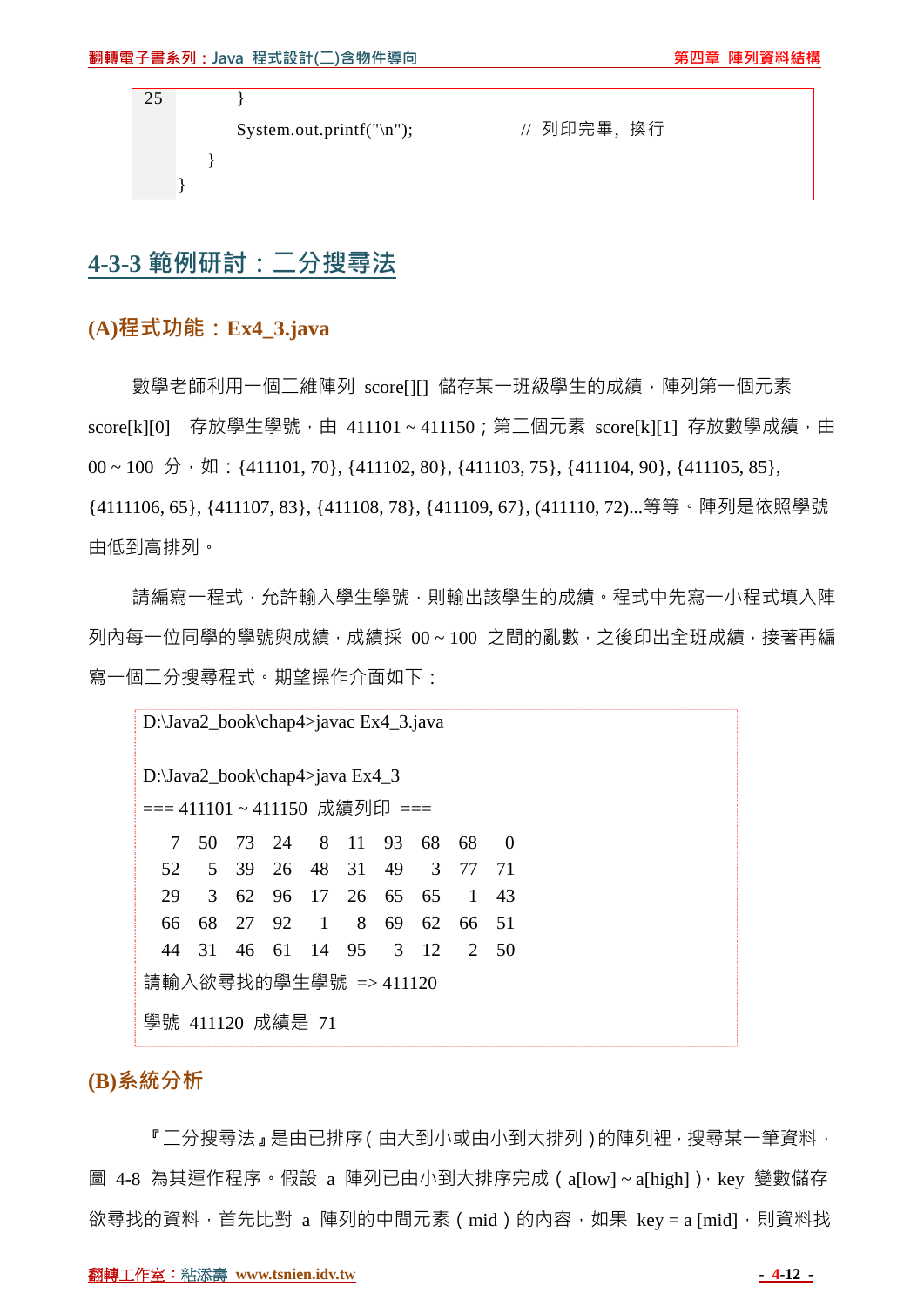到;如果 key < a[mid],則表示資料位於 a[low] 與 a[mid] 之間,則 mid 取代 high;如果 key > a[mid], 則資料位於 a[mid] ~ a[high] 之間, mid 取代 low 內容。沒有找到資料的話, 則將 搜尋目標移到前半段或後半段繼續尋找,但還是由 a[low]~a[high] 搜尋 (low 或 high 可能 會改變);如此依此類推,一直到找到資料或搜尋完畢為止。由此可見,此演算法每次將所有 陣列資料缺切一半,再決定位於前段或後段,因此稱之為『二分搜尋法』。

此演算法較困難的地方是,如果找不到資料,如何去判斷與結束。其實,我們可以掌 握一個重點,當 high 還是大於 low 的時候,表示還有資料未搜尋到;如果 high 小於或等 於 low 時,表示已搜尋完所有資料,還未找到資料,則表示沒有該筆資料。



### **(C)程式範例**

| 01                                     | $//Ex4_3.java$                                                                                                                                                                                                                           |
|----------------------------------------|------------------------------------------------------------------------------------------------------------------------------------------------------------------------------------------------------------------------------------------|
| 02                                     | // 二分搜尋法                                                                                                                                                                                                                                 |
| 03                                     |                                                                                                                                                                                                                                          |
| 04<br>05<br>06<br>07<br>08<br>09<br>10 | import java.util.Scanner;<br>import java.lang.Math;<br>public class $Ex4_3$ {<br>public static void main(String args[]) {<br>Scanner keyin = new Scanner(System.in);<br>int a[][], value, flag, low, high, mid;<br>$a = new int[50][2];$ |
| 11<br>12<br>13<br>14<br>15<br>16       | int number = $411101$ ;<br>for(int i=0; i <a.length; i="i+1){&lt;br"><math>a[i][0] = number + i;</math><br/><math>a[i][1] = (int)(Math.random(*)100);</math><br/>}</a.length;>                                                           |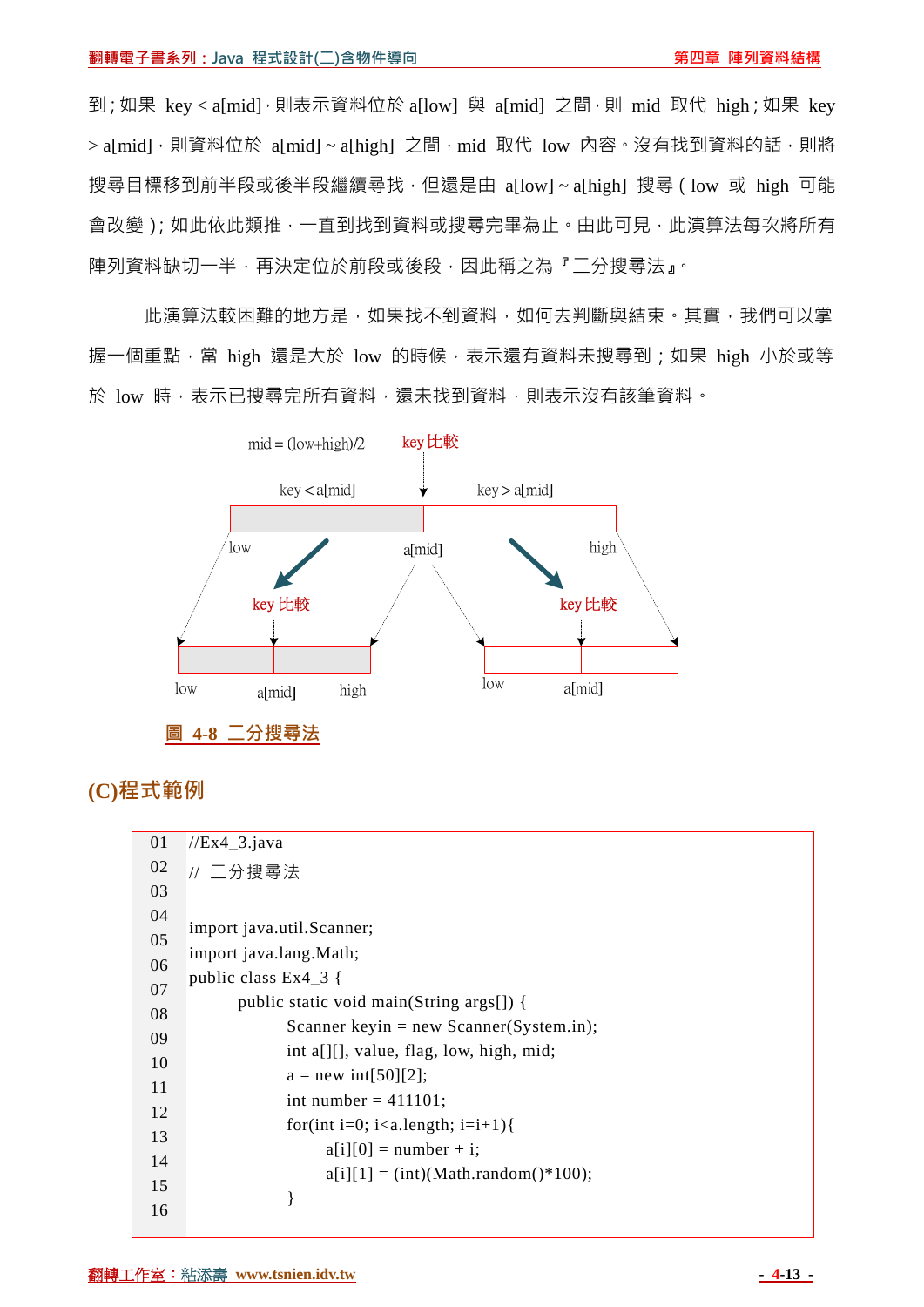| 17       | /* 列印全班成績 */                                                 |  |  |  |  |  |  |
|----------|--------------------------------------------------------------|--|--|--|--|--|--|
| 18       | System.out.printf("=== 411101 ~ 411150 成績列印 ===\n");         |  |  |  |  |  |  |
| 19<br>20 | for(int i=0; i <a.length; i++)="" td="" {<=""></a.length;>   |  |  |  |  |  |  |
| 21       | System.out.printf("%4d", a[i][1]);                           |  |  |  |  |  |  |
| 22       | if((i+1) % $10 == 0$ )                                       |  |  |  |  |  |  |
| 23       | System.out.printf("\n");                                     |  |  |  |  |  |  |
| 24       | }                                                            |  |  |  |  |  |  |
| 25       |                                                              |  |  |  |  |  |  |
| 26       | System.out.printf("請輸入欲尋找的學生學號 =>");                         |  |  |  |  |  |  |
| 27       |                                                              |  |  |  |  |  |  |
| 28       | $value = keyin.nextInt();$                                   |  |  |  |  |  |  |
| 29       |                                                              |  |  |  |  |  |  |
| 30       | 二分搜尋法 */<br>$/*$                                             |  |  |  |  |  |  |
| 31       | $low = 0$ ; high = 49; mid=0;                                |  |  |  |  |  |  |
| 32       | // 設定是否找到旗號<br>flag= $0;$                                    |  |  |  |  |  |  |
| 33       |                                                              |  |  |  |  |  |  |
| 34       | // 陣列是否搜尋完<br>while( $\left( \text{low+1} \right)$ < high) { |  |  |  |  |  |  |
| 35       | $mid = (low + high)/2;$                                      |  |  |  |  |  |  |
| 36       | // 比對陣列中間元素<br>if (value == $a[\text{mid}][0]$ ) {           |  |  |  |  |  |  |
| 37<br>38 | // 找到了,設定旗號並離開<br>flag = 1;                                  |  |  |  |  |  |  |
| 39       | break;                                                       |  |  |  |  |  |  |
| 40       | }                                                            |  |  |  |  |  |  |
| 41       |                                                              |  |  |  |  |  |  |
| 42       | // 在陣列的後半段<br>else if (value $>$ a[mid][0])                  |  |  |  |  |  |  |
| 43       | $low = mid;$                                                 |  |  |  |  |  |  |
| 44       | 在陣列的前半段<br>else<br>$\frac{1}{2}$                             |  |  |  |  |  |  |
| 45       | $high = mid;$                                                |  |  |  |  |  |  |
| 46       | }                                                            |  |  |  |  |  |  |
| 47       |                                                              |  |  |  |  |  |  |
| 48       | if (flag $== 1$ )                                            |  |  |  |  |  |  |
| 49       | System.out.printf("學號 %d 成績是 %d\n", a[mid][0], a[mid][1]);   |  |  |  |  |  |  |
| 50       | else                                                         |  |  |  |  |  |  |
| 51       | System.out.printf("沒有 %d 學號學生\n", value);                    |  |  |  |  |  |  |
|          |                                                              |  |  |  |  |  |  |
|          | }<br>}                                                       |  |  |  |  |  |  |
|          |                                                              |  |  |  |  |  |  |

**(D)程式重點分析:**

- **(1)** 第 28~41 行:**二分搜尋演算法**。
- **(2)** 第 29 行:**『low=0; high=49;』。**設定原陣列搜尋範圍。
- **(3)** 第 30 行:**『flag=0』**。設定搜尋旗號為否(還未找到)。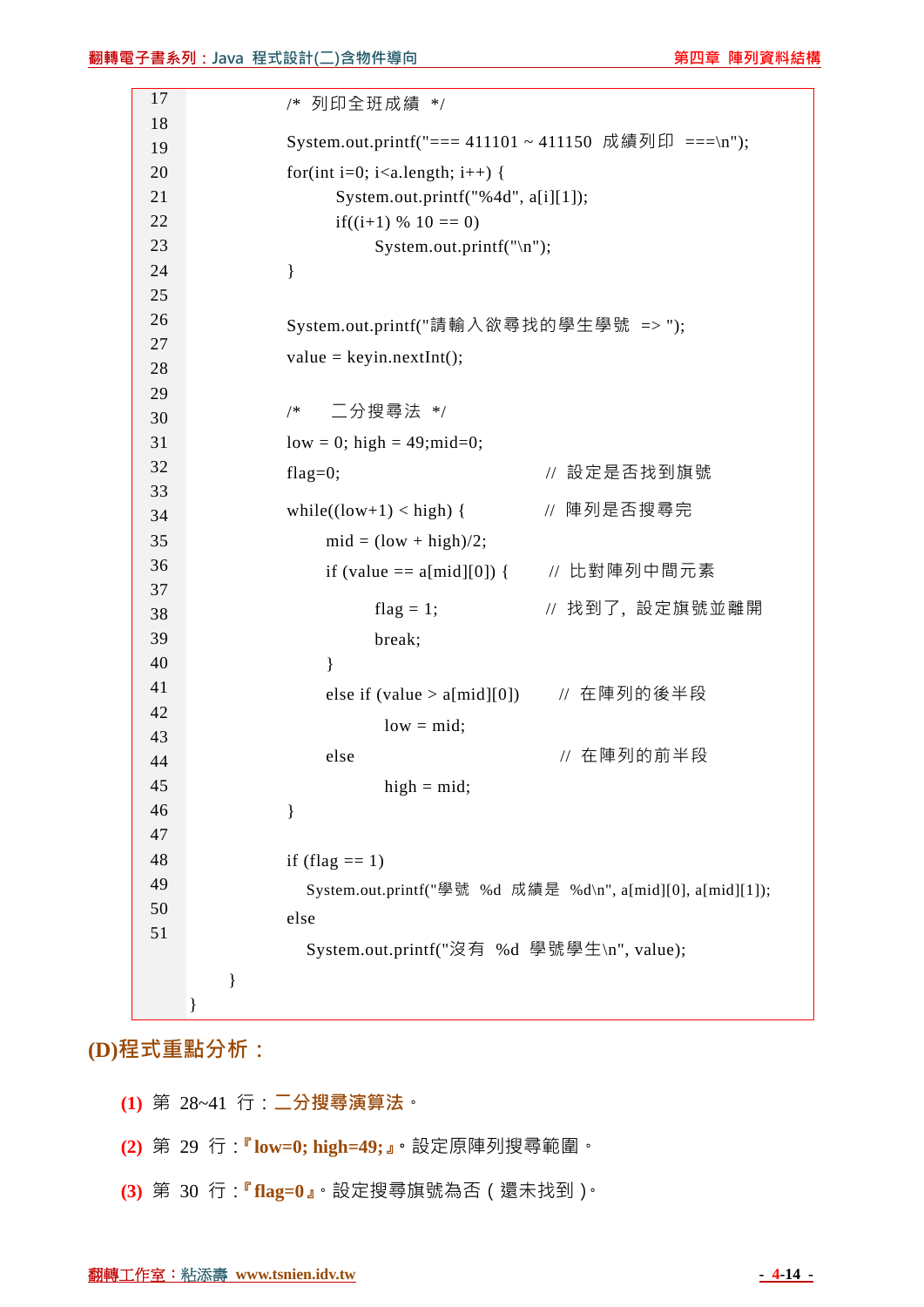- **(4)** 第 31~41 行:**『while((low+1) < high) { ….}』**。其中 (low+1) < high 表示元素較高的 指標 high 還是高於較低的 low,則陣列還未搜尋完畢。
- **(5)** 第 32 行:**『mid = (high + low)/2』**。陣列元素索引 high 與 low 之間的中間元素的索 引 mid。
- **(6)** 第 33 行**『if(value == a[mid] { …}』**。成立的話,表示找到該資料,則設定旗號並中 斷離開。
- **(7)** 第 37 行:**『else if (value > a[mid][0]) { …}』**。如未找到,但比中間值 a[mid] 大的 話,則設定搜尋後半段 (low = mid, 但 high 未改變)。
- **(8)** 第 39 行:**『else high = mid』**。都不是的話,則設定搜尋前半段(low 未改變)。

## **4-3-3範例研討:有序陣列插入元素**

#### **(A)程式功能 Ex4\_4.java**

吾人希望建立一個可供插入元素的有序陣列,其功能如下:

**(1)** 具有顯示陣列內容與插入元素的選項,選單如下:

D:\Java2\_book\chap4>javac Ex4\_4.java D:\Java2\_book\chap4>java Ex4\_4 == 歡迎光臨 有序陣列管理系統 == (1) 列印有序陣列內容 (2) 插入陣列元素 (3) 離開系統 請輸入工作選項 =>

**(2)** 當選擇顯示陣列內容(選擇 1),如下:

|     |                               |  | 請輸入工作選項 =>1 |                         |  |
|-----|-------------------------------|--|-------------|-------------------------|--|
|     | == 目前序陣列有 30 筆資料 ==           |  |             |                         |  |
|     | 2 4 6 8 10 12 14 16 18 20     |  |             |                         |  |
|     | 22 24 26 28 30 32 34 36 38 40 |  |             |                         |  |
| 42. | 44                            |  |             | 46 48 50 52 54 56 58 60 |  |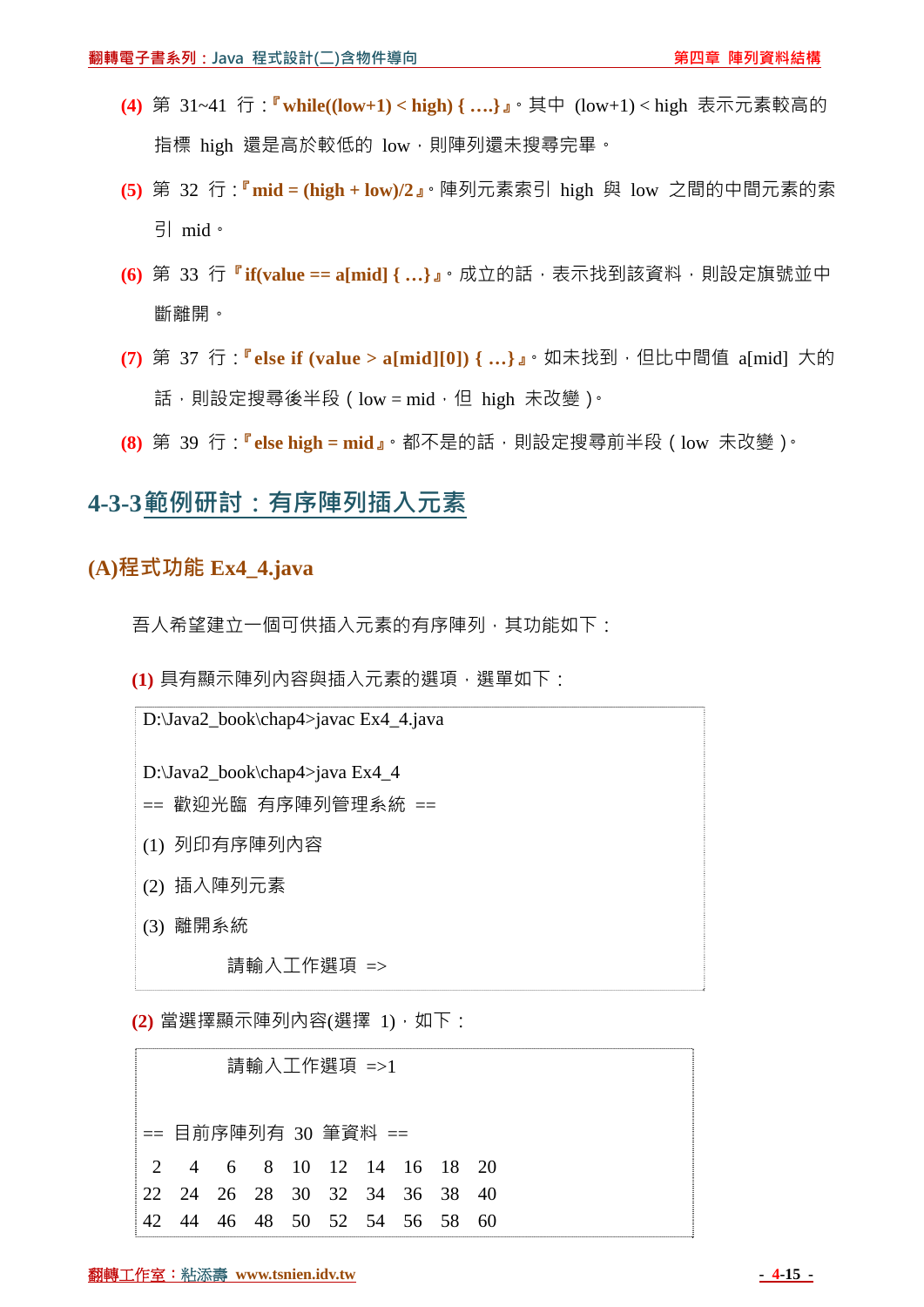**(3)** 插入元素(選擇 2), 如下: (插入元素 15 後, 再顯示陣列內容)

| 請輸入工作選項 =>2 |                                                    |  |  |  |  |  |  |
|-------------|----------------------------------------------------|--|--|--|--|--|--|
|             | 請輸入欲插入元素 =>15                                      |  |  |  |  |  |  |
|             | == 歡迎光臨 有序陣列管理系統 ==                                |  |  |  |  |  |  |
|             | (1) 列印有序陣列內容                                       |  |  |  |  |  |  |
|             | (2) 插入陣列元素                                         |  |  |  |  |  |  |
|             | (3) 離開系統                                           |  |  |  |  |  |  |
|             | 請輸入工作選項 =>1                                        |  |  |  |  |  |  |
|             |                                                    |  |  |  |  |  |  |
|             | == 目前序陣列有 31 筆資料 ==                                |  |  |  |  |  |  |
|             | 8 10 12 14 15 16<br>2 4<br>$6\overline{6}$<br>- 18 |  |  |  |  |  |  |
|             | 26 28<br>30 32<br>20<br>22 24<br>34<br>36<br>38    |  |  |  |  |  |  |
|             | 40 42 44 46 48 50 52 54 56 58                      |  |  |  |  |  |  |
|             | 60                                                 |  |  |  |  |  |  |

# **(B)系統分析**

如欲將元素插入有序陣列內,必須搜尋出他適當的位置再插入,才會保持原來有序排列。 以圖 4-9 為例, 有序陣列 num={2,5,10,23,34},並以 point=4 表示目前游標在 4。如欲插 入 8 的話,則必須將大於 8 的元素往後移一位,再將 8 插入。



#### **圖 4-9 有序陣列插入元素**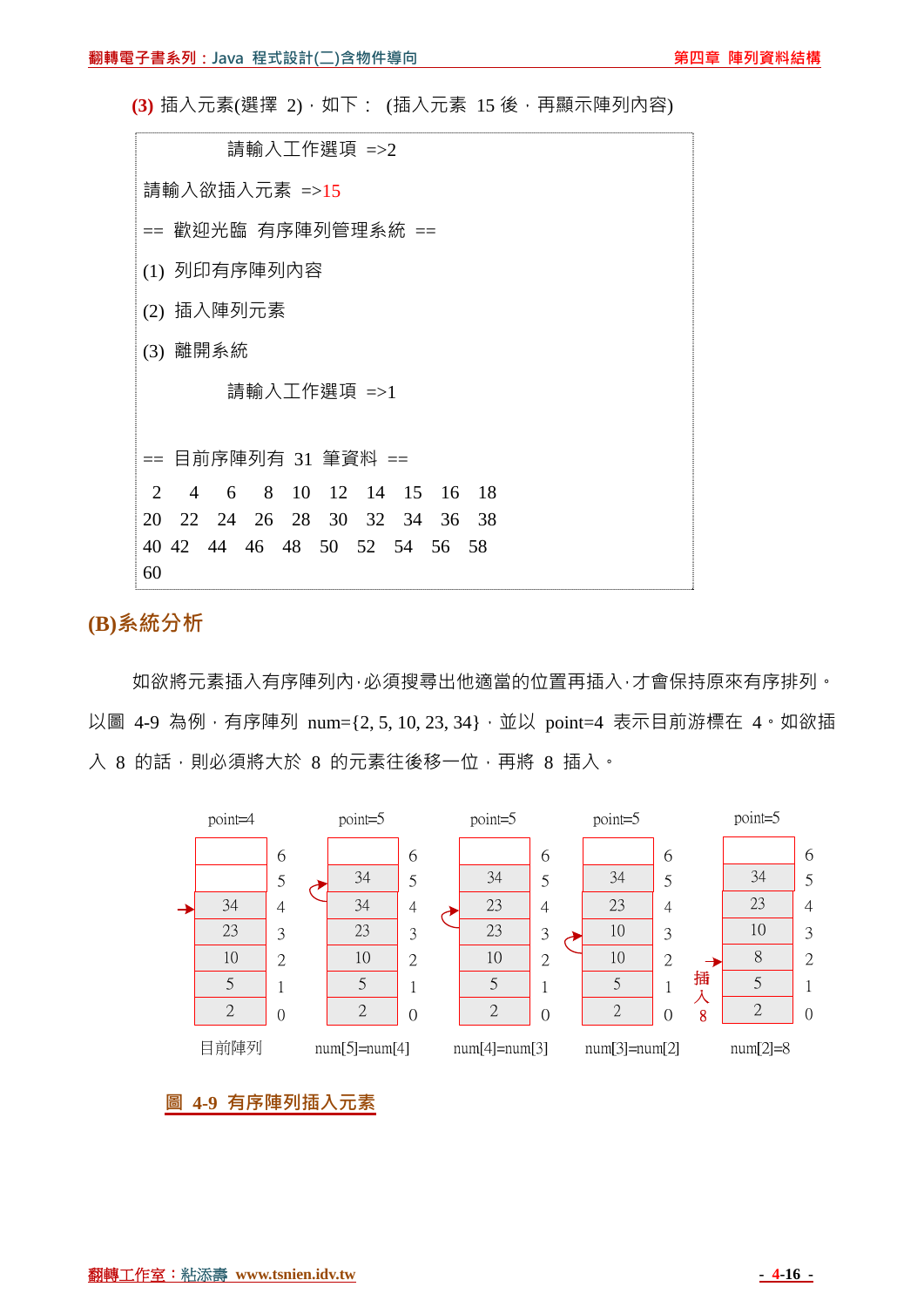插入的運作程序如圖 4-10 所示。首先將游標加一(移一位的意思),並將目前由標位置 存入 k,如果 k 沒有大於 0, 表示是存入陣列第一筆資料。如果 k 大於 0,則比較數值是 否大於欲插入的元素,如果大於的話,則往上移,否則就存入該空間。



#### **圖 4-10 有序陣列插入元素**

### **(C)程式範例:Ex4\_4.java**

程式架構如圖 4-11 所示, 在 Ex4 4.class 類別內包含 5 個元件, 其中兩個類別變數, 與 3 個方法程式。



```
01 //Ex4_4.java
```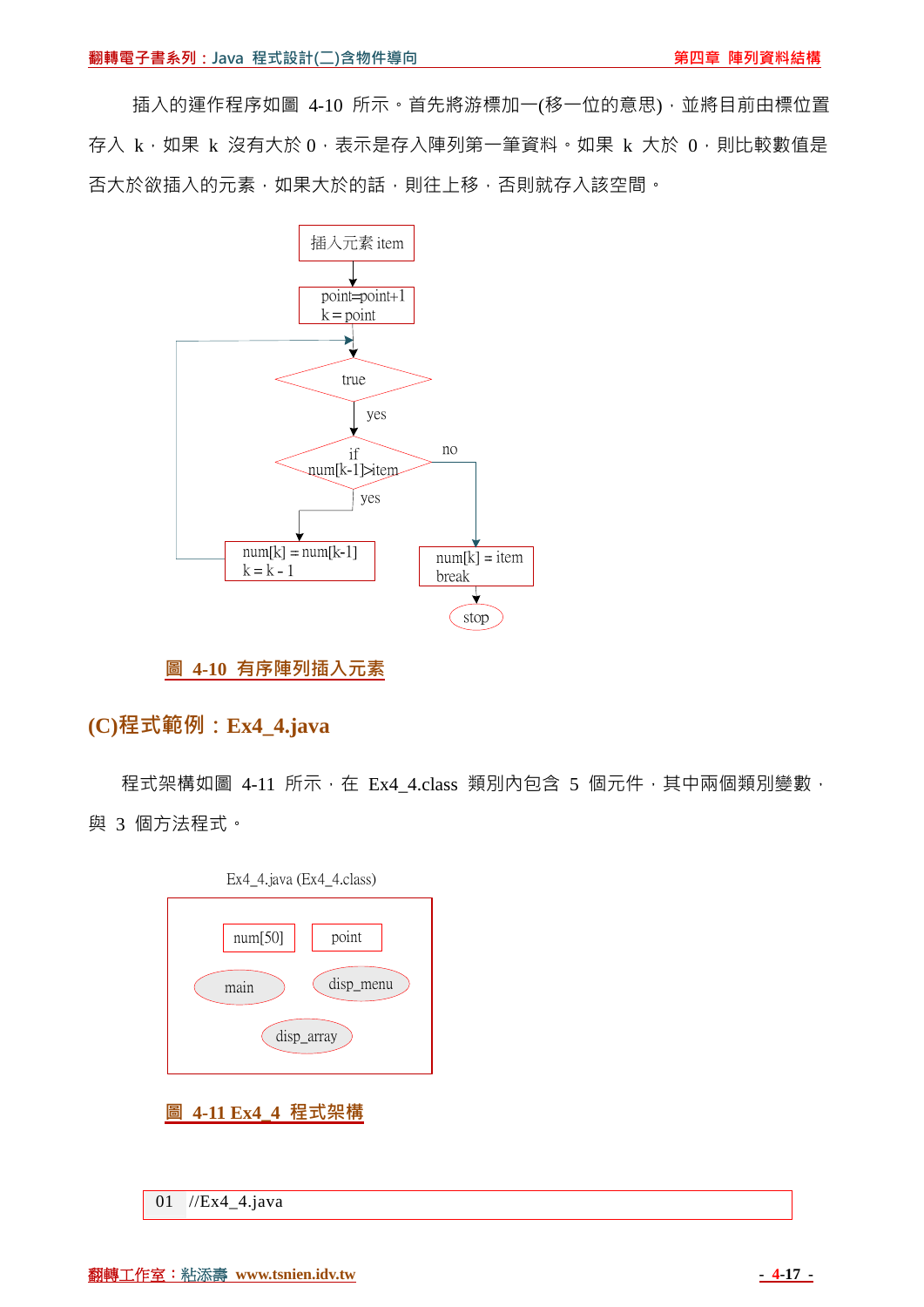```
02 
03 
04 
05 
06 
07 
08 
09 
10 
11 
12 
13 
14 
15 
16 
17 
18 
19 
20 
21 
22 
23 
24 
25 
26 
27 
28 
29 
30 
31 
32 
33 
34 
35 
36 
37 
38 
39 
40 
41 
42 
43 
44 
45 
46 
47 
   /* 有序陣列的插入元素 */ 
   import java.util.*; 
   public class Ex4_4{ 
      static int num[ ] = new int[50]; // 宣告陣列空間
      static int point; <br>
\blacksquare // 宣告游標變數
       public static void main(String args[]) { 
           Scanner keyin = new Scanner(System.in); 
          point = -1; // 游標初值
           int select, k, item; 
           for (int i=0; i< 30; i++){ //給予陣列初值
               num[i] = (i+1) *2; //存入有序資料
               point = point + 1; //游標指示目前位置
           } 
          disp_menu();
          select = keyin.nextInt();while(select != 3) {
                switch(select) { 
                   case 1: 
                         disp_array(); 
                         break; 
                   case 2: 
                        if (point >=50) {
                             System.out.printf("陣列已滿無法插入!!\n"); 
                         }else { 
                              System.out.printf("請輸入欲插入元素 =>"); 
                             item = keyin.nextInt();point = point +1;k = point; while (true) { 
                                 if(num[k-1] > item) {
                                     num[k] = num[k-1];k = k - 1:
     } 
                                  else { 
                                      break; 
     } 
                                 num[k] = item; } 
     } 
                          break; 
                   default:
```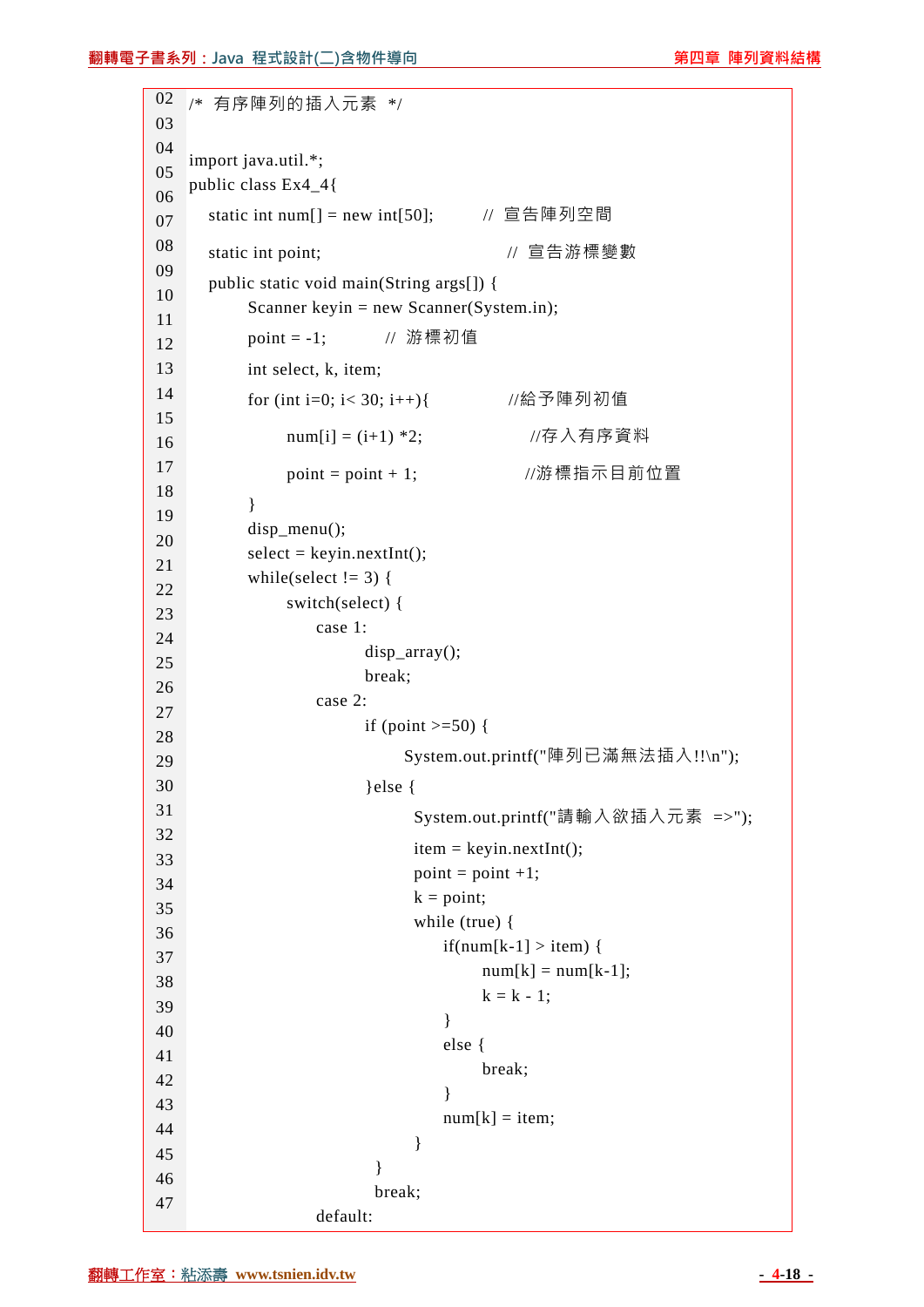```
48 
49 
50 
51 
52 
53 
54 
55 
56 
57 
58 
59 
60 
61 
62 
63 
64 
65 
66 
67 
68 
69 
70 
71 
72 
                         System.out.printf("輸入錯誤 !! 請重新輸入\n"); 
                 } 
                 disp_menu(); 
                select = keyin.nextInt(); } 
        } 
    // 列印功能表
        static void disp_menu() { 
             System.out.printf("== 歡迎光臨 有序陣列管理系統 ==\n"); 
             System.out.printf("(1) 列印有序陣列內容\n"); 
             System.out.printf("(2) 插入陣列元素\n"); 
             System.out.printf("(3) 離開系統\n"); 
             System.out.printf("\t 請輸入工作選項 =>"); 
         } 
    // 列印陣列內容
       static void disp_array() { 
            System.out.printf("\n== 目前序陣列有 %d 筆資料 ==\n", point+1); 
           for(int i=0; i \le =point; i++) {
                 System.out.printf("%2d ", num[i]);
                  if((i+1) % 10 == 0)
                       System.out.printf("\n"); //列印五筆, 換行
            } 
           System.out.printf("\n"); // 列印完畢, 換行
        } 
    }
```
# **4-3-4自我挑戰:有序陣列元素處理**

## **(A)程式功能:PM4\_2.java**

吾人希望由 Ex4 4 中擴充可以刪除元素的功能, 如下:

**(1)**具有顯示陣列內容、插入與刪除元素的選項,選單如下:

D:\Java2\_book\chap4>javac PM4\_2.java

D:\Java2\_book\chap4>java PM4\_2

== 歡迎光臨 有序陣列管理系統 ==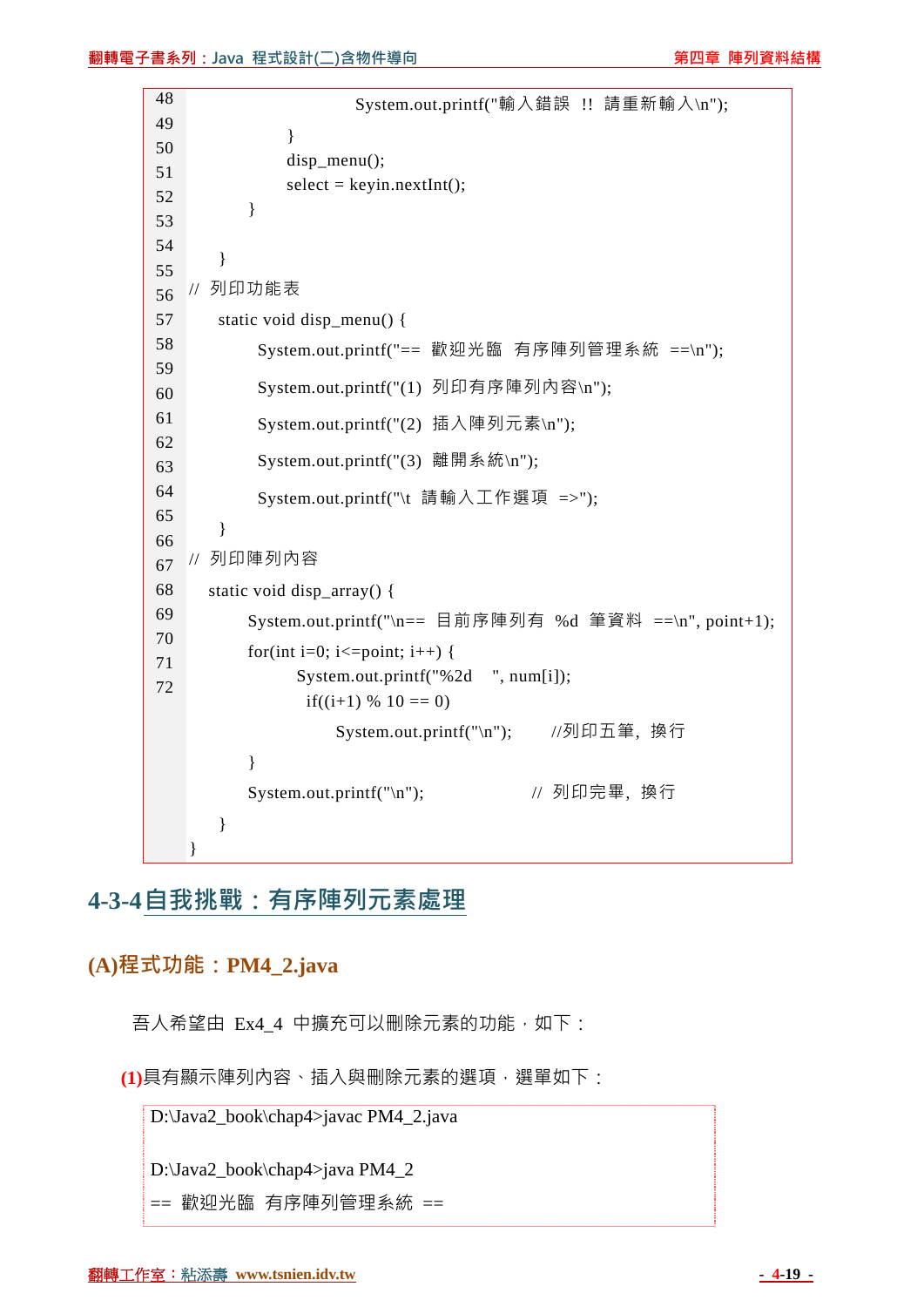- (1) 列印有序陣列內容
- (2) 插入陣列元素
- (3) 刪除陣列元素
- (4) 離開系統

請輸入工作選項 =>

**(2)**當選擇顯示陣列(選擇 1),如下:

 請輸入工作選項 =>1 == 目前序陣列有 30 筆資料 == 2 4 6 8 10 12 14 16 18 20 22 24 26 28 30 32 34 36 38 40 41 44 46 48 50 52 54 56 58 60

**(3)**刪除元素(選擇 3),如下: (刪除元素 14 後,再顯示陣列內容)

 請輸入工作選項 =>3 請輸入欲刪除元素 =>14 == 歡迎光臨 有序陣列管理系統 == (1) 列印有序陣列內容 (2) 插入陣列元素 (3) 刪除陣列元素 (4) 離開系統 請輸入工作選項 =>1 == 目前序陣列有 29 筆資料 == 2 4 6 8 10 12 16 18 20 22 24 26 28 30 32 34 36 38 40 42 44 46 48 50 52 54 56 58 60

**(B)系統分析**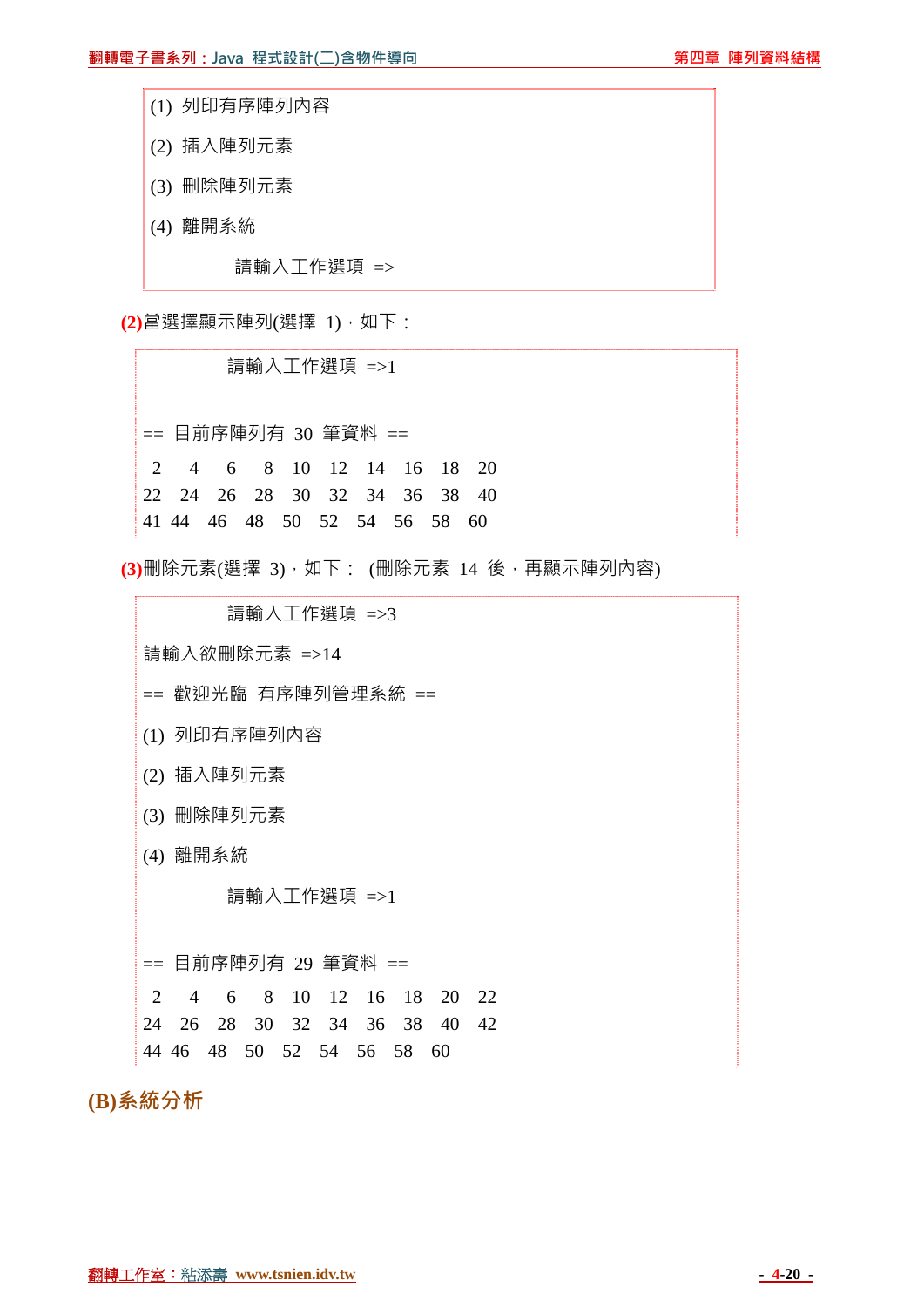有序陣列刪除元素的運作程序幾乎與無序陣列相同,如圖 4-12 所示。首先找到欲刪除 的元素,再將該元素後面的元素往前移一位  $(num[i] = num[i+1])$ ,再將游標減一 $(point = point$ -1) 即可。



**圖 4-12 有序陣列刪除元素的運作**

## **(C)程式提示**

圖 4-13 為 PM4\_2.java 的程式架構, 包含 2 個類別變數與 4 個方法程式, 其中 Binary\_search() 是讓我們快速找到欲刪除元素的位置,找到後,後面的元素往前移一位即可。



程式片段如下:

```
01 
import java.util.*; 
02 
public class PM4_2{ 
03 
04 
05 
06 
07 
08 
09 
10 
   …. 
           while(select != 4) {
                 switch(select) { 
     ….. 
                     ….. 
                      case 3: 
                           System.out.printf("請輸入欲刪除元素 =>");
```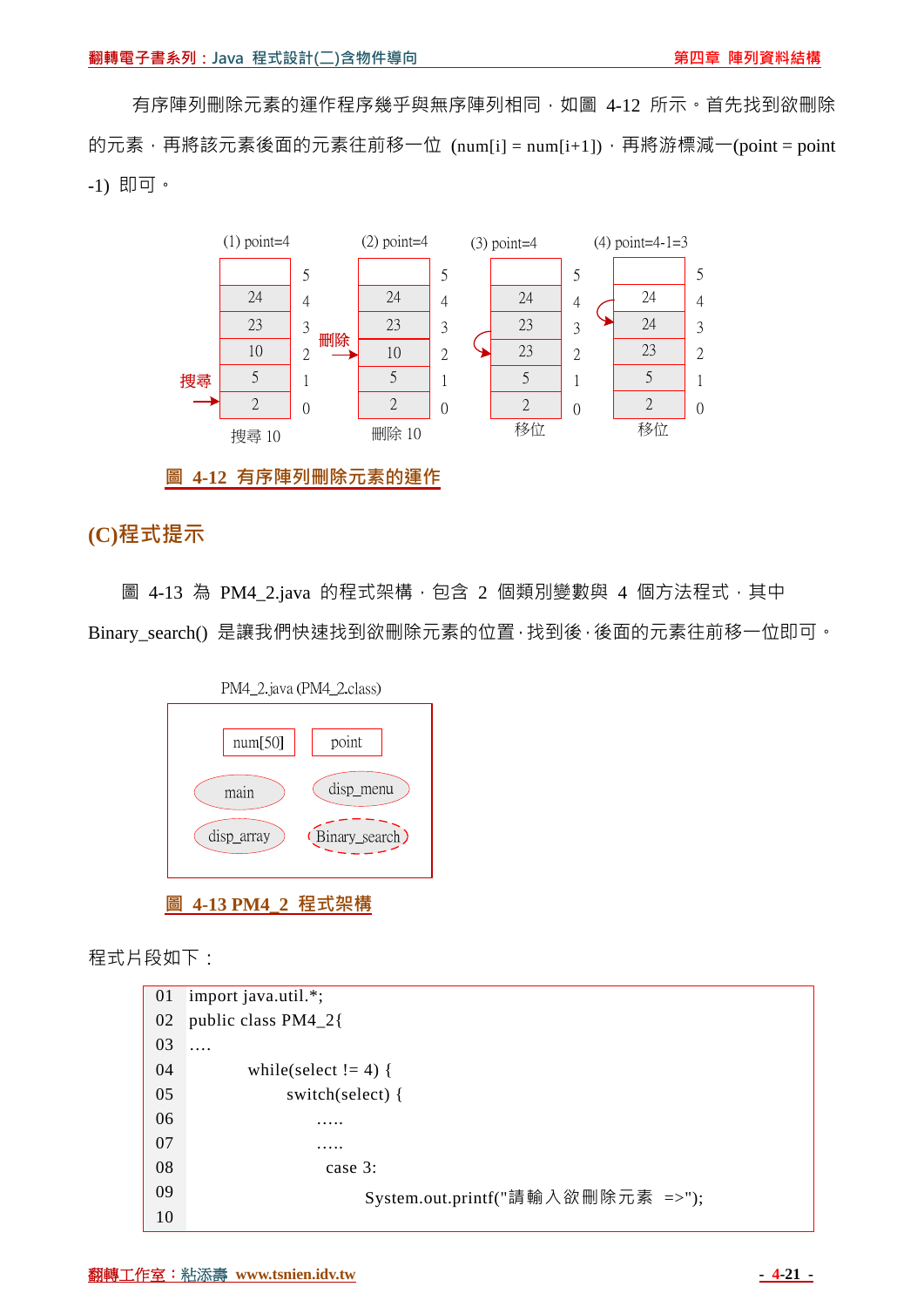| 11 | $item = keyin.nextInt();$                     |
|----|-----------------------------------------------|
| 12 | $int location = Binary\_search(item);$        |
| 13 | if $(location == -1)$ {                       |
| 14 | System.out.printf("陣列內沒有 %d 元素\n", item);     |
| 15 | } else $\{$                                   |
| 16 | for(int i = location; $i \le$ =point; $i$ ++) |
| 17 | $num[i] = num[i+1];$                          |
| 18 | ł                                             |
| 19 | $point = point - 1;$                          |
| 20 | break;                                        |
| 21 | default:                                      |
| 22 | System.out.printf("輸入錯誤 !! 請重新輸入\n");         |
| 23 |                                               |
| 24 | }                                             |
| 25 |                                               |
| 26 | }                                             |
| 27 | .                                             |
| 28 | //二分搜尋法                                       |
| 29 | static int Binary_serach(int value){          |
| 30 | // 設定找到位置<br>int location=-1;                 |
| 31 |                                               |
| 32 | .                                             |
| 33 | 請參考 Ex4_3 二分搜尋法                               |
| 34 | .                                             |
| 35 | return location;                              |
|    | }                                             |
|    | }                                             |

**4-4 專題製作**

**4-4-1範例研討:無序成績管理系統**

**(A)系統功能:Ex4\_5.java** 

三民國中的張老師希望在電腦上管理班級同學(以學號登錄)的分數,班上課程有:國文、 英文、數學、理化與自然, 期望有下列功能:

**(1)** 具有顯示全班成績、插入同學成績、刪除、更新的功能,選單如下:

D:\Java2\_book\chap4>javac Ex4\_5.java

D:\Java2\_book\chap4>java Ex4\_5

== 三民國中 張老師成績管理系統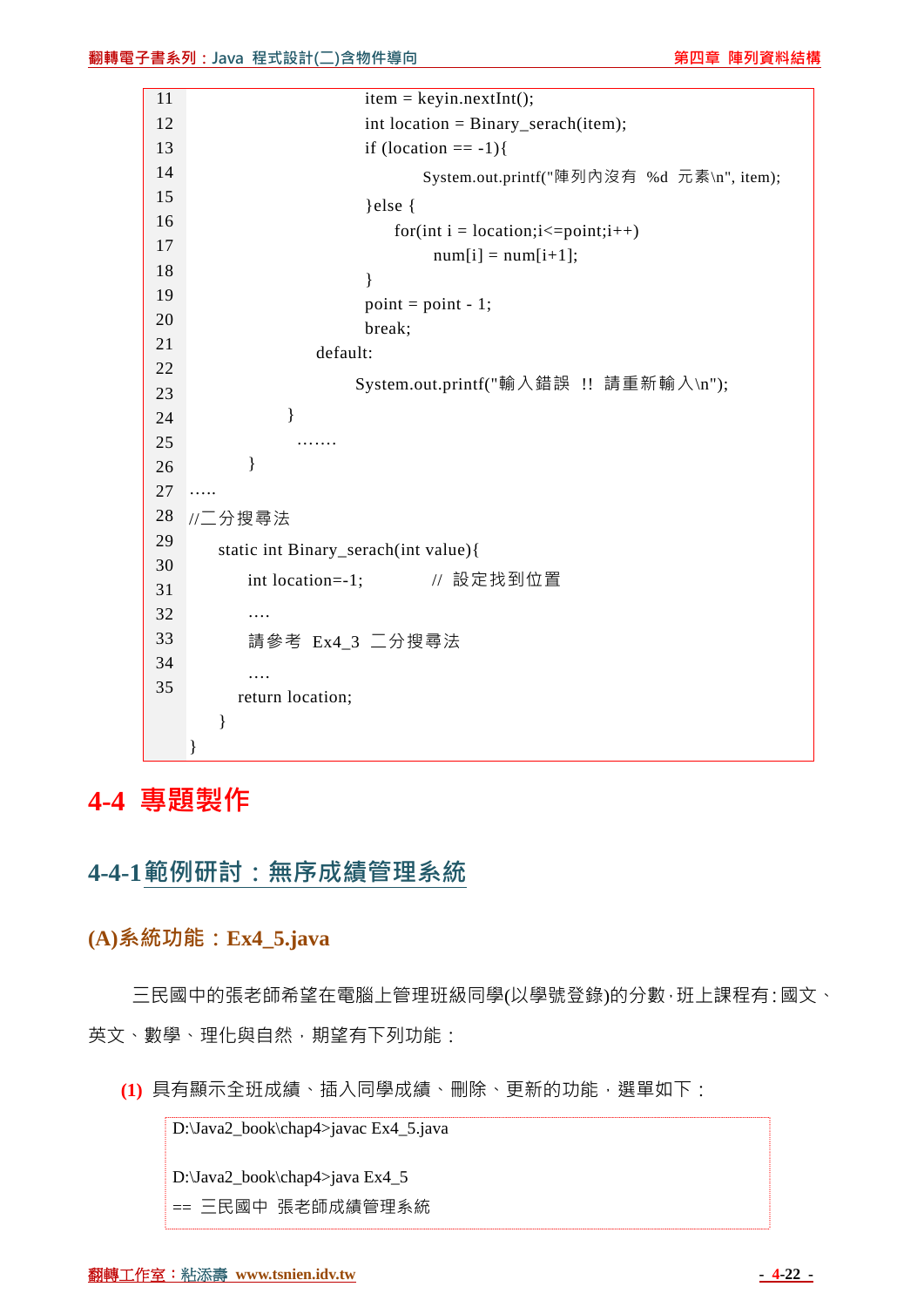| (1) 列印全班成績    |
|---------------|
| (2) 新增學生成績    |
| (3) 刪除學生成績    |
| (4) 查詢學生成績    |
| (5) 更新學生成績    |
| (6) 依平均成績高低列印 |
| (7) 離開系統      |
| 請輸入工作選項 =>    |

**(2)**當選擇顯示全班成績(選擇 1),如下:

|    |    | == 列印全班各科成績== |    |    |    |          |  |
|----|----|---------------|----|----|----|----------|--|
| 學號 | 國文 | 英文            | 數學 | 理化 | 自然 | 平均       |  |
| 1  | 36 | 70            | 34 | 61 | 93 | $\theta$ |  |
| 7  | 90 | 51            | 47 | 34 | 87 | $\theta$ |  |
| 21 | 88 | 66            | 94 | 66 | 44 | $\theta$ |  |
| 5  | 37 | 47            | 69 | 45 | 73 | $\theta$ |  |
| 28 | 82 | 90            | 60 | 31 | 74 | $\Omega$ |  |
| 29 | 97 | 41            | 97 | 95 | 39 | $\Omega$ |  |
| 13 | 63 | 30            | 72 | 79 | 63 | $\theta$ |  |
| 10 | 32 | 52            | 51 | 96 | 80 | $\Omega$ |  |
| 15 | 72 | 64            | 35 | 72 | 46 | $\Omega$ |  |
| 7  | 39 | 41            | 60 | 59 | 59 | $\theta$ |  |

**(3)**新增學生成績(選擇 2),如下:

| 請輸入工作選項 =>2        |
|--------------------|
| 請輸入學生學號(2 位數) =>45 |
| 請輸入國文成績 =>67       |
| 請輸入英文成績 =>90       |
| 請輸入數學成績 =>87       |
| 請輸入理化成績 =>95       |
| 請輸入自然成績 =>77       |

**(4)**刪除學生成績(選擇 3),如下:

請輸入工作選項 =>3

請輸入欲刪除學生學號 =>37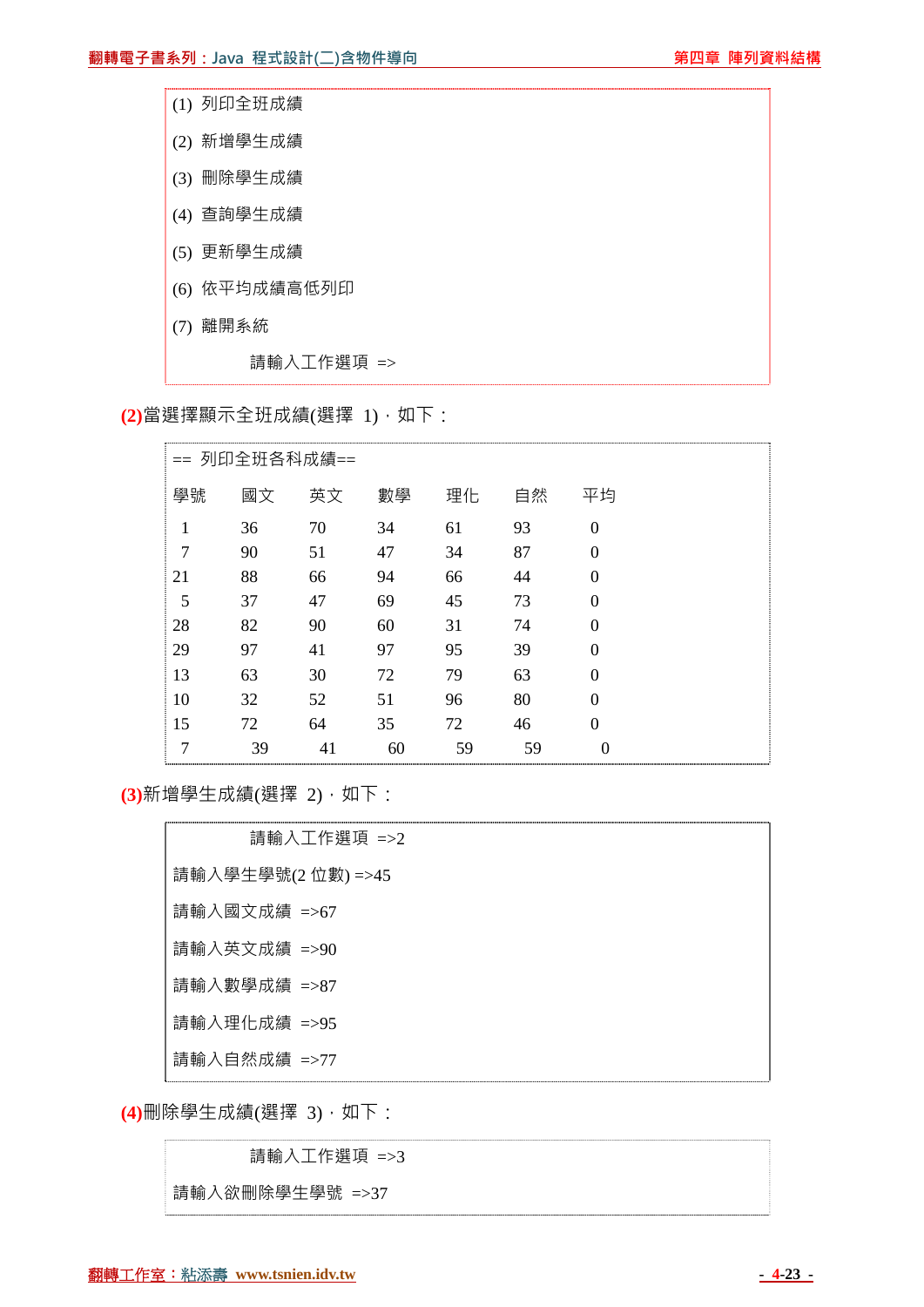37 學生已刪除成功

目前學生人數為 8

**(5)**查詢學生成績(選擇 4),如下:

 請輸入工作選項 =>4 請輸入欲查詢學號 =>32 學號=32 國文=99 英文=93 數學=91 理化=61 自然=68 平均=0

**(6)**更新學生成績(選擇 5)如下:

 請輸入工作選項 =>5 請輸入欲更新成績的學號 =>32 更新 32 學生的成績 => 請更新國文成績(99) =>98 請更新英文成績(93) =>90 請更新數學成績(91) =>87 請更新理化成績(61) =>77 請更新自然成績(68) =>80

**(7)**列印成績排序(選擇 6)如下:

|    |               | 請輸入工作選項 =>6 |    |    |    |    |  |
|----|---------------|-------------|----|----|----|----|--|
|    | == 列印全班各科成績== |             |    |    |    |    |  |
| 學號 | 國文            | 英文          | 數學 | 理化 | 自然 | 平均 |  |
| 35 | 34            | 34          | 59 | 36 | 31 | 38 |  |
| 23 | 90            | 46          | 49 | 51 | 36 | 54 |  |
| 46 | 49            | 72          | 99 | 43 | 49 | 62 |  |
| 25 | 98            | 46          | 49 | 46 | 76 | 63 |  |
| 50 | 94            | 32          | 82 | 94 | 30 | 66 |  |
| 37 | 92            | 31          | 80 | 69 | 72 | 68 |  |
| 23 | 61            | 68          | 91 | 97 | 39 | 71 |  |
| 30 | 83            | 78          | 63 | 93 | 70 | 77 |  |
| 32 | 98            | 90          | 87 | 77 | 80 | 86 |  |

**(B)系統分析**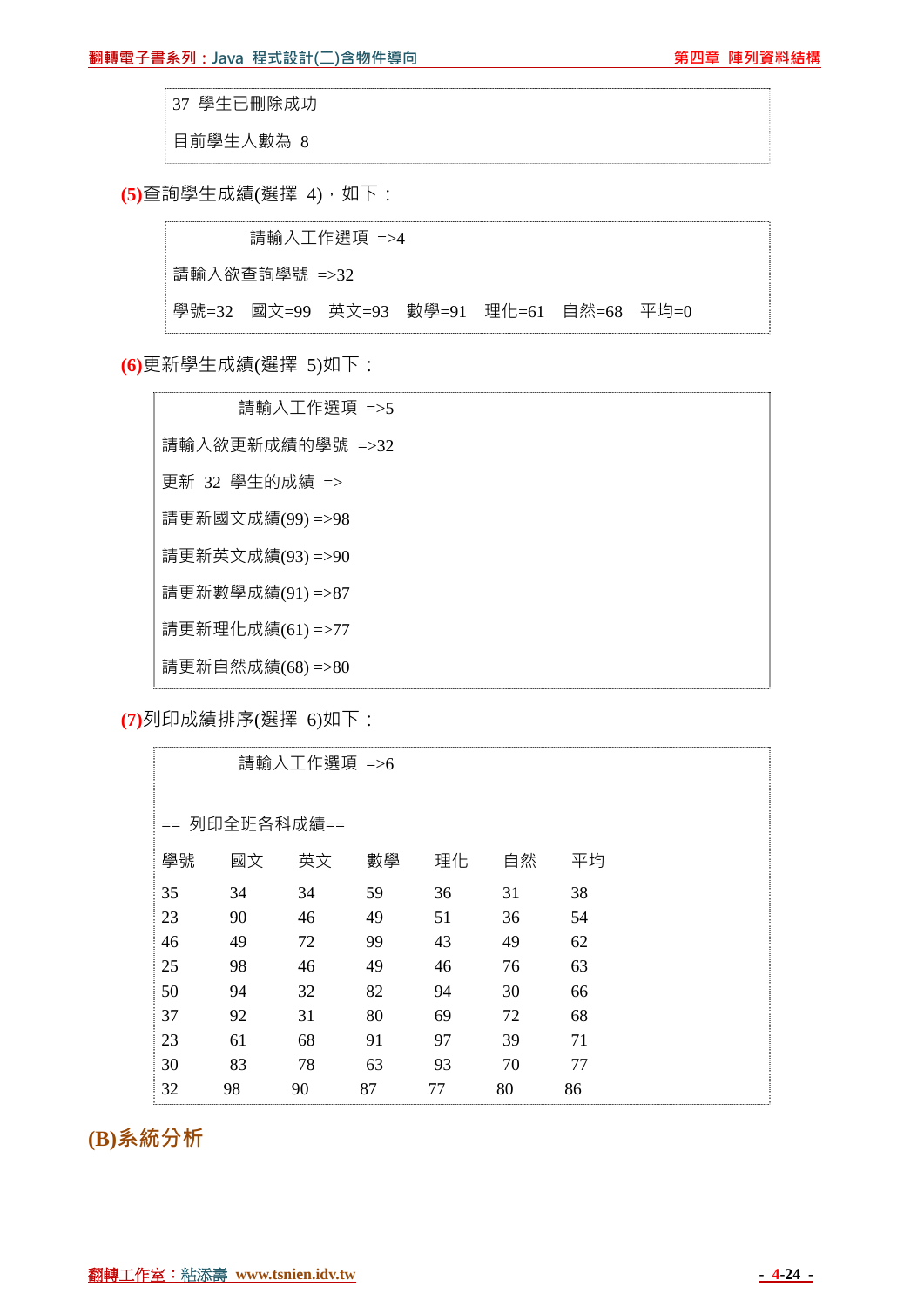我們需要一個 50\*7 的二維陣列來儲存,假設全班人數最高為 50 位,每位學生需 7 個 欄位來存放學號、國文、英文、數學、理化、自然與平均分數。為了讓使用者方便測試系統 的正確性,程式內先產生 10 位學生的資料,都是由亂數產生。另外,學號並沒有按照大小 順序排列。

#### **(C)程式範例**

其程式架構如圖 4-14 所示,main() 方法内除了產生學生資料的初始值外,也提供各項 功能的輸入選單。Disp\_menu() 與 disp\_course() 是顯示功能選單與學生成績資料顯示; Linear search() 功能是搜尋到所欲處理資料的位置;Buffer sort() 功能是依照平均分數排列。



**圖 4-14 Ex4\_5 程式架構**

```
01 
02 
03 
04 
05 
06 
07 
08 
09 
10 
11 
12 
13 
14 
15 
16 
17 
18 
19 
20 
21 
   //Ex4 5.java
   /* 三民國中張老師成績管理系統 */ 
    import java.util.*; 
    public class PM4_2{ 
      static int course[][] = new int[50][7]; // 宣告無序陣列空間
      //陣列欄位名稱
       static String name[]={"學號","國文","英文","數學","理化","自然","平均"}; 
      static int point; <br>
\blacksquare // 宣告游標變數
       public static void main(String args[]) { 
          Scanner keyin = new Scanner(System.in);
          Random ran = new Random();
           int value; // 輸入元素
           int select; // 功能選擇
          point = -1; // 游標初值(初值已存入 5 筆資料)
           int location;
```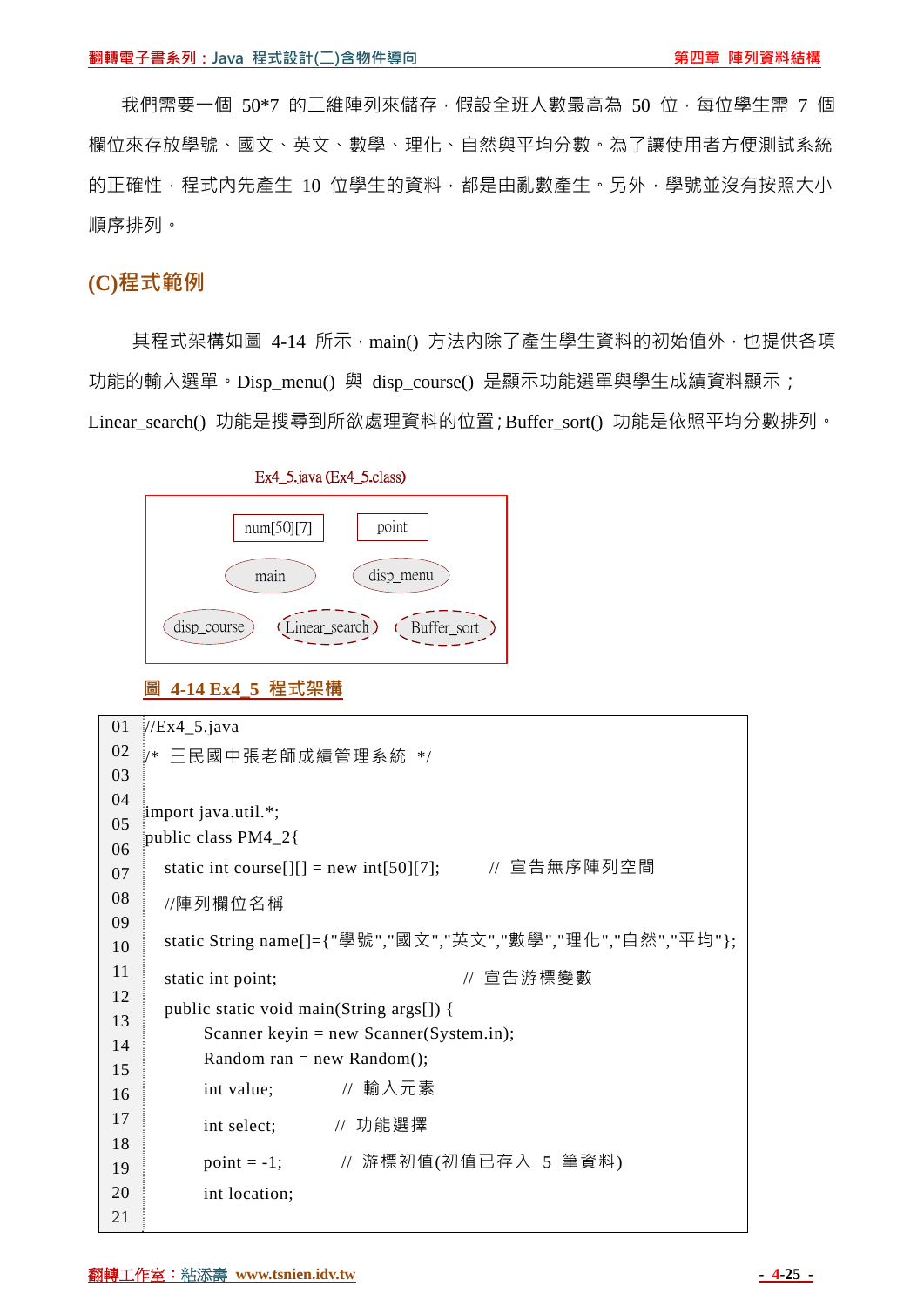```
22 
23 
24 
25 
26 
27 
28 
29 
30 
31 
32 
33 
34 
35 
36 
37 
38 
39 
40 
41 
42 
43 
44 
45 
46 
47 
48 
49 
50 
51 
52 
53 
54 
55 
56 
57 
58 
59 
60 
61 
62 
63 
64 
65 
66 
67 
             for (int i=0; i<10; i++){ //給予陣列初值
                 course[i][0] = 1 + \text{ran.nextInt}(50);
                 for(int j=1; j <= 5; j + + )
                      course[i][j] = 30 + \text{ran.nextInt}(70);
                 point = point + 1; } 
            disp_menu();
            select = keyin.nextInt();while(select != 7) {
                  switch(select) { 
                      case 1: 
                           disp course();
                            break; 
                      case 2: 
                           if (point >=50) {
                                 System.out.printf("陣列已滿無法插入!!\n"); 
                            }else { 
                                  point = point +1; System.out.printf("請輸入學生學號(2 位數) 
    \Rightarrow"):
                                   course[point][0]= keyin.nextInt(); 
                                   System.out.printf("請輸入國文成績 =>"); 
                                  course[point][1] = keyin.nextInt(); System.out.printf("請輸入英文成績 =>"); 
                                   course[point][2]= keyin.nextInt(); 
                                   System.out.printf("請輸入數學成績 =>"); 
                                   course[point][3]= keyin.nextInt(); 
                                   System.out.printf("請輸入理化成績 =>"); 
                                   course[point][4]= keyin.nextInt(); 
                                   System.out.printf("請輸入自然成績 =>"); 
                                   course[point][5]= keyin.nextInt(); 
     } 
                             System.out.printf("目前學生人數為 %d\n", point); 
                             break; 
                      case 3: 
                            System.out.printf("請輸入欲刪除學生學號 =>"); 
                           value = kevin.nextInt():
                           location = Linear\,serach(value);if (location == -1) System.out.printf("沒有學號= %d 學生\n", value);
```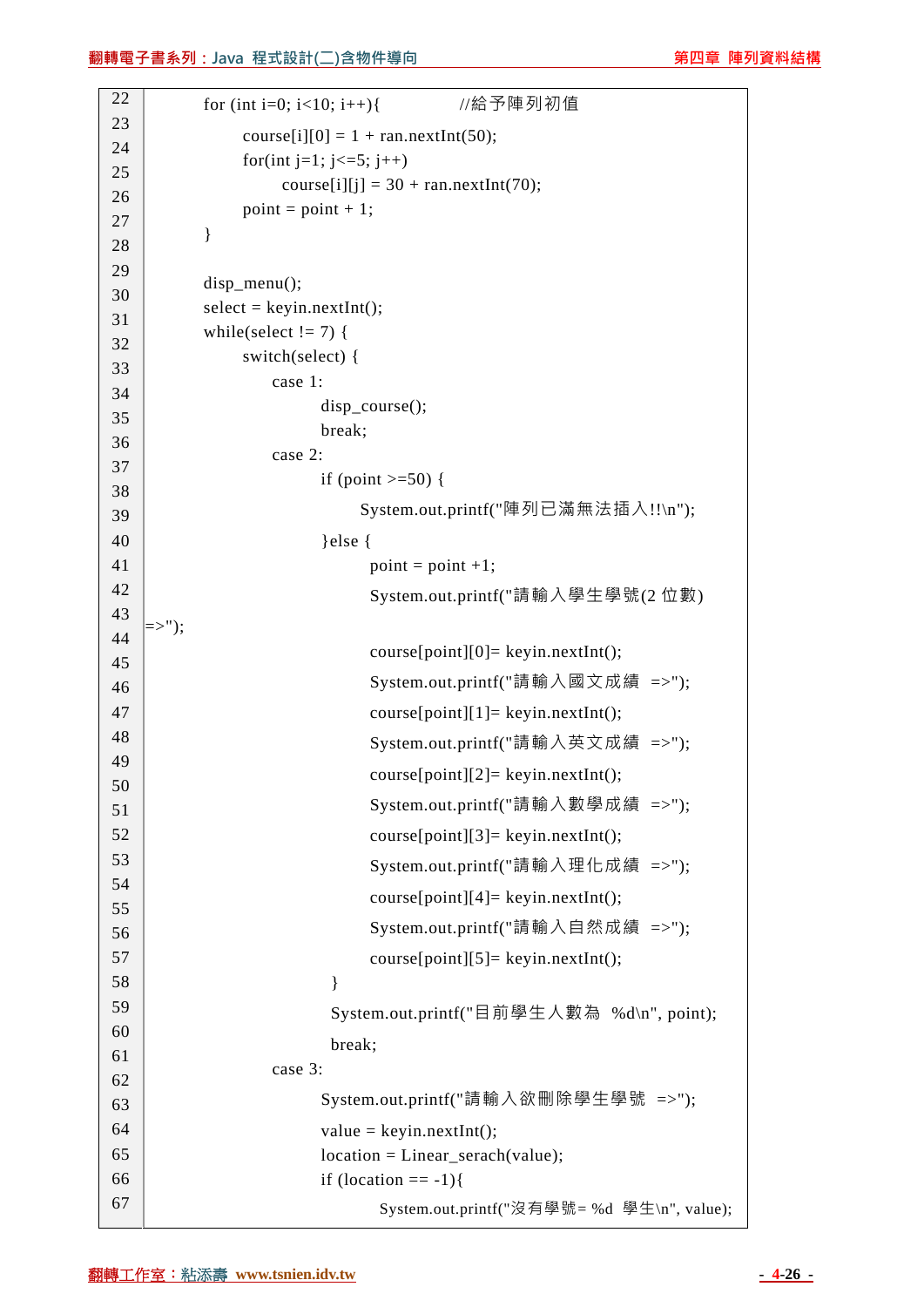| 68       | $\text{else }$                                              |
|----------|-------------------------------------------------------------|
| 69       | for(int i = location; $i \le$ =point; $i$ ++)               |
| 70       | $course[i] = course[i+1];$                                  |
| 71       | ∤                                                           |
| 72       | $point = point - 1;$                                        |
| 73       | System.out.printf("%d 學生已刪除成功\n", value);                   |
| 74       | System.out.printf("目前學生人數為 %d\n", point);                   |
| 75       |                                                             |
| 76       | break;                                                      |
| 77<br>78 | case 4:                                                     |
| 79       | System.out.printf("請輸入欲查詢學號 =>");                           |
|          | $value = keyin.nextInt();$                                  |
| 80       | $location = Line\_search(value);$                           |
| 81       | if (location $== -1)$ {                                     |
| 82<br>83 | System.out.printf("沒有學號=%d 學生\n", value);                   |
| 84       | $\}$ else $\{$                                              |
| 85       | for(int i=0;i $\leq$ =6;i++){                               |
| 86       | System.out.printf("%s=%d ", name[i], course[location][i]);  |
| 87       |                                                             |
| 88       | System.out.printf("\n");                                    |
| 89       | ∤                                                           |
| 90       | break;                                                      |
| 91       | case 5:                                                     |
| 92       | System.out.printf("請輸入欲更新成績的學號 =>");                        |
| 93       | $value = keyin.nextInt();$                                  |
| 94       | $location = Line\_search(value);$                           |
| 95       | if $(location == -1)$                                       |
| 96       | System.out.printf("沒有學號=%d 學生\n",                           |
| 97       |                                                             |
| 98       | value);                                                     |
| 99       | }                                                           |
| 100      | else {                                                      |
| 101      | System.out.printf("更新 %d 學生的成績 =>\n", course[location][0]); |
| 102      | System.out.printf("請更新國文成績(%d) =>", course[location][1]);   |
| 103      | course[location][1]= keyin.nextInt();                       |
| 104      | System.out.printf("請更新英文成績(%d) =>", course[location][2]);   |
| 105      | course[location][2]= keyin.nextInt();                       |
| 106      | System.out.printf("請更新數學成績(%d) =>", course[location][3]);   |
| 107      | course[location][3]= keyin.nextInt();                       |
| 108      | System.out.printf("請更新理化成績(%d) =>", course[location][4]);   |
| 109      | course[location][4]= keyin.nextInt();                       |
| 110      | System.out.printf("請更新自然成績(%d) =>", course[location][5]);   |
| 111      | course[location][5]= keyin.nextInt();                       |
| 112      | ł                                                           |
| 113      | break;                                                      |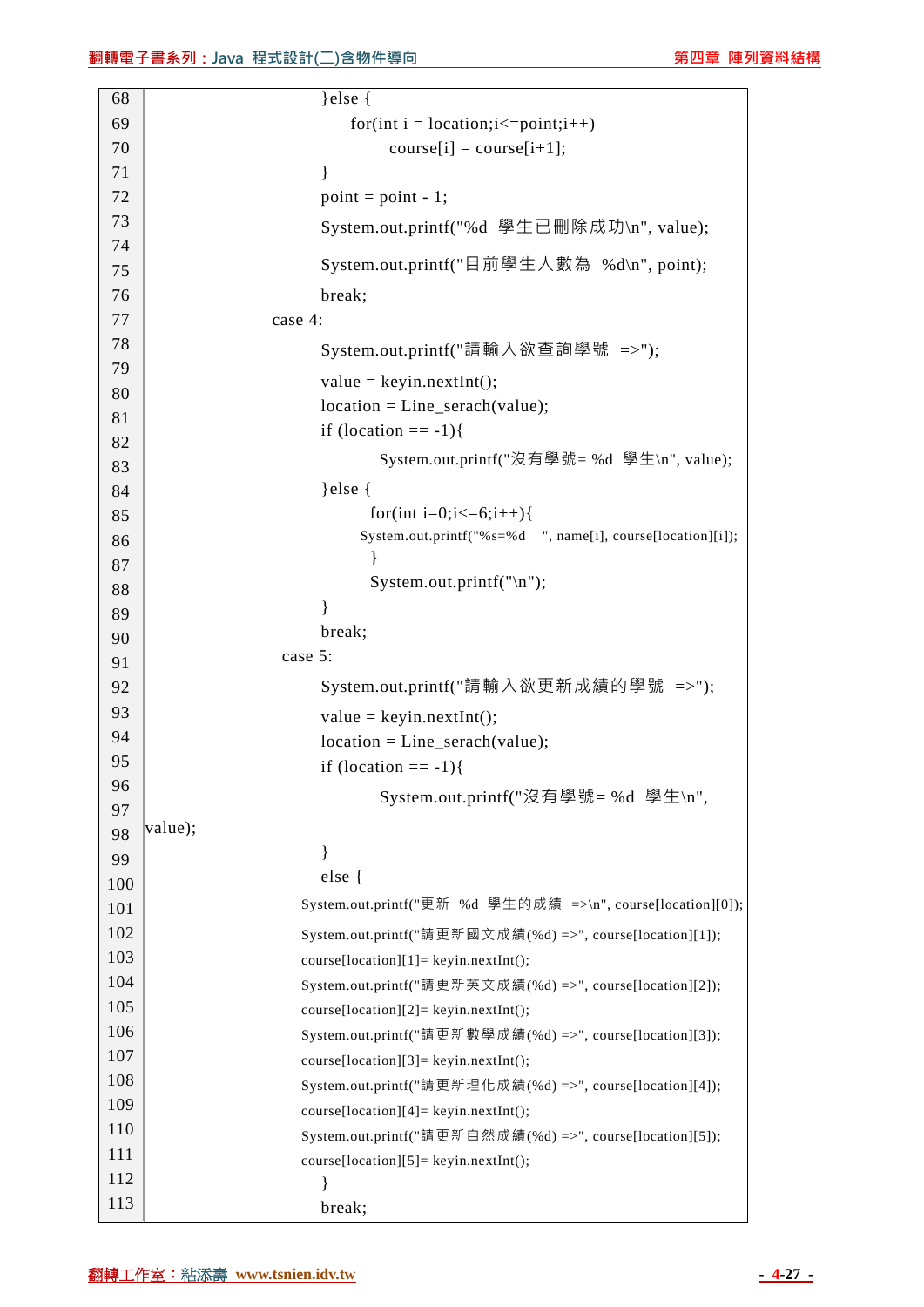```
114 
115 
116 
117 
118 
119 
120 
121 
122 
123 
124 
125 
126 
127 
128 
129 
130 
131 
132 
133 
134 
135 
136 
137 
138 
139 
140 
141 
142 
143 
144 
145 
146 
147 
148 
148 
150 
151 
152 
153 
154 
155 
156 
157 
158 
159 
                     case 6: 
                           int sum; 
                          for(int i=0; i \leq=point; i++){
                               sum = 0;for(int j=1; j<=5; j++)
                                    sum = sum + course[i][j];course[i][6] = sum/5;
     } 
                           buffer_sort(); 
                           disp_course(); 
                           break; 
                     default: 
                          System.out.printf("輸入錯誤 !! 請重新輸入\n"); 
     } 
                disp_menu();
                select = keyin.nextInt(); } 
         } 
         static void disp_menu() { 
              System.out.printf("== 三民國中 張老師成績管理系統 ==\n"); 
              System.out.printf("(1) 列印全班成績\n"); 
              System.out.printf("(2) 新增學生成績\n"); 
              System.out.printf("(3) 刪除學生成績\n"); 
              System.out.printf("(4) 查詢學生成績\n"); 
              System.out.printf("(5) 更新學生成績\n"); 
              System.out.printf("(6) 依平均成績高低列印\n"); 
              System.out.printf("(7) 離開系統\n"); 
             System.out.printf("\t 請輸入工作選項 =>");
         } 
        static void disp_course() { /* 列印全班各科成績 */
            System.out.printf("\n== 列印全班各科成績==\n"); 
           for(int i=0; i<name.length; i++)
                  System.out.printf("%s ", name[i]);
             System.out.printf("\n"); 
            for(int i=0; i \le=point; i++) {
                  for(int j=0; j<course[i].length; j++)
                         System.out.printf("%2d ", course[i][j]);
                   System.out.printf("\n"); 
             } 
            System.out.printf("\n"); // 列印完畢, 換行
```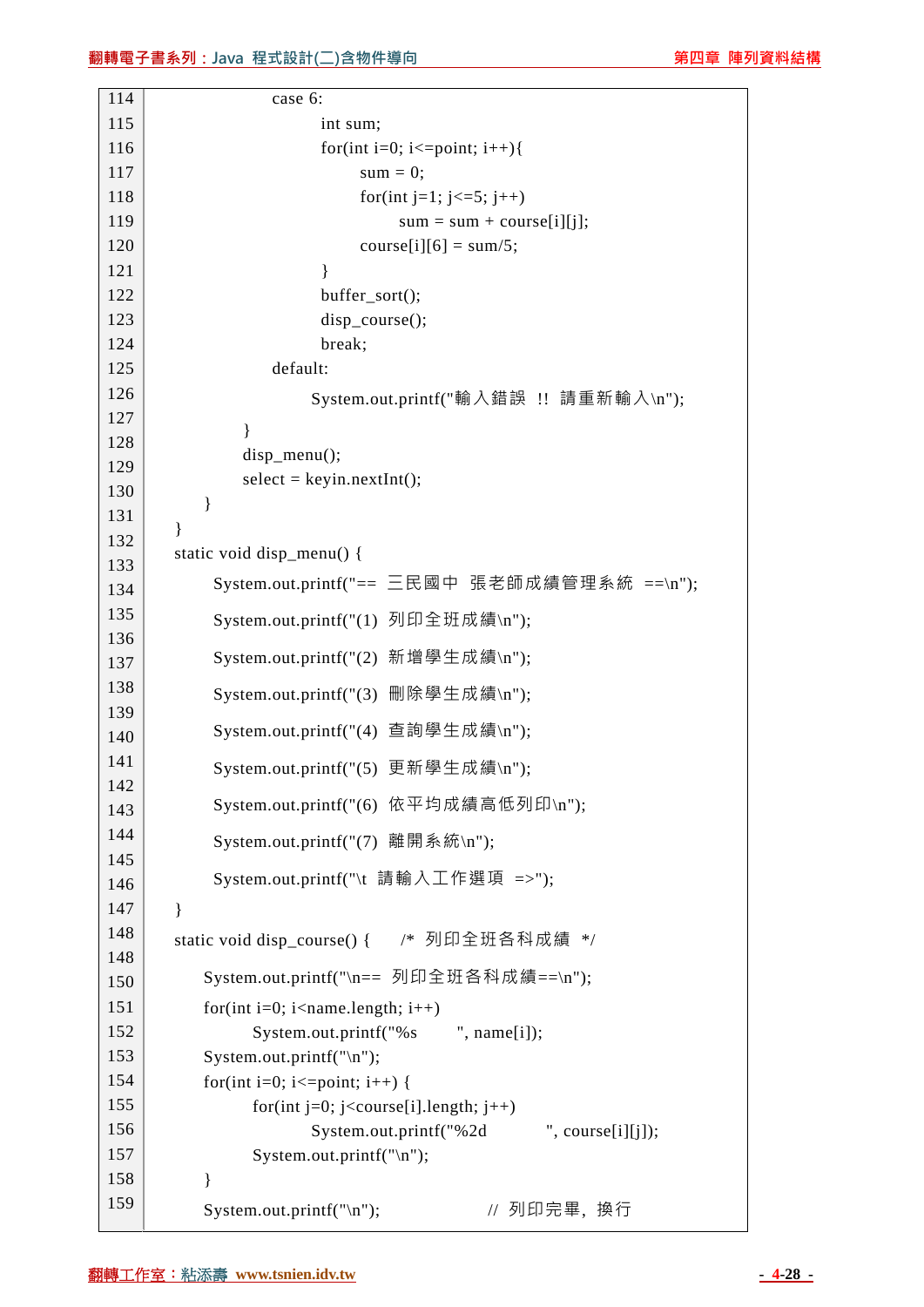

# **4-4-2 自我挑戰:有序成績管理系統**

## **(A) 系統功能:PM4\_3.java**

請依照 Ex4\_5.java 程式功能的資料結構改成有序陣列儲存,同樣的具有下列功能能:

D:\Java2\_book\chap4>javac PM4\_3.java

D:\Java2\_book\chap4>java PM4\_3

- == 三民國中 張老師成績管理系統
- (1) 列印全班成績
- (2) 新增學生成績
- (3) 刪除學生成績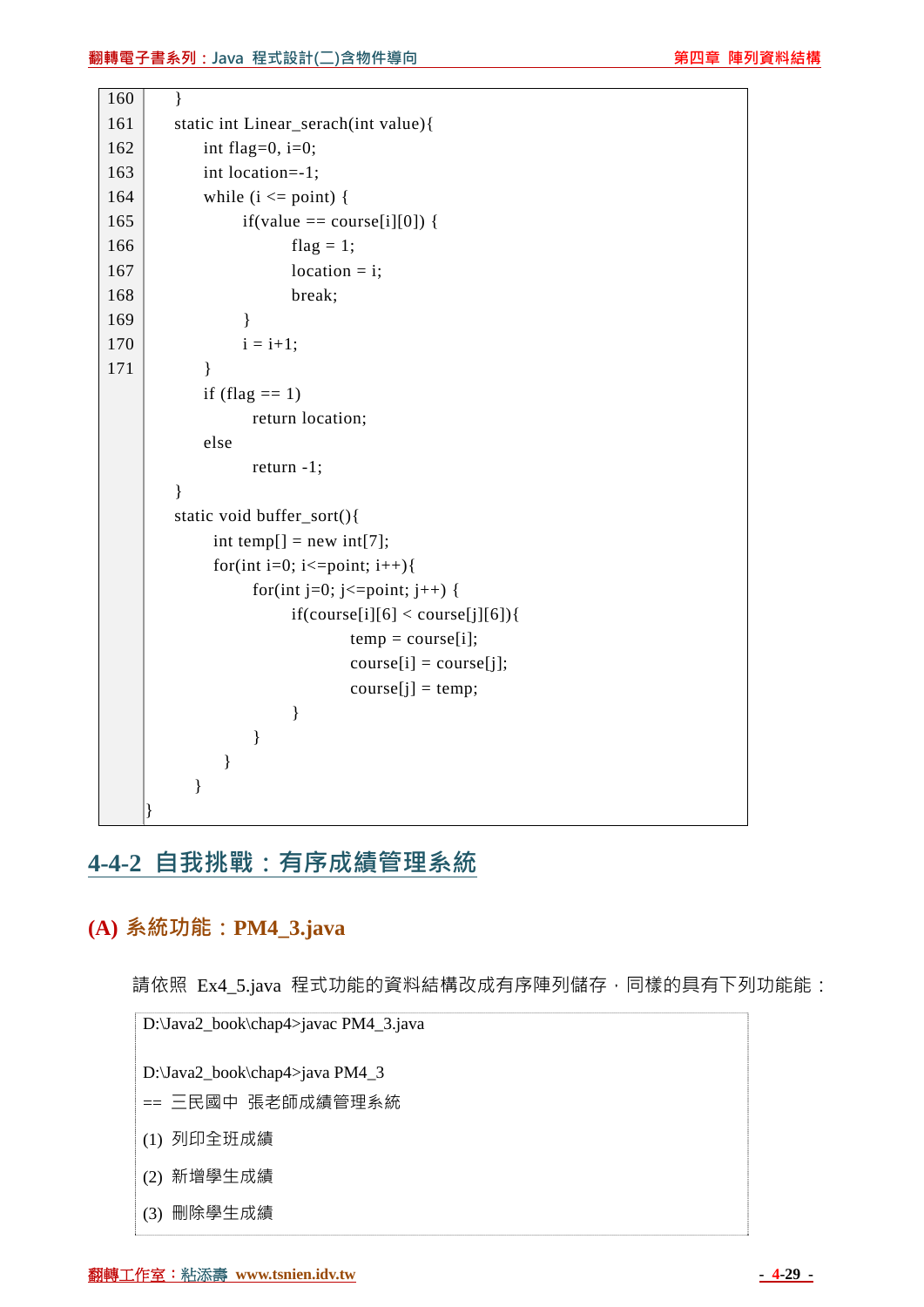- (4) 查詢學生成績
- (5) 更新學生成績
- (6) 依平均成績高低列印
- (7) 離開系統

請輸入工作選項 =>

### **(B) 系統分析**

將資料結構改成有序陣列,對於資料插入、刪除、搜尋、更新處理方面有稍微不同,這 裡僅提示程式架構,如圖 4-15 所示。至於如何實現就留給讀者自挑戰看看。



PM4 3. iava (PM4 3. class)

# **4-5 佇列資料結構**

## **4-5-1 陣列佇列結構**

佇列(Queue)在資訊系統裡時常用到,是屬於排列順序裝置,順序是『先進先出』 (First-In-First-Out, FIFO), 表示先來的先出去的意思。圖 4-16 是 Queue 的儲存結構, 它有 Front(前端)與 Rear(後端) 兩個口, Front 是資料的出口; Rear 是資料的入口, 也就是資料由 Rear 進入,由 Front 出去。



**圖 4-16 Queue 的運作程序**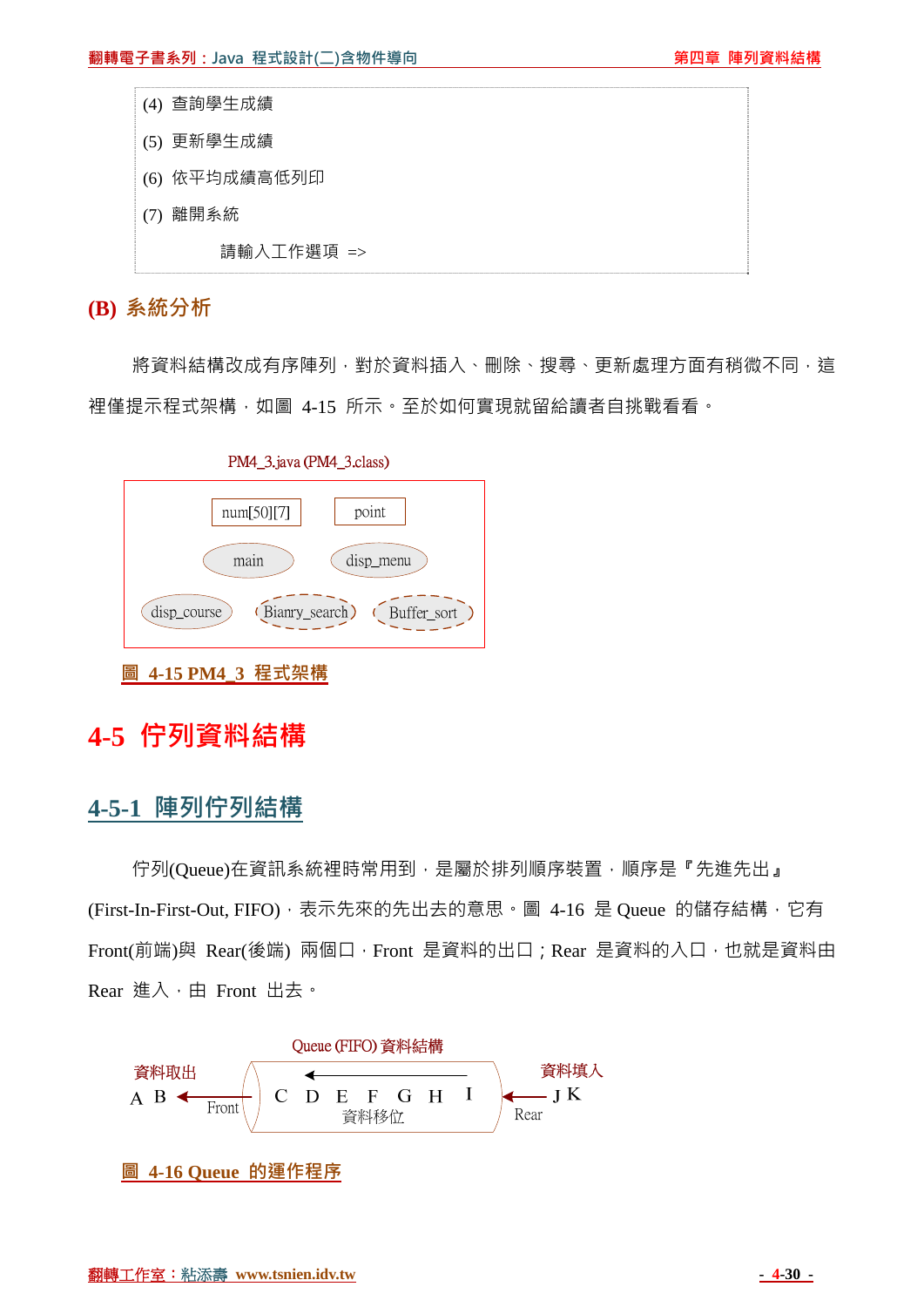各種資料結構(如鏈路、樹狀、、等等)都可以用來實現佇列功能,但我們還是用最簡單 的陣列來實現它。圖 4-17 是陣列佇列結構圖,我們取用一個陣列(假設空間為 50),佇列出 口(Front)固定在陣列 0 位置(queue[0]),佇列入口(Rear)採用游標方式,指示目前佇列可儲存 的空閒位置。當資料插入佇列時,則存入 Rear 所指位置,並且將 Rear 內容加一,並判斷 是否超載(大於 50)。如果由 Front 取出資料時,則所有資料往前移一位,到 Rear 所指位置 為止,並將其內容減一。



**圖 4-17 陣列實現 Queue 結構**

## **4-5-2 範例研討:醫院掛號系統**

### **(A) 系統功能:Ex4\_6.java**

甄美麗美容中心需要一套掛號系統,功能是記錄客戶掛號的先後順序,功能如下:

**(1)** 具有顯示目前掛號客戶順序、登錄客戶掛號之功能,選單如下:



**(2)** 當選擇登錄客戶掛號(選擇 2),如下: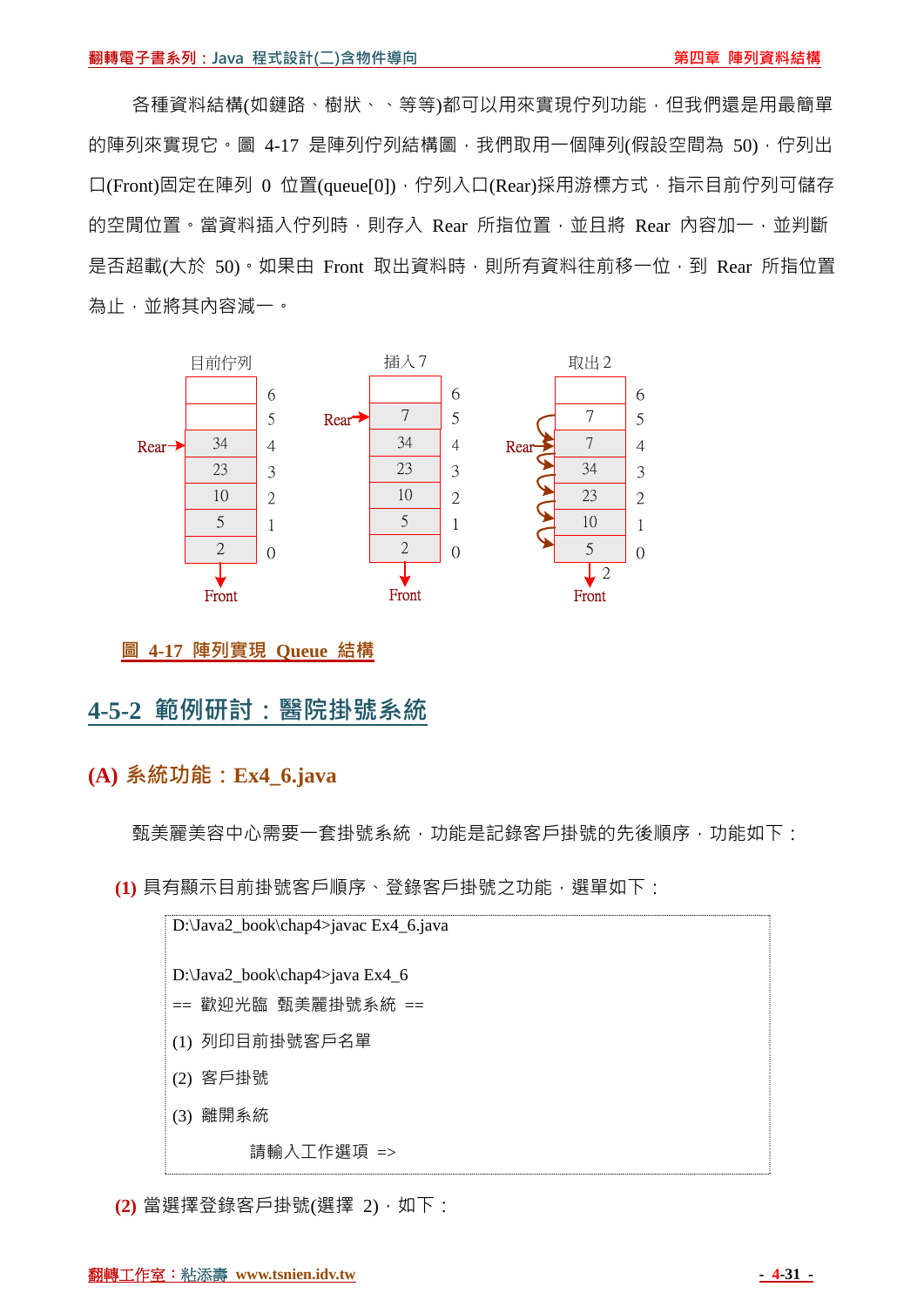

**(3)** 選擇顯示目前掛號客戶名單(選擇 1),如下:

 請輸入工作選項 =>1 == 目前有 2 位客戶掛號 == (1)張大有 (2)林旺 == 歡迎光臨 甄美麗掛號系統 == (1) 列印目前掛號客戶名單

**(B) 系統分析**

我們需建立一個 Queue 陣列來存放客戶掛號順序, Queue 是要儲存客戶名單, 因此需要 宣告程字串(String) 資料型態。

## **(C) 程式範例**

圖 4-18 為其程式架構,其中 Queue[]、Front 與 Rear 等 3 個類別變數是佇列的主要裝 置,再利用 4 個方法來實現系統功能。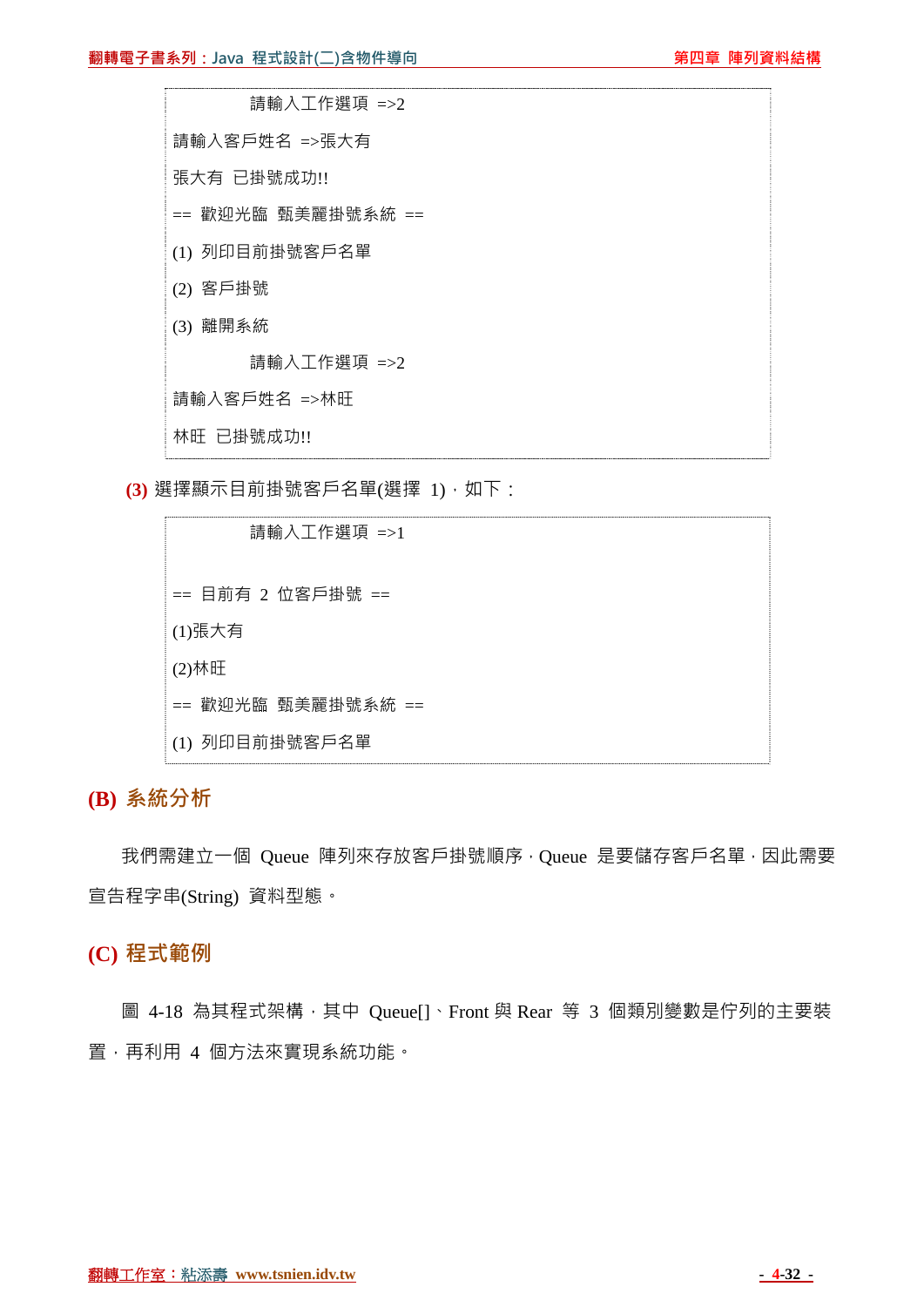#### Ex4\_6.java (Ex4\_6.class)



### **圖 4-18 Ex4\_6 程式架構**

| 01 | $\frac{\text{NEx4}}{\text{A} \cdot \text{A}}$     |
|----|---------------------------------------------------|
| 02 | 醫院掛號系統(僅插入 Queue 功能)*/<br>$/*$                    |
| 03 |                                                   |
| 04 | import java.util.*;                               |
| 05 | public class Ex4_6{                               |
| 06 |                                                   |
| 07 | static String Queue[] = new String[50]; // 宣告佇列空間 |
| 08 | // 宣告佇列後端<br>static int Rear;                     |
| 09 |                                                   |
| 10 | // 宣告佇列前端<br>static int Front=0;                  |
| 11 | public static void main(String args[]) {          |
| 12 | Scanner keyin = new Scanner(System.in);           |
| 13 | // 佇列初值,表示佇列空閒<br>$Rear = -1$ ;                   |
| 14 | String customer;                                  |
| 15 | int select;                                       |
| 16 | $disp_mean()$ ;                                   |
| 17 | $select = keyin.nextInt();$                       |
| 18 | while(select $!= 3$ ) {                           |
| 19 | switch(select) {                                  |
| 20 | case 1:                                           |
| 21 |                                                   |
| 22 | $disp\_Queue$<br>break;                           |
| 23 | case 2:                                           |
| 24 |                                                   |
| 25 | System.out.printf("請輸入客戶姓名 =>");                  |
| 26 | $\text{customer} = \text{keyin.next}$ ;           |
| 27 | if (enQueue(customer))                            |
| 28 | System.out.printf("%s 已掛號成功!!\n", customer);      |
| 29 | else                                              |
| 30 | System.out.printf("目前掛號已滿請稍候再掛!!\n");             |
| 31 |                                                   |
| 32 | break;                                            |
| 33 | default:                                          |
| 34 | System.out.printf("輸入錯誤 !! 請重新輸入\n");             |
| 35 | ∤                                                 |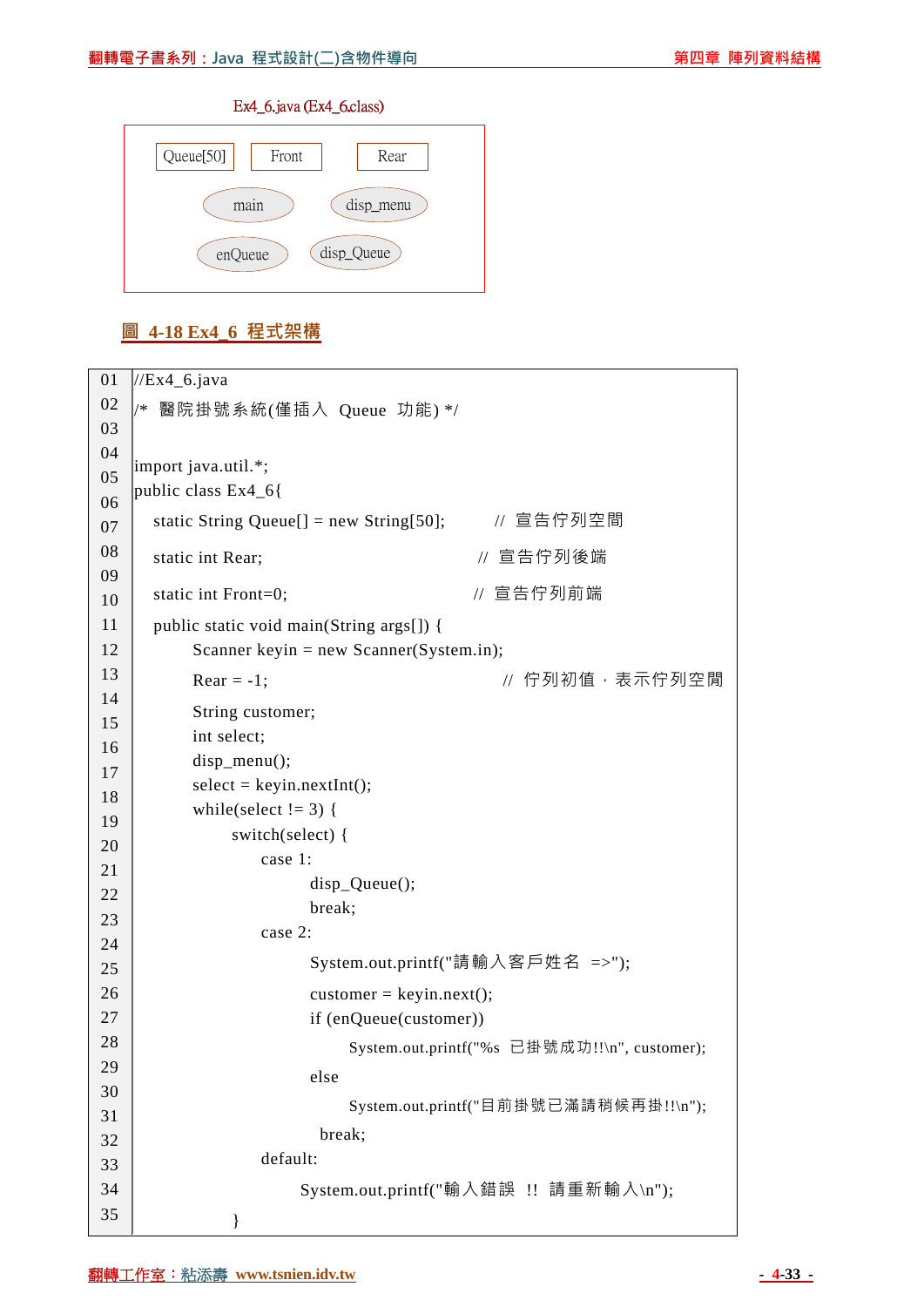```
36 
37 
38 
39 
40 
41 
42 
43 
44 
45 
46 
47 
48 
49 
50 
51 
52 
53 
54 
55 
56 
57 
58 
59 
60 
61 
62 
63 
64 
                 disp_menu();
                 select = keyin.nextInt(); } 
         } 
    // 列印功能表
         static void disp_menu() { 
             System.out.printf("== 歡迎光臨 甄美麗掛號系統 ==\ln");
              System.out.printf("(1) 列印目前掛號客戶名單\n"); 
              System.out.printf("(2) 客戶掛號\n"); 
              System.out.printf("(3) 離開系統\n"); 
              System.out.printf("\t 請輸入工作選項 =>"); 
         } 
    // 列印 Queue 內容
        static void disp_Queue() { 
             System.out.printf("\n== 目前有 %d 位客戶掛號 ==\n", Rear+1); 
            for(int i=0; i \leq Rear; i++)
                  System.out.printf("(\% d)%s \n", i+1, Queue[i]);
         } 
    // 加入 Queue 元素
         static boolean enQueue(String customer){ 
            if (Rear >= 50) {
                  return false; 
             }else { 
                 Rear = Rear +1;Queue[Rear] = customer; return true; 
             } 
         } 
    }
```
## **4-5-3 自我挑戰:醫生看診系統**

#### **(A) 系統功能:PM4\_4.java**

甄美麗美容中心除了客戶掛號功能外,還需要醫生看診系統,請您擴充 Ex4 6.java 系統 的功能,使其具有醫牛看診順序的功能。基本上,醫生看診是依照客人先來先看(Queue 功 能)。當醫生選擇一位客戶時,則由掛號系統刪除該客戶排隊,其他客戶往前移一位,功能 如下: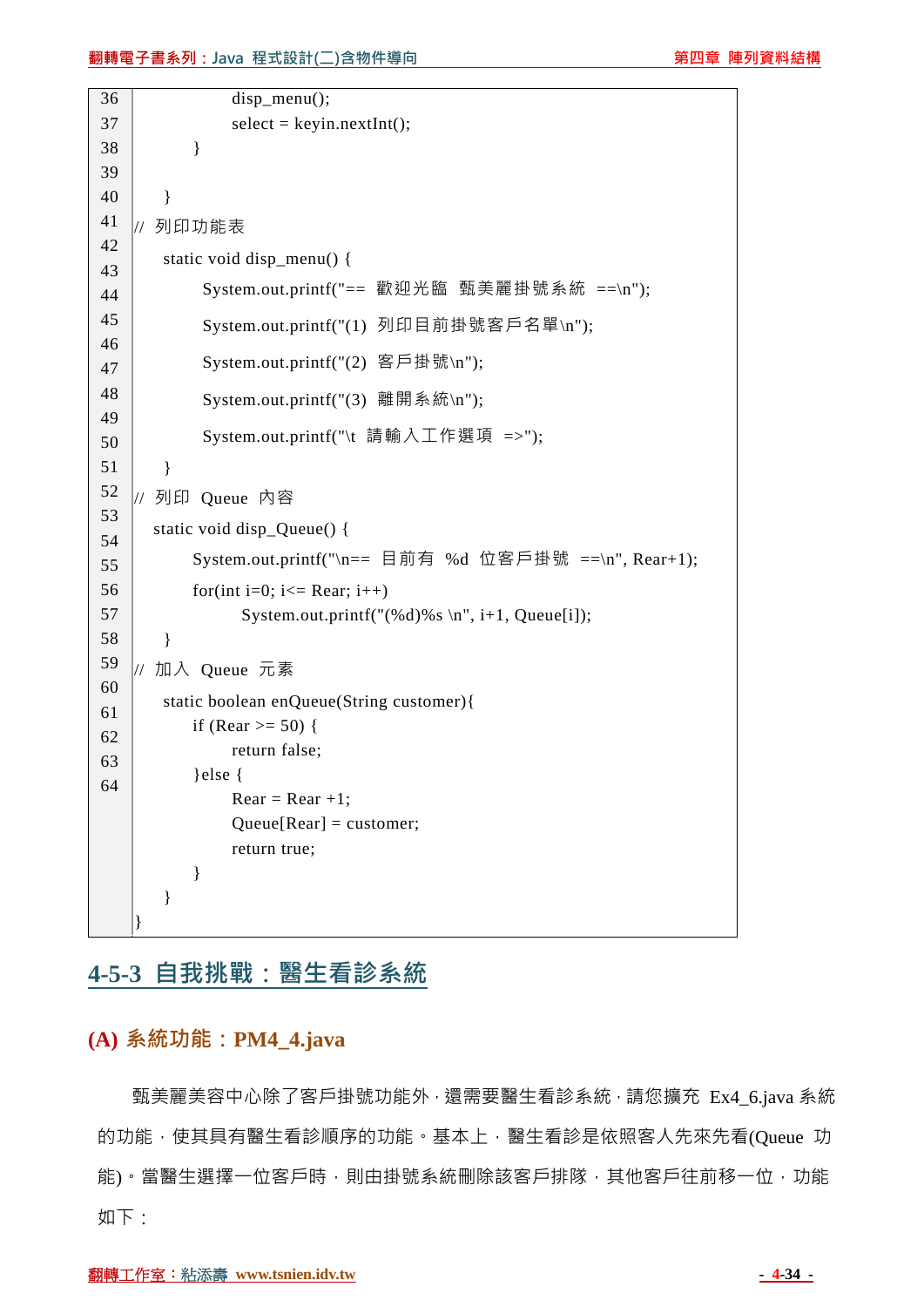**(1)** 具有顯示目前掛號客戶順序、登錄客戶掛號之功能,選單如下:

D:\Java2\_book\chap4>javac PM4\_4.java D:\Java2\_book\chap4>java PM4\_4 == 歡迎光臨 甄美麗掛號系統 == (1) 列印目前掛號客戶名單 (2) 客戶掛號 (3) 醫生看診客戶 (4) 離開系統 請輸入工作選項 =>

**(2)** 當選擇登錄客戶掛號,並顯示已掛號客戶(選擇 2 與 1),如下:

 請輸入工作選項 =>2 請輸入客戶姓名 =>劉真立 劉真立 已掛號成功!! == 歡迎光臨 甄美麗掛號系統 == (1) 列印目前掛號客戶名單 (2) 客戶掛號 (3) 醫生看診客戶 (4) 離開系統 請輸入工作選項 =>2 請輸入客戶姓名 =>張真真 張真真 已掛號成功!! == 歡迎光臨 甄美麗掛號系統 == (1) 列印目前掛號客戶名單 (2) 客戶掛號 (3) 醫生看診客戶 (4) 離開系統 請輸入工作選項 =>1 == 目前有 2 位客戶掛號 == (1)劉真立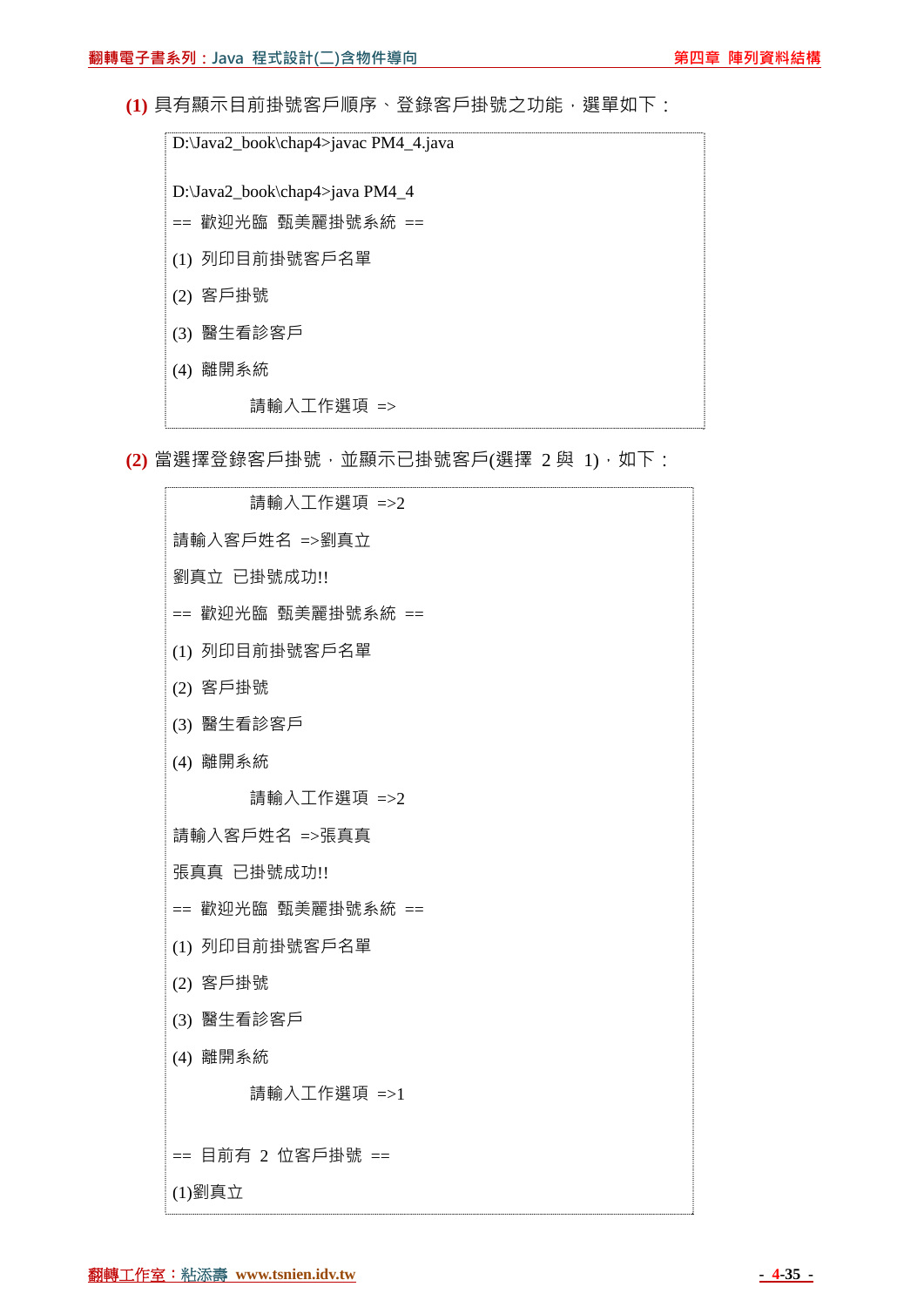#### (2)張真真

(3) 選擇醫生看診客戶姓名並觀察客戶掛號名單(選擇 3 與 1), 如下:



**(B) 系統分析**

醫生叫診是依照先進先出的規則,每叫一個客戶則表示由 Oueue 內刪除一個元素,因 此,僅依照 Ex4 6 擴充刪除佇列元素的功能即可。

### **(C) 程式提示**

圖 4-19 為其程式架構, 增加了 emptyQueue() 與 deQueue() 兩個方法, 前者是測試 Oueue 是否已空閒,表示有沒有掛號中的客戶;後者是醫生叫號後,刪除前面的客戶。



PM4 4.java (PM4 4.class)

程式提示如下:

**圖 4-19 PM4\_4 程式架構**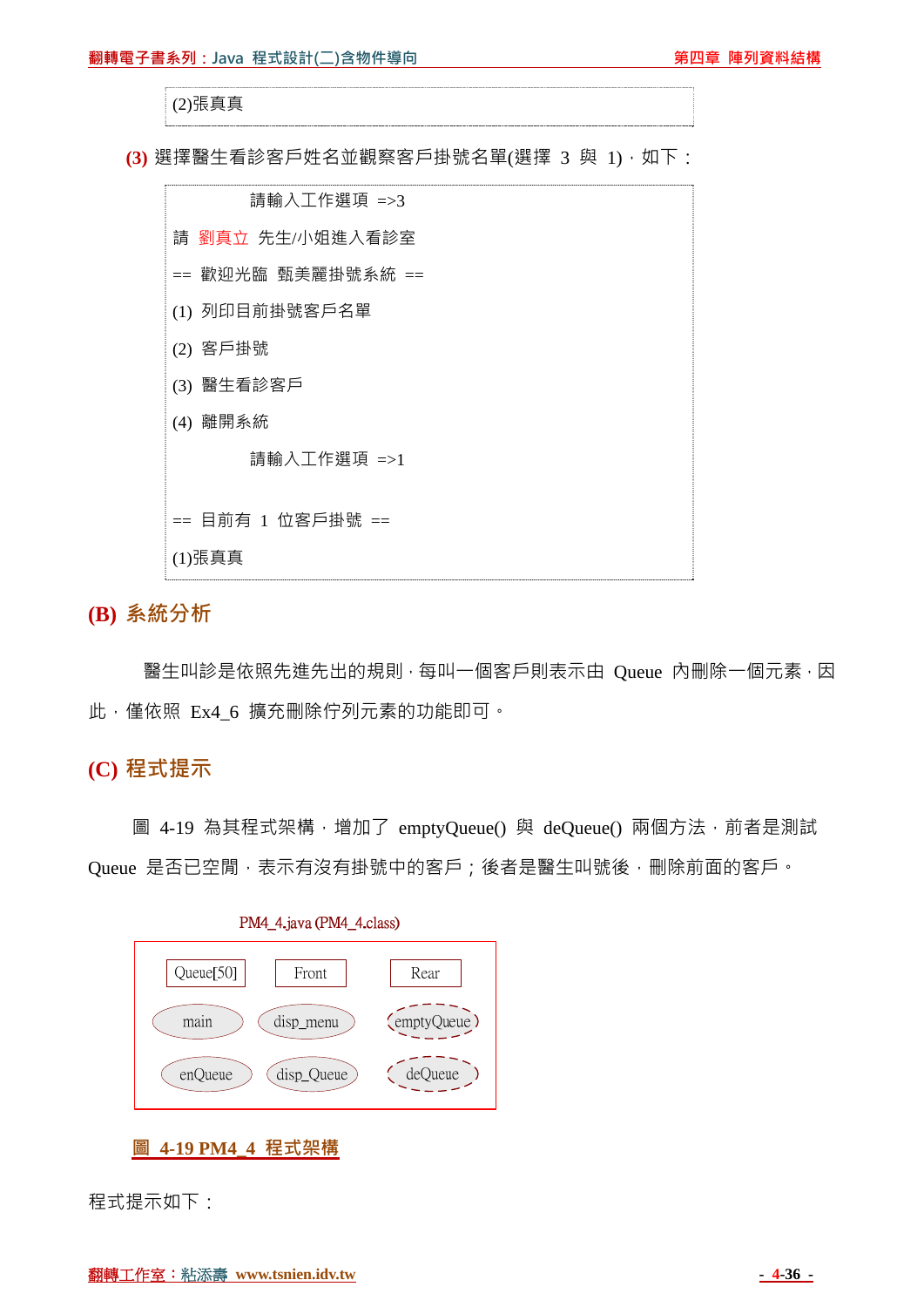#### **翻轉電子書系列:Java 程式設計(二)含物件導向 キャランス かいきょう かいりょう 第四章 陣列資料結構**

```
01 
02 
03 
04 
05 
06 
07 
08 
09 
10 
11 
12 
13 
14 
15 
16 
17 
18 
19 
20 
21 
22 
23 
24 
25 
26 
27 
28 
29 
30 
31 
32 
33 
34 
35 
36 
37 
38 
39 
40 
41 
42 
43 
44 
45 
46 
    //PM4_4.java 
    /* 醫院掛號系統(含客戶掛號與醫生看診順序的功能) */ 
    import java.util.*; 
    public class PM4_4{ 
       ……
            while(select != 4) {
                  switch(select) { 
              ………………………
                      case 3: 
                            if (emptyQueue()) 
                                 System.out.printf("目前沒有客戶掛號\n"); 
                            else{ 
                               \text{customer} = \text{deQueue}\text{)};
                                System.out.printf("請 %s 先生/小姐進入看診室\n", 
    customer); 
     } 
                           break; 
                      …….. 
             } 
         } 
    // 列印功能表
         static void disp_menu() { 
        ……
         } 
    // 列印 Queue 內容
        static void disp_Queue() { 
             …….. 
         } 
    // 加入 Queue 元素
         static boolean enQueue(String customer){ 
             …….. 
         } 
    // 探索 Queue 是否空閒
         static boolean emptyQueue(){ 
            if (Rear < 0) return true; 
             else 
                  return false; 
         } 
    // 刪除 Queue 元素
```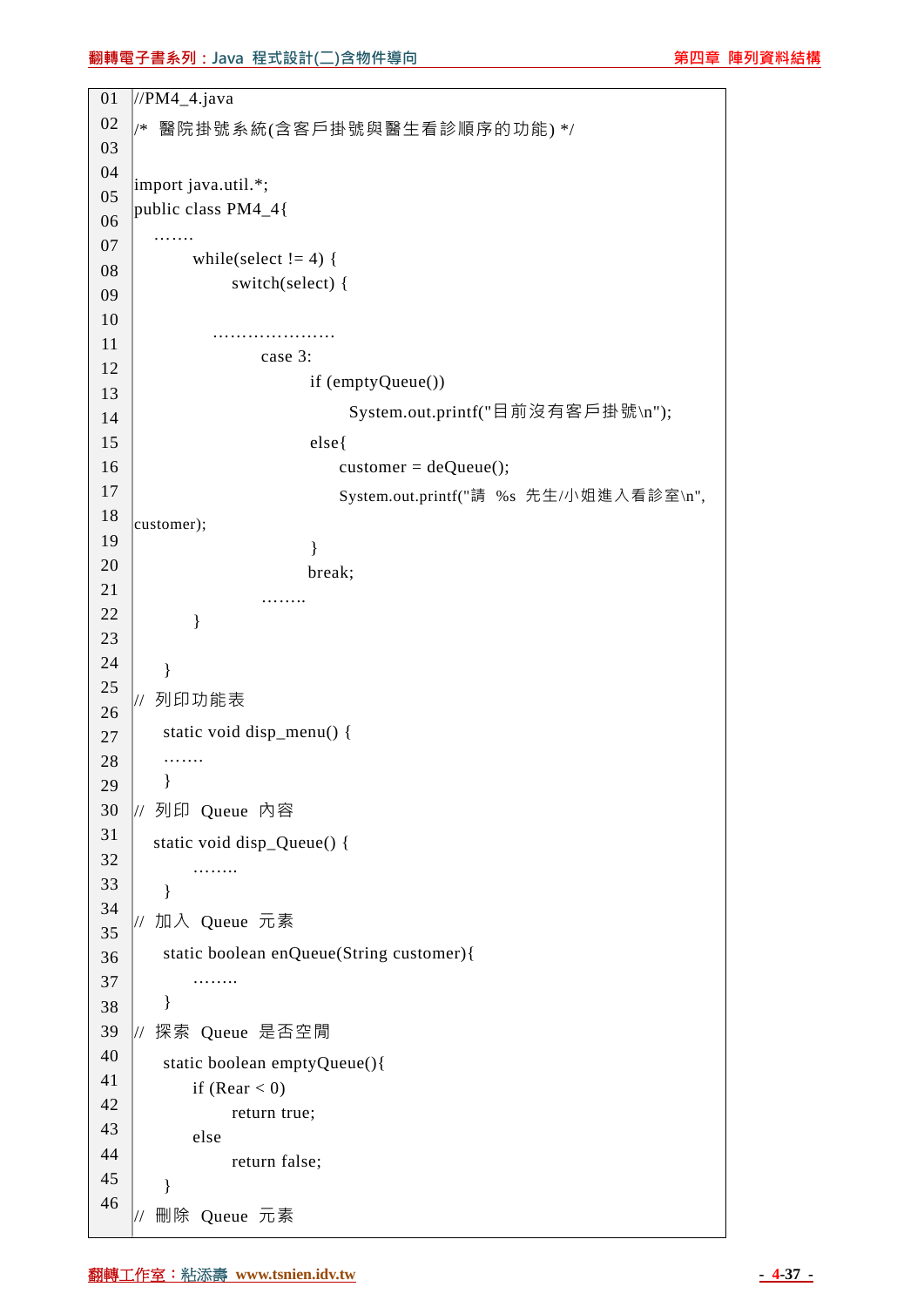| 47 | static String $deQueue()$ {           |
|----|---------------------------------------|
| 48 | String customer = $Queue[Front];$     |
| 49 | for (int i=Front; $i <$ Rear; $i++$ ) |
| 50 | $Queue[i] = Queue[i+1];$              |
| 51 | $Rear = Rear - 1$ ;                   |
|    | return customer;                      |
|    |                                       |
|    |                                       |

# **4-6 堆疊資料結構**

## **4-6-1 陣列堆疊結構**

堆疊(Stack)在資訊系統裡時常用到,與 Queue 一樣都是屬於排列順序裝置,但他的順 序是『先進後出』(First-In-Last-Out, FILO), 表示先來的後出去的意思。圖 4-20 是 Stack 的 儲存結構,他只有一個出入口,資料進出都由這個口,地多利用 Top 變數來指示目前出入口 位置。另外利用 push() 方法來操作將資料推入堆疊內(Top = Top + 1), 與 pop() 方法將資料 由堆疊內擠出(Top = Top - 1)。



**圖 4-20 Stack 的運作程序**

## **4-6-2 範例研討:走迷宮演練**

## **(A) 程式功能:Ex4\_7.java**

談到堆疊(Stack)大多人都會想到走迷宮的問題,但其實它應用非常廣泛,譬如導航系統 一定都會用到。吾人利用堆疊記錄過去走的路徑,當須退回原處時,再依照堆疊內記錄退回 原處,就不會迷路了。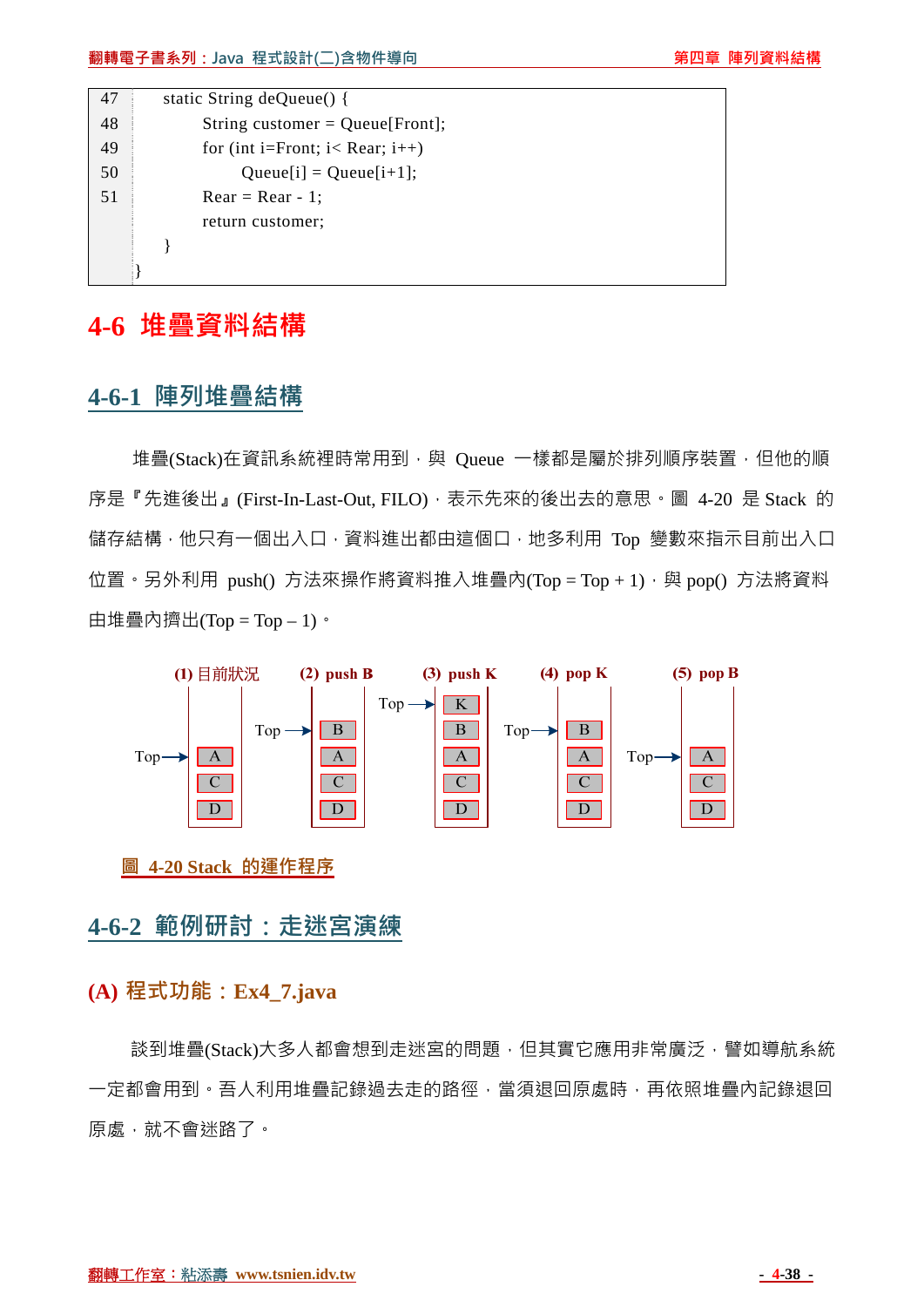圖 4-21 是迷宮地圖,吾人將地圖中每一個節點都用座標表示, 橫座標由 A~O, 縱座標 由 0~9,位置由 A0~Q9,並所有路徑(或位置)都可以通過。假設,我們由 D9 開始,經過 圖中節點到達 OO, 回程由 OO 是否可以回到 D9。



#### **圖 4-21 迷宮走路演練**

請編寫一只程式依照圖中路徑行走,完畢後再顯示所經過的節點如何,接著再依照走過 的記錄是否可以回到原點,驗證走迷宮的初步構想。期望功能如下:

**(1)** 期望具有以下 4 種功能,選單如下:



**(2)** 當選擇迷宮去程(選擇 2 與 1),則出現走過路線如下:

 請輸入工作選項 =>2  $D0 \implies D9 \implies D8 \implies D7 \implies E7 \implies$  $F7 \implies G7 \implies H7 \implies H7 \implies I7 \implies J7 \implies$  $K7 \implies K6 \implies L6 \implies L5 \implies L4 \implies$ L3 = = > L2 = = > M2 = = > N2 = = > N3 = = > N4 ==> N5 ==> N6 ==> N7 ==> N8 ==>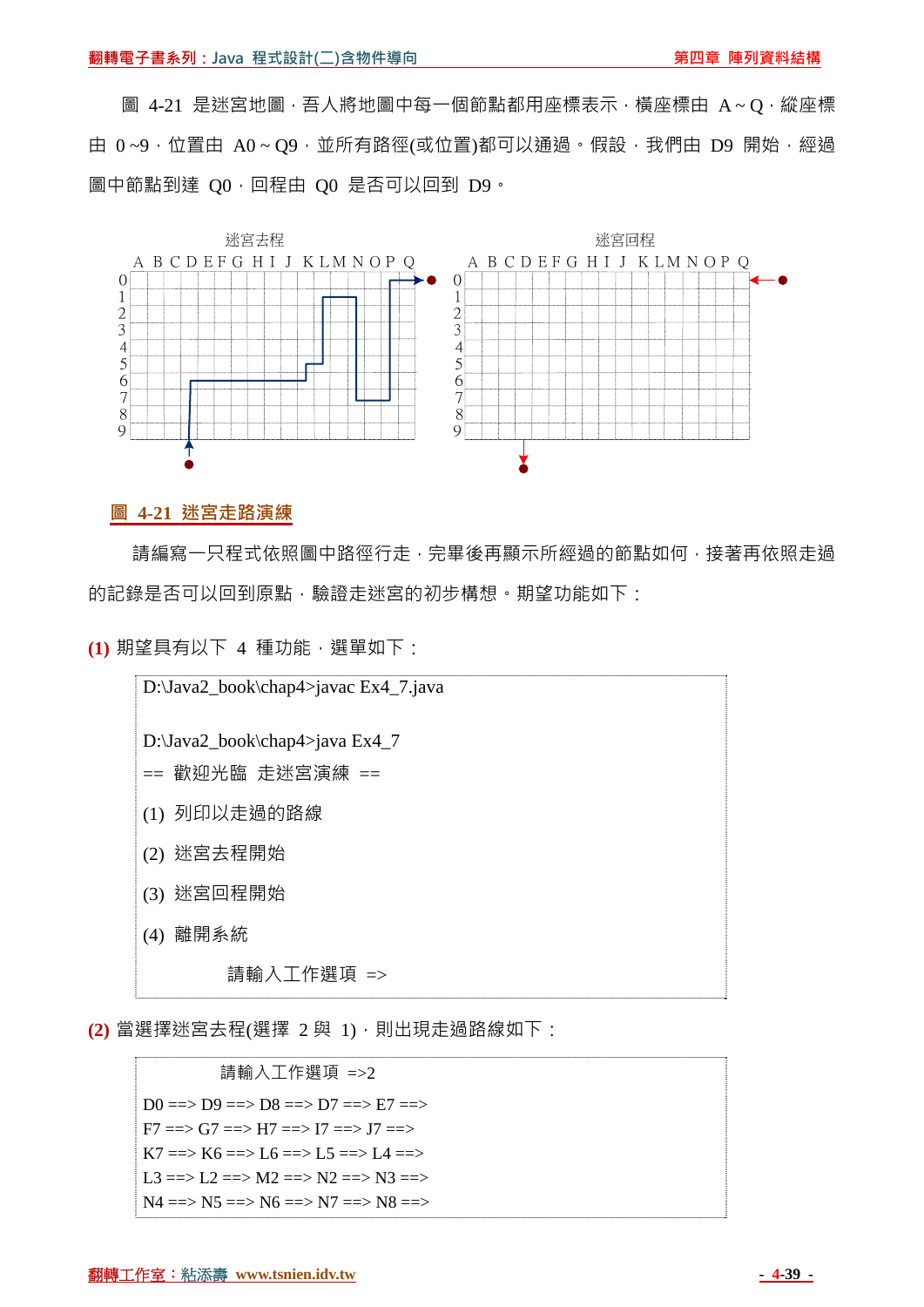#### **翻轉電子書系列:Java 程式設計(二)含物件導向 キャランス かいきょう かいりょう 第四章 陣列資料結構**

 $\overline{OB}$  =  $\geq$  P $\overline{OB}$  =  $\geq$  P $\overline{O}$  =  $\geq$  P $\overline{OB}$  =  $\geq$  P $\overline{OB}$  =  $\geq$  $P4 \implies P3 \implies P2 \implies P1 \implies Q1 \implies P4$ 總共走了 35 路徑

**(3)** 選擇查閱過去走的路線(選擇 1),如下:

 請輸入工作選項 =>1 == 到目前經過 35 個路徑 == (1)D0 (2)D9 (3)D8 (4)D7 (5)E7 (6)F7 (7)G7 (8)H7 (9)I7 (10)J7 (11)K7 (12)K6 (13)L6 (14)L5 (15)L4 (16)L3 (17)L2 (18)M2 (19)N2 (20)N3 (21)N4 (22)N5 (23)N6 (24)N7 (25)N8 (26)O8 (27)P8 (28)P7 (29)P6 (30)P5 (31)P4 (32)P3 (33)P2 (34)P1 (35)Q1

**(4)** 當選擇迷宮回程(選擇 3), 則會依照之前走過路徑回到原地, 如下:

 請輸入工作選項 =>3  $Q1 \implies P1 \implies P2 \implies P3 \implies P4 \implies P4$  $P5 \implies P6 \implies P7 \implies P8 \implies 08 \implies$  $N8 == > N7 == > N6 == > N5 == > N4 == >$  $N3 \implies N2 \implies M2 \implies L2 \implies L3 \implies L3 \implies$ L4 ==> L5 ==> L6 ==> K6 ==> K7 ==>  $J7 \implies I7 \implies H7 \implies G7 \implies F7 \implies$  $E7 == D7 == D8 == D9 == D9 == D0 ==$ 回程路徑已結束

#### **(B) 系統分析**

首先我們宣告陣列 path[]·並依照圖 4-21(a) 路徑位置填入該陣列·前進時·由 path[] 中 讀取下一個路徑位置,並將該位置推入(Push)堆疊內,一直到讀取完畢,表示已走完所有路徑, 堆疊內也記錄所有走過的節點。回程時,再一個接一個位置由堆疊內擠出(Pop),依照擠出位 置行走,就可以回到原點。

**(C) 程式範例**

圖 4-22 為其程式架構, 我們將 Push 與 Pop 製作成獨立的方法, 可利用他們對 Stack 做推入與擠出的操作。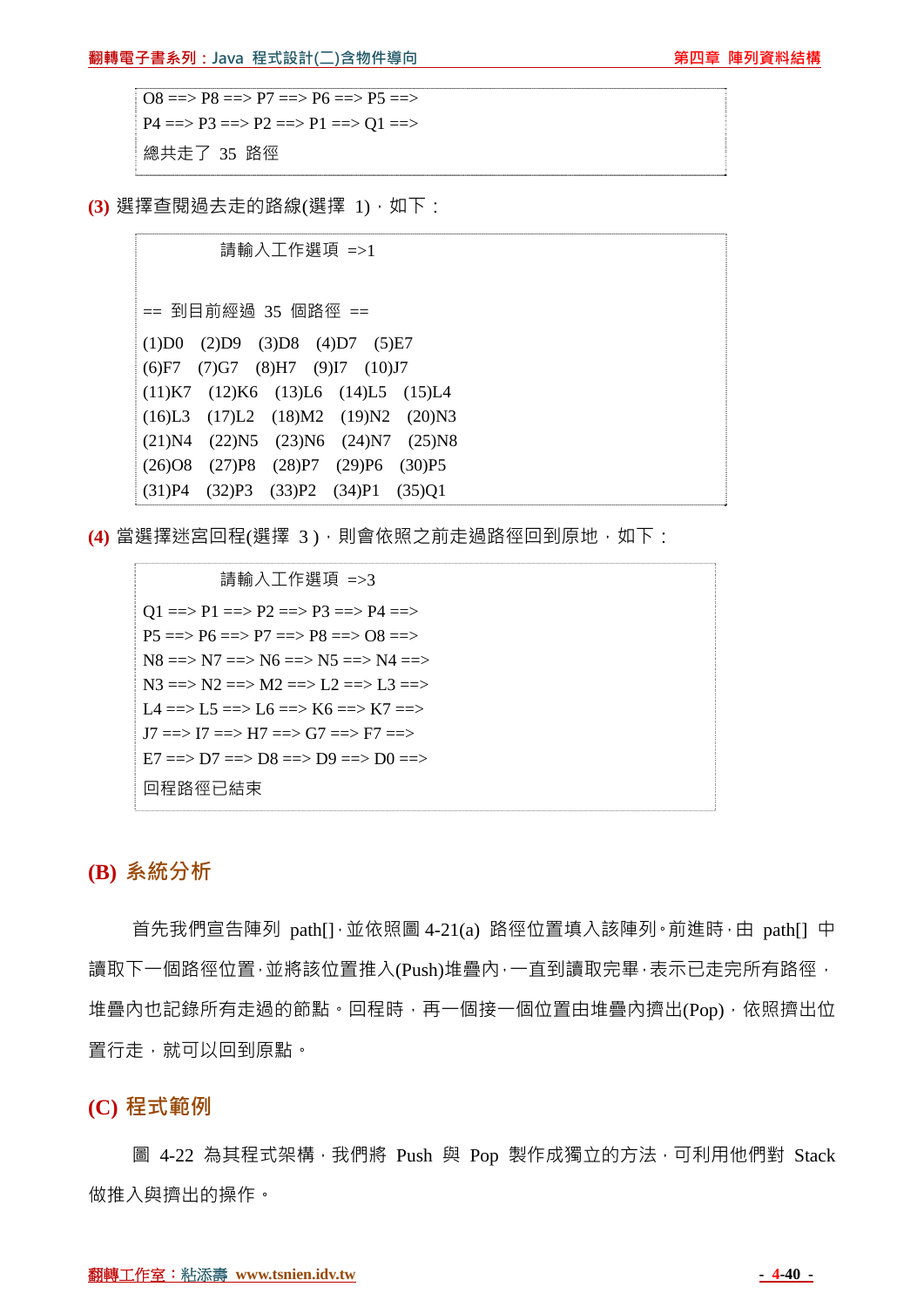#### Ex4\_7.java (Ex4\_7.class)



### **圖 4-22 Ex4\_7 程式架構**

| 01 | $//Ex4_7.java$                                                |
|----|---------------------------------------------------------------|
| 02 | /* 走迷宮演練(驗證 Stack 功能) */                                      |
| 03 |                                                               |
| 04 | import java.util.*;                                           |
| 05 | public class Ex4_7{                                           |
| 06 |                                                               |
| 07 | // 宣告佇列空間<br>static String Stack $[]$ = new String[50];       |
| 08 | // 宣告佇列後端<br>static int Top;                                  |
| 09 | public static void main(String args[]) {                      |
| 10 | Scanner keyin = new Scanner(System.in);                       |
| 11 | // 佇列初值,表示佇列空閒<br>$Top = -1;$                                 |
| 12 |                                                               |
| 13 | String step;                                                  |
| 14 | String path[] = {"D0", "D9", "D8", "D7", "E7",                |
| 15 | "F7", "G7", "H7", "I7", "J7",                                 |
| 16 | "K7", "K6", "L6", "L5", "L4",                                 |
| 17 | "L3", "L2", "M2", "N2", "N3",                                 |
| 18 | "N4", "N5", "N6", "N7", "N8",                                 |
| 19 | "O8", "P8", "P7", "P6", "P5",                                 |
| 20 | "P4", "P3", "P2", "P1", "Q1"};                                |
| 21 | int select;                                                   |
| 22 | $disp_mean()$ ;                                               |
| 23 | $select = keyin.nextInt();$                                   |
| 24 | while(select $!= 4$ ) {                                       |
| 25 | switch(select) {                                              |
| 26 | case 1:                                                       |
| 27 | $disp\_Stack$ $();$                                           |
| 28 | break;                                                        |
| 29 | case 2:                                                       |
| 30 | for (int i=0; i <path.length; i++){<="" td=""></path.length;> |
| 31 | step = $path[i];$                                             |
| 32 | if (push(step))                                               |
| 33 | System.out.printf("% $s == >$ ", step);                       |
| 34 | else {                                                        |
| 35 | System.out.printf("目前路徑已滿請回頭!!\n");                           |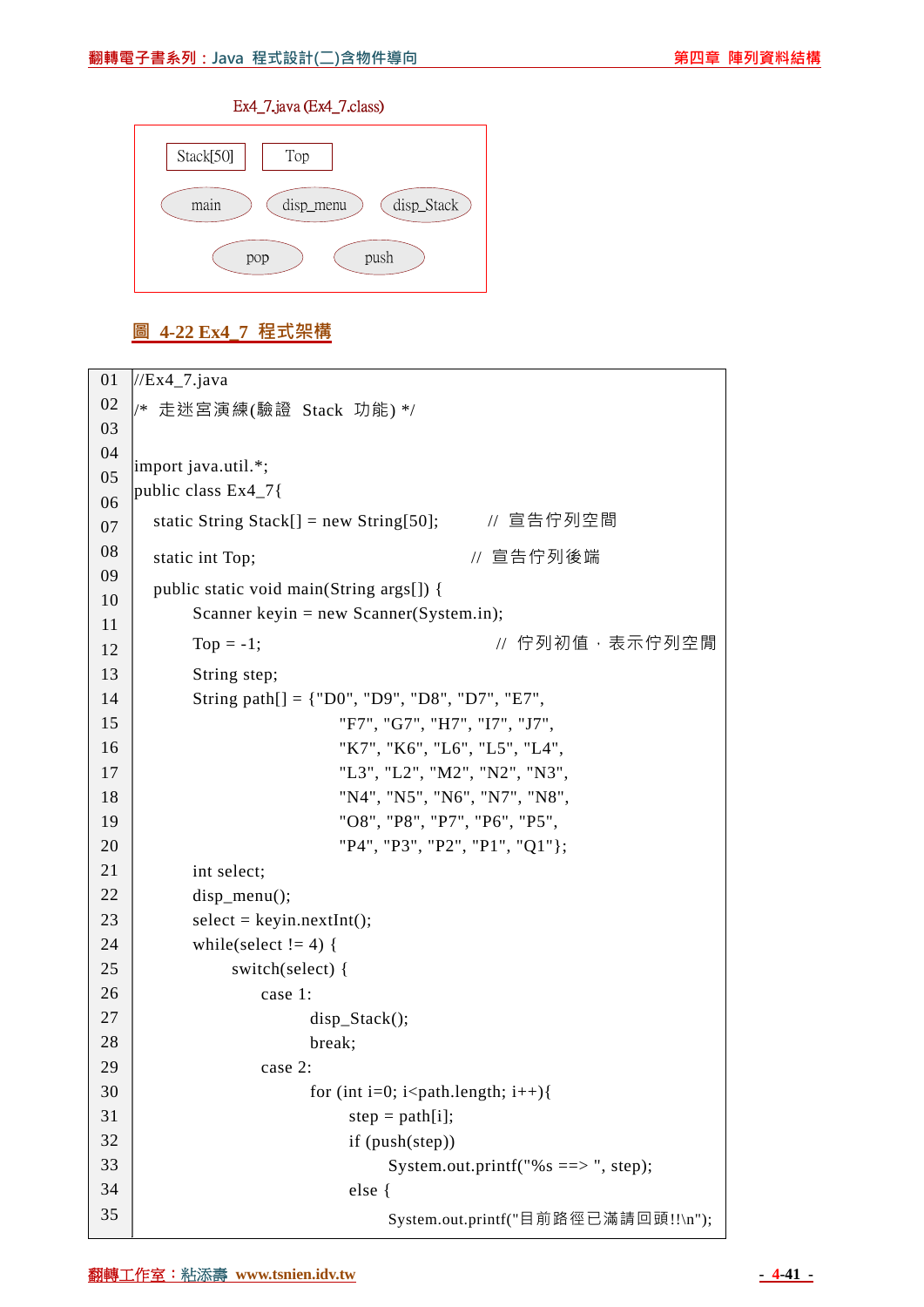| 36       | break;                                              |
|----------|-----------------------------------------------------|
| 37       | ∤                                                   |
| 38       | if $((i+1)$ %5 == 0)                                |
| 39       | System.out.printf("\n");                            |
| 40       | }                                                   |
| 41       | System.out.printf("總共走了 %d 路徑\n", Top+1);           |
| 42       | break;                                              |
| 43<br>44 | case 3:                                             |
| 45       | int $k = 0$ ;                                       |
| 46       | while (Top $\ge$ = 0) {                             |
| 47       | $step = pop();$                                     |
| 48       | System.out.printf("%s ==> ", step);                 |
| 49       | $k = k + 1;$                                        |
| 50       | $if(k\%5 == 0)$                                     |
| 51       | System.out.printf(" $\langle n'' \rangle$ ;         |
| 52       | $\}$                                                |
| 53       | System.out.printf("回程路徑已結束\n");                     |
| 54       | break;                                              |
| 55       | default:                                            |
| 56       | System.out.printf("輸入錯誤 !! 請重新輸入\n");               |
| 57       | ł                                                   |
| 58       | $disp_mean()$ ;                                     |
| 59       | $select = keyin.nextInt();$                         |
| 60       | }                                                   |
| 61<br>62 |                                                     |
| 63       | }                                                   |
| 64       | 列印功能表                                               |
| 65       | static void disp_menu() {                           |
| 66       | System.out.printf("== 歡迎光臨 走迷宮演練 ==\n");            |
| 67       |                                                     |
| 68       | System.out.printf("(1) 列印以走過的路線\n");                |
| 69       | System.out.printf("(2) 迷宮去程開始\n");                  |
| 70       | System.out.printf("(3) 迷宮回程開始\n");                  |
| 71<br>72 |                                                     |
| 73       | System.out.printf("(4) 離開系統\n");                    |
| 74       | System.out.printf("\t 請輸入工作選項 =>");                 |
| 75       | ł                                                   |
| 76       | 列印 Stack 内容<br>$\frac{1}{2}$                        |
| 77       |                                                     |
| 78       | static void disp_Stack() {                          |
| 79       | System.out.printf("\n== 到目前經過 %d 個路徑 ==\n", Top+1); |
| 80       | for(int i=0; i<= Top; i++){                         |
| 81       | System.out.printf(" $(\% d)\$ s ", i+1, Stack[i]);  |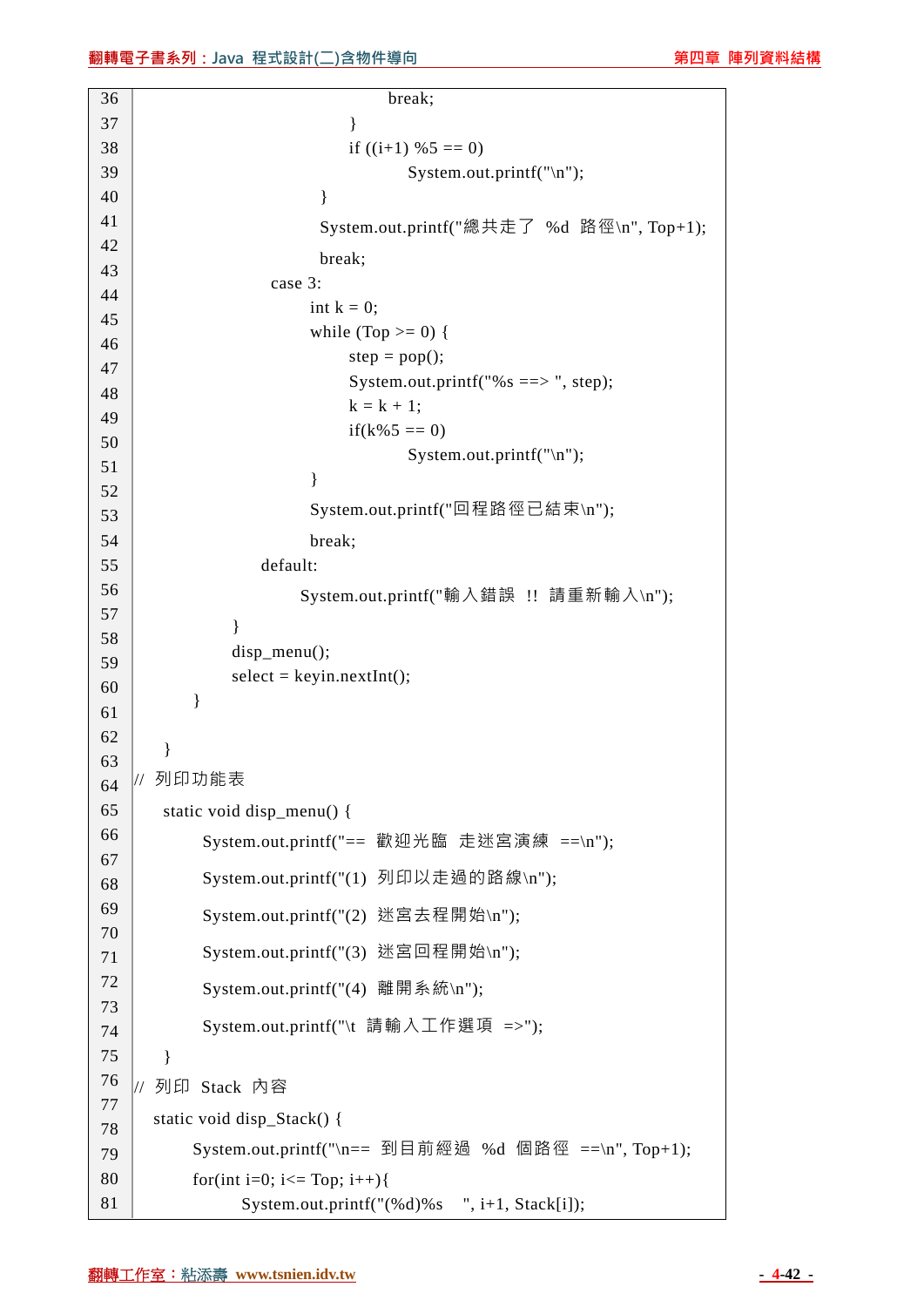```
82 
83 
84 
85 
86 
87 
88 
89 
90 
91 
92 
93 
94 
95 
                     if ((i+1) %5 == 0)
                                  System.out.printf("\n"); 
               } 
          } 
     // 加入 Push 元素
          static boolean push(String step){ 
             if (Top >= 50) {
                     return false; 
               }else { 
                    Top = Top +1;Stack[Top] = step; return true; 
               } 
          } 
          static String pop(){ 
              String step = Stack[Top]; 
             Top = Top - 1; return step; 
          } 
     }
```
## **4-6-3 自我挑戰:迷宮闖關遊戲**

## **(A) 程式功能:PM4\_5.java**

圖 4-22 是一張迷宮地圖,請編寫一只程式,使其能由 D9 進入後,由 Q3 出去,表示 闖關成功,再顯示所有經過的路徑為何。



**圖 4-23 迷宮地圖**

**(B) 系統分析**